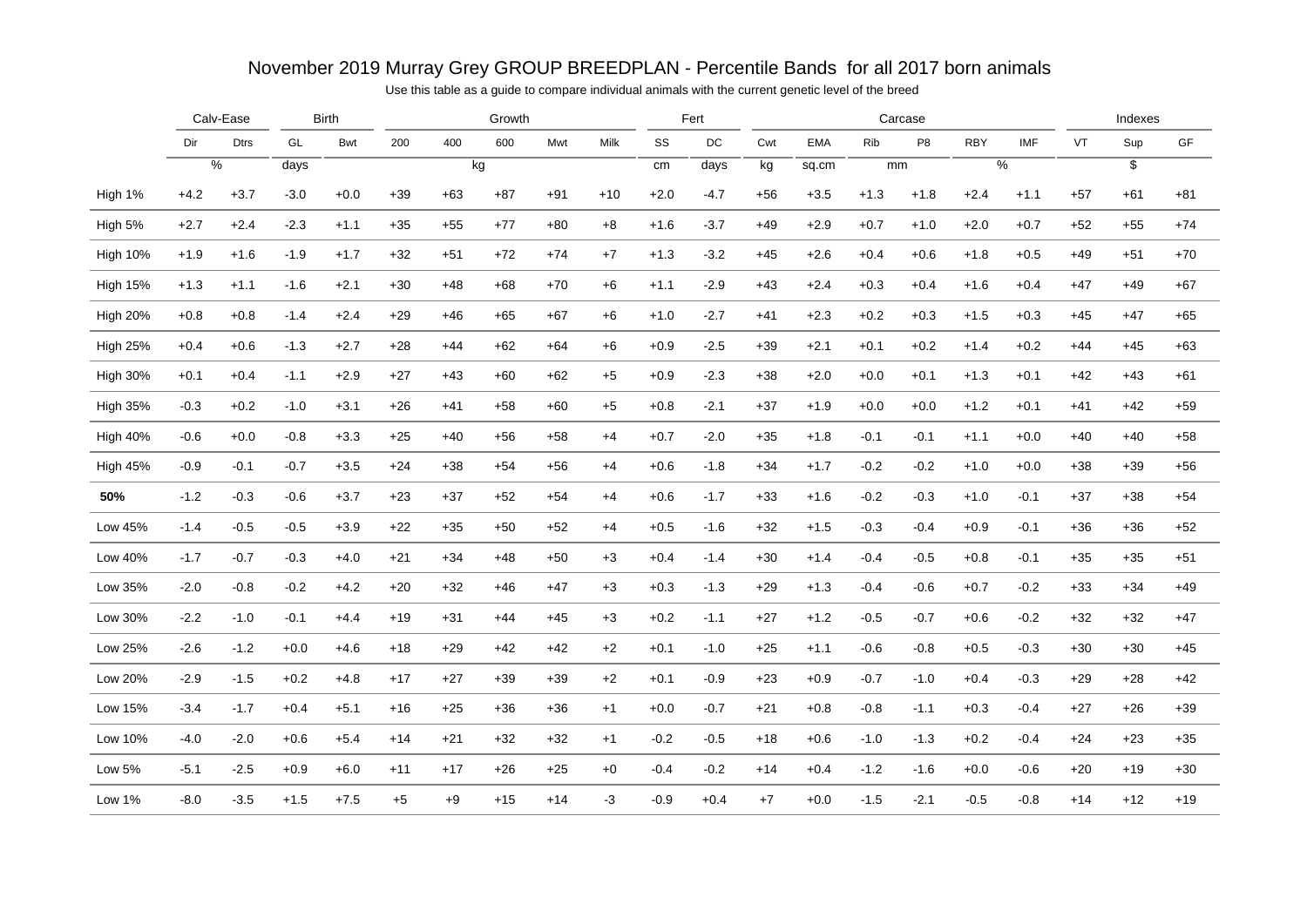| Num<br>Estimated Breeding Values and Accuracies (%)<br>Prog<br>Anlv<br>Herd<br>Name<br>Prog<br>Perf<br>Carc<br>Calv-Ease<br>Birth<br>Growth<br>Carcase<br>Indexes<br>Fert<br><b>Dtrs</b><br>Prog<br>GF<br>Animal Ident<br>Sire Ident<br>2Yr<br>GL<br>200<br>Milk<br>SS<br>DC<br>Rib<br>P <sub>8</sub><br><b>RBY</b><br><b>IMF</b><br><b>VT</b><br>Sup<br>Dir<br><b>Dtrs</b><br><b>Bwt</b><br>400<br>600<br>Mwt<br>Cwt<br><b>EMA</b><br>$+71$<br>$-1.9$<br>$-2.5$<br>$-0.3$<br>$+3.9$<br>$+27$<br>$+55$<br>$+76$<br>$+81$<br>$+2$<br>$+0.8$<br>$+53$<br>$+2.5$<br>$-0.3$<br>$-0.4$<br>$+0.4$<br>$+41$<br>$+52$<br>$+1.2$<br>AJ'S JOSH (PB)<br>3<br>19<br>$\overline{\phantom{a}}$<br>5<br>45%<br>59%<br>84%<br>75%<br>76%<br>76%<br>65%<br>54%<br>50%<br>65%<br>50%<br>57%<br>57%<br>54%<br>50%<br>56%<br>AJE J3<br>NEW F33<br>13<br>$\Omega$<br>-1<br>$+51$<br>$-2.2$<br>$+29$<br>$+39$<br>$+64$<br>$-2.0$<br>$+35$<br>$+1.7$<br>$-0.6$<br>$+32$<br>-2.8<br>$+1.4$<br>$+5.6$<br>$+55$<br>$+2$<br>$+1.1$<br>$-0.8$<br>$-1.2$<br>$+1.9$<br>$+41$<br>ARKI E.T. (PB)<br>46<br>9<br>5<br>53%<br>85%<br>82%<br>81%<br>72%<br>65%<br>65%<br>52%<br>72%<br>57%<br>64%<br>61%<br>57%<br>60%<br>74%<br>81%<br>64%<br>$\overline{2}$<br>RIB <sub>E1</sub><br>GW 565<br>2<br>$\Omega$<br>$+27$<br>$+46$<br>$+54$<br>$+0.6$<br>$+2.0$<br>$+0.2$<br>$+0.2$<br>$+0.6$<br>$+0.2$<br>$+30$<br>$+40$<br>$+52$<br>$-4.4$<br>$-1.5$<br>$+5.0$<br>$+61$<br>$+8$<br>$+35$<br><b>ARKI JUDGEMENT J99 (PB)</b><br>3<br>43<br>$\overline{\phantom{a}}$<br>$\overline{a}$<br>4<br>77%<br>78%<br>65%<br>57%<br>57%<br>60%<br>88%<br>79%<br>50%<br>61%<br>66%<br>50%<br>53%<br>43%<br>45%<br>42<br>$\Omega$<br><b>RIB J99</b><br>RIB <sub>E38</sub><br>$\Omega$<br>$+36$<br>$+56$<br>$+7$<br>$+2.2$<br>$+0.7$<br>$+61$<br>$+3.4$<br>$+1.2$<br>$-1.3$<br>$+2.7$<br>$+23$<br>$+54$<br>$+0.4$<br>$+34$<br>$+0.2$<br>$+0.3$<br>$-0.2$<br>$+48$<br>$+41$<br>53<br>ARKI KING K22 (PB)<br>3<br>15<br>70%<br>69%<br>54%<br>60%<br>52%<br>53%<br>39%<br>55%<br>86%<br>83%<br>81%<br>81%<br>55%<br>70%<br>65%<br>65%<br>RIB K22<br>RIB <sub>G34</sub><br>51<br>6<br>$\Omega$<br>$-0.2$<br>$+39$<br>$-1.0$<br>$+1.2$<br>$+7$<br>$+17$<br>$+21$<br>$+13$<br>$+11$<br>$+0.0$<br>$+28$<br>$+3.6$<br>$-0.3$<br>$-0.4$<br>$+2.1$<br>$-0.4$<br>$+35$<br>$+33$<br>20<br>$+4.1$<br>Ξ.<br><b>ASHROSE ZEBEDEE (UK)</b><br>3<br>13<br>51%<br>66%<br>83%<br>77%<br>75%<br>73%<br>59%<br>53%<br>68%<br>62%<br>48%<br>59%<br>59%<br>54%<br>49%<br>58%<br>UKEME Z15<br>RBG C57<br>0<br>$\Omega$<br>$-2.4$<br>$+31$<br>$+52$<br>$+75$<br>$+42$<br>$+0.4$<br>$+69$<br>$+0.4$<br>$+4.3$<br>$+71$<br>$+6$<br>$+0.4$<br>$-1.8$<br>$+1.9$<br>$+0.2$<br>$+0.2$<br>$+0.4$<br>$+48$<br>$+50$<br>$+1.8$<br><b>AURORA GOLIATH (PB)</b><br>$\overline{2}$<br>45<br>24<br>69%<br>86%<br>81%<br>80%<br>80%<br>71%<br>66%<br>73%<br>44%<br>71%<br>59%<br>68%<br>68%<br>64%<br>60%<br>58%<br>48%<br>AM <sub>U5</sub><br>23<br>9<br>SJS G16<br>∩<br>$+20$<br>$+41$<br>$-2.4$<br>$+3.9$<br>$+24$<br>$+55$<br>$-1.9$<br>$+27$<br>$+1.6$<br>$-2.2$<br>$+2.4$<br>$+29$<br>50<br>$+2.1$<br>$+1.6$<br>$+19$<br>$+40$<br>$+1.0$<br>$-1.6$<br>$-1.0$<br>$\overline{7}$<br>$+1$<br>AYR PARK BANJO B21 (PB)<br>6<br>92%<br>83%<br>83%<br>73%<br>69%<br>74%<br>72%<br>59%<br>64%<br>64%<br>62%<br>67%<br>59%<br>75%<br>84%<br>48%<br>56%<br>5<br>0<br><b>WIN B21</b><br>GJB P5<br>Δ<br>$+33$<br>$+39$<br>$+0.9$<br>$+48$<br>$+3.9$<br>$-0.1$<br>$-0.2$<br>$+2.8$<br>$+11$<br>$+0.2$<br>$+29$<br>$+1.3$<br>$-0.2$<br>$-0.2$<br>$+0.0$<br>$+42$<br>$+40$<br>$+18$<br>$+41$<br>AYR PARK FONZIE F75 (PB)<br>192<br>28<br>9<br>$\sim$<br>87%<br>87%<br>67%<br>78%<br>64%<br>49%<br>65%<br>93%<br>86%<br>72%<br>74%<br>57%<br>65%<br>65%<br>61%<br>49%<br><b>WIN B25</b><br>54<br>13<br><b>WIN F75</b><br>$\Omega$<br>$+52$<br>$+4.2$<br>$+0.8$<br>$-1.8$<br>$+2.2$<br>$+21$<br>$+31$<br>$+44$<br>$+42$<br>$-0.3$<br>$+33$<br>$+1.8$<br>$-0.9$<br>$-1.2$<br>$+1.7$<br>$-0.2$<br>$+49$<br>$+40$<br>$+7$<br>AYR PARK JEDD J38 (PB)<br>3<br>45<br>15<br>$\sim$ $\sim$<br>62%<br>57%<br>40%<br>58%<br>86%<br>83%<br>82%<br>79%<br>64%<br>51%<br>79%<br>70%<br>58%<br>66%<br>66%<br>53%<br>MDM E21<br>33<br>$\Omega$<br>WIN J38<br>$-1.0$<br>$-1.4$<br>$+2.5$<br>$+22$<br>$+48$<br>$+63$<br>$+70$<br>$-0.2$<br>$+43$<br>$-0.3$<br>$+0.5$<br>$+42$<br>$+49$<br>$+67$<br>$+2.6$<br>$+4$<br>$+1.7$<br>$+1.3$<br>$+1.7$<br>AYR PARK JERICHO J68 (PB)<br>28<br>10<br>$\sim$ $\sim$<br>$\overline{1}$<br>54%<br>37%<br>54%<br>88%<br>78%<br>78%<br>76%<br>61%<br>42%<br>65%<br>65%<br>52%<br>63%<br>63%<br>59%<br>53%<br>29<br><b>WIN G133</b><br>$\Omega$<br>$\Omega$<br>WIN J68<br>$+3.0$<br>$+24$<br>$+39$<br>$+54$<br>$+55$<br>$+0.2$<br>$+36$<br>$+0.2$<br>$+0.3$<br>$+0.7$<br>$+0.4$<br>$+45$<br>$+45$<br>$+59$<br>22<br>3<br>$+1.7$<br>$-1.6$<br>+8<br>$+1.7$<br>AYR PARK LANDLINE L63 (PB)<br>3<br>$\overline{\phantom{a}}$<br>$\mathbf{u}$<br>69%<br>85%<br>76%<br>68%<br>52%<br>38%<br>56%<br>39%<br>44%<br>44%<br>42%<br>35%<br>46%<br>51%<br>53%<br>22<br>$\Omega$<br>$\Omega$<br>WIN L63<br><b>WIN J38</b><br>$+72$<br>$-0.6$<br>$-0.2$<br>$-0.7$<br>$+34$<br>$+57$<br>$+73$<br>$+12$<br>$+0.8$<br>$+50$<br>$+2.1$<br>$-0.4$<br>$-0.5$<br>$+1.3$<br>$+0.0$<br>$+53$<br>$+56$<br>9<br>$+5.1$<br>$+74$<br><b>AYR PARK LAZARUS L74 (PB)</b><br>2<br>$\overline{\phantom{a}}$<br>-1<br>37%<br>54%<br>84%<br>75%<br>74%<br>74%<br>44%<br>72%<br>50%<br>56%<br>56%<br>61%<br>63%<br>53%<br>43%<br>49%<br>GJB H62<br>9<br>0<br>$\Omega$<br><b>WIN L74</b><br>$-2.1$<br>$+66$<br>$-7$<br>$+39$<br>$-0.9$<br>$+29$<br>$+50$<br>-4.6<br>$-1.0$<br>$+4.5$<br>+28<br>$+40$<br>$+64$<br>$-0.5$<br>$+3.3$<br>$-0.6$<br>$+1.5$<br>$+0.3$<br>$+35$<br>233<br><b>BALLYVAUGHAN GOLD COAST G11 (PB)</b><br>7<br>61<br>54%<br>92%<br>72%<br>78%<br>72%<br>67%<br>62%<br>73%<br>95%<br>91%<br>90%<br>79%<br>80%<br>59%<br>72%<br>66%<br>RBG D23<br>21<br>SKS G11<br>77<br>$\Omega$<br>$+35$<br>$-3.2$<br>$+5.7$<br>$+74$<br>$-0.2$<br>$+29$<br>$+49$<br>$-0.3$<br>$+45$<br>+66<br>$+6$<br>+42<br>+44<br><b>BALLYVAUGHAN MACHINE M15 (PB)</b><br>$\overline{\phantom{a}}$<br>$\overline{\phantom{a}}$<br>$\mathbf{1}$<br>5<br>$\Omega$<br>$\overline{\phantom{a}}$<br>45%<br>53%<br>81%<br>75%<br>72%<br>73%<br>63%<br>49%<br>68%<br>59%<br><b>BCP G103</b><br>SKS M15<br>5<br>$\Omega$<br>$\Omega$<br>$+72$<br>$-2.6$<br>$+2.5$<br>$+27$<br>$+53$<br>$+47$<br>$+55$<br>$+57$<br>$+3.3$<br>$-2.5$<br>$+48$<br>$+69$<br>$+6$<br><b>BALLYVAUGHAN MAMMOTH M1 (PB)</b><br>$\mathbf{1}$<br>14<br>$\Omega$<br>$\overline{\phantom{a}}$<br>$\overline{\phantom{a}}$<br>41%<br>54%<br>82%<br>78%<br>74%<br>76%<br>67%<br>53%<br>63%<br>51%<br>SKS <sub>M1</sub><br>KJH C53<br>$\Omega$<br>$\Omega$<br>14<br>$+82$<br>$+2.9$<br>$-3.0$<br>$+2.4$<br>$+29$<br>$+44$<br>$-2$<br>$+0.0$<br>$-3.3$<br>$+41$<br>$+3.8$<br>$+0.8$<br>$+1.4$<br>$+0.5$<br>$+0.8$<br>$+58$<br>$+64$<br>$+3.0$<br>$+63$<br>$+48$<br><b>BANKSIA RIDGE CAESER C10 (PB)</b><br>71<br>34<br>7<br>57%<br>92%<br>88%<br>87%<br>87%<br>81%<br>81%<br>82%<br>50%<br>79%<br>68%<br>77%<br>77%<br>73%<br>70%<br>67%<br>81%<br>BNK C10<br>AM <sub>U5</sub><br>$\Omega$<br>15<br>$\Omega$<br>$+71$<br>$+22$<br>$+35$<br>$+13$<br>$-0.6$<br>$-2.8$<br>$+33$<br>$+2.6$<br>$+0.7$<br>$+56$<br>$+61$<br>$+4.4$<br>$+0.9$<br>$-1.7$<br>$+1.9$<br>$+42$<br>$+3$<br>$+4.7$<br>$+1.7$<br>$+0.2$<br><b>BANKSIA RIDGE HARRY H1 (PB)</b><br>$\overline{7}$<br>133<br>67<br>52%<br>76%<br>95%<br>90%<br>89%<br>89%<br>79%<br>73%<br>78%<br>79%<br>67%<br>78%<br>77%<br>74%<br>69%<br>65%<br>41%<br>18<br>BNK C10<br>70<br>$\Omega$<br>BNK H1<br>$+39$<br>$+62$<br>$+1.2$<br>$+0.4$<br>$-2.2$<br>$+2.9$<br>$+21$<br>$+36$<br>$+58$<br>$+60$<br>$+5$<br>$-0.3$<br>$+35$<br>$+2.1$<br>$+0.4$<br>$+0.7$<br>$+0.4$<br>$+0.3$<br>$+40$<br>$\overline{2}$<br>34<br><b>BANKSIA RIDGE KAHN K10 (PB)</b><br>11<br>$\overline{\phantom{a}}$<br>42%<br>53%<br>85%<br>82%<br>77%<br>75%<br>54%<br>58%<br>36%<br>49%<br>55%<br>65%<br>63%<br>49%<br>43%<br>41%<br>BNK G40<br>27<br>$\Omega$<br>BNK K10<br>$\overline{4}$<br>$-2.9$<br>$-5.5$<br>$+32$<br>$+68$<br>$+45$<br>$+0.4$<br>$-0.8$<br>$-1.0$<br>$+0.5$<br>$+0.4$<br>$+37$<br>$+43$<br>$+58$<br>$+3.3$<br>$+1.9$<br>$+48$<br>$+68$<br>$-1$<br>$+0.2$<br>$-1.9$<br><b>BANKSIA RIDGE ZORRO Z7 (PB)</b><br>35<br>10<br>131<br>92%<br>94%<br>89%<br>89%<br>79%<br>74%<br>76%<br>48%<br>81%<br>77%<br>73%<br>69%<br>72%<br>57%<br>83%<br>67%<br>77%<br><b>AM T84</b><br>3<br>$\Omega$<br>BNK Z7<br>-7<br>$+31$<br>$-4.0$<br>$+0.0$<br>$-0.1$<br>$+4.3$<br>$+23$<br>$+30$<br>$+39$<br>$+43$<br>$+1$<br>$+0.1$<br>$-1.2$<br>$+24$<br>$+1.1$<br>$-1.1$<br>$-1.7$<br>$+1.7$<br>$-1.0$<br>$+26$<br>$+19$<br>60<br><b>BAROONA PARK CENTAUR (PB)</b><br>7<br>$\Omega$<br>57%<br>85%<br>80%<br>72%<br>67%<br>69%<br>47%<br>72%<br>53%<br>60%<br>58%<br>55%<br>65%<br>76%<br>81%<br>80%<br>61%<br>TBP W25<br>CTG <sub>P31</sub><br>3<br>O<br>$+53$<br>Average EBVs for 2017 born calves:<br>$-0.3$<br>$+23$<br>$+36$<br>$+52$<br>$+53$<br>$+32$<br>$-0.2$<br>$+0.0$<br>$+37$<br>$+37$<br>$-1.1$<br>-0.6<br>$+3.6$<br>$+0.6$<br>$-1.8$<br>$+1.6$<br>$-0.3$<br>+4<br>+1.0 |  |      |      |  |  |  |  |  |  |  |  |  |  |
|------------------------------------------------------------------------------------------------------------------------------------------------------------------------------------------------------------------------------------------------------------------------------------------------------------------------------------------------------------------------------------------------------------------------------------------------------------------------------------------------------------------------------------------------------------------------------------------------------------------------------------------------------------------------------------------------------------------------------------------------------------------------------------------------------------------------------------------------------------------------------------------------------------------------------------------------------------------------------------------------------------------------------------------------------------------------------------------------------------------------------------------------------------------------------------------------------------------------------------------------------------------------------------------------------------------------------------------------------------------------------------------------------------------------------------------------------------------------------------------------------------------------------------------------------------------------------------------------------------------------------------------------------------------------------------------------------------------------------------------------------------------------------------------------------------------------------------------------------------------------------------------------------------------------------------------------------------------------------------------------------------------------------------------------------------------------------------------------------------------------------------------------------------------------------------------------------------------------------------------------------------------------------------------------------------------------------------------------------------------------------------------------------------------------------------------------------------------------------------------------------------------------------------------------------------------------------------------------------------------------------------------------------------------------------------------------------------------------------------------------------------------------------------------------------------------------------------------------------------------------------------------------------------------------------------------------------------------------------------------------------------------------------------------------------------------------------------------------------------------------------------------------------------------------------------------------------------------------------------------------------------------------------------------------------------------------------------------------------------------------------------------------------------------------------------------------------------------------------------------------------------------------------------------------------------------------------------------------------------------------------------------------------------------------------------------------------------------------------------------------------------------------------------------------------------------------------------------------------------------------------------------------------------------------------------------------------------------------------------------------------------------------------------------------------------------------------------------------------------------------------------------------------------------------------------------------------------------------------------------------------------------------------------------------------------------------------------------------------------------------------------------------------------------------------------------------------------------------------------------------------------------------------------------------------------------------------------------------------------------------------------------------------------------------------------------------------------------------------------------------------------------------------------------------------------------------------------------------------------------------------------------------------------------------------------------------------------------------------------------------------------------------------------------------------------------------------------------------------------------------------------------------------------------------------------------------------------------------------------------------------------------------------------------------------------------------------------------------------------------------------------------------------------------------------------------------------------------------------------------------------------------------------------------------------------------------------------------------------------------------------------------------------------------------------------------------------------------------------------------------------------------------------------------------------------------------------------------------------------------------------------------------------------------------------------------------------------------------------------------------------------------------------------------------------------------------------------------------------------------------------------------------------------------------------------------------------------------------------------------------------------------------------------------------------------------------------------------------------------------------------------------------------------------------------------------------------------------------------------------------------------------------------------------------------------------------------------------------------------------------------------------------------------------------------------------------------------------------------------------------------------------------------------------------------------------------------------------------------------------------------------------------------------------------------------------------------------------------------------------------------------------------------------------------------------------------------------------------------------------------------------------------------------------------------------------------------------------------------------------------------------------------------------------------------------------------------------------------------------------------------------------------------------------------------------------------------------------------------------------------------------------------------------------------------------------------------------------------------------------------------------------------------------------------------------------------------------------------------------------------------------------------------------------------------------------------------------------------------------------------------------------------------------------------------------------------------------------------------------------------------------------------------------------------------------------------------------------------------------------------------------------------------------------------------------------------------------------------------------------------------------------------------------------------------------------------------------------------------------------------------------------------------------------------------------------------------------------------------------------------------------------------------------------------------------------------------------------------------------------------------------------------------------------------------------------------------------------------------------------------------------------------------------------------------------------------------------------------------------------------------------------------------------------------------------------------------------------------------------------------------------------------------------------------------------------------------------------------------------------------------------------------------------------------------------------------------------------------------|--|------|------|--|--|--|--|--|--|--|--|--|--|
|                                                                                                                                                                                                                                                                                                                                                                                                                                                                                                                                                                                                                                                                                                                                                                                                                                                                                                                                                                                                                                                                                                                                                                                                                                                                                                                                                                                                                                                                                                                                                                                                                                                                                                                                                                                                                                                                                                                                                                                                                                                                                                                                                                                                                                                                                                                                                                                                                                                                                                                                                                                                                                                                                                                                                                                                                                                                                                                                                                                                                                                                                                                                                                                                                                                                                                                                                                                                                                                                                                                                                                                                                                                                                                                                                                                                                                                                                                                                                                                                                                                                                                                                                                                                                                                                                                                                                                                                                                                                                                                                                                                                                                                                                                                                                                                                                                                                                                                                                                                                                                                                                                                                                                                                                                                                                                                                                                                                                                                                                                                                                                                                                                                                                                                                                                                                                                                                                                                                                                                                                                                                                                                                                                                                                                                                                                                                                                                                                                                                                                                                                                                                                                                                                                                                                                                                                                                                                                                                                                                                                                                                                                                                                                                                                                                                                                                                                                                                                                                                                                                                                                                                                                                                                                                                                                                                                                                                                                                                                                                                                                                                                                                                                                                                                                                                                                                                                                                                                                                                                                                                                                                                                                                                                                                                                                                                                                                                                                                                                                                                                                                                                                                                                                                                                              |  | Prog | Scan |  |  |  |  |  |  |  |  |  |  |
|                                                                                                                                                                                                                                                                                                                                                                                                                                                                                                                                                                                                                                                                                                                                                                                                                                                                                                                                                                                                                                                                                                                                                                                                                                                                                                                                                                                                                                                                                                                                                                                                                                                                                                                                                                                                                                                                                                                                                                                                                                                                                                                                                                                                                                                                                                                                                                                                                                                                                                                                                                                                                                                                                                                                                                                                                                                                                                                                                                                                                                                                                                                                                                                                                                                                                                                                                                                                                                                                                                                                                                                                                                                                                                                                                                                                                                                                                                                                                                                                                                                                                                                                                                                                                                                                                                                                                                                                                                                                                                                                                                                                                                                                                                                                                                                                                                                                                                                                                                                                                                                                                                                                                                                                                                                                                                                                                                                                                                                                                                                                                                                                                                                                                                                                                                                                                                                                                                                                                                                                                                                                                                                                                                                                                                                                                                                                                                                                                                                                                                                                                                                                                                                                                                                                                                                                                                                                                                                                                                                                                                                                                                                                                                                                                                                                                                                                                                                                                                                                                                                                                                                                                                                                                                                                                                                                                                                                                                                                                                                                                                                                                                                                                                                                                                                                                                                                                                                                                                                                                                                                                                                                                                                                                                                                                                                                                                                                                                                                                                                                                                                                                                                                                                                                                              |  |      |      |  |  |  |  |  |  |  |  |  |  |
|                                                                                                                                                                                                                                                                                                                                                                                                                                                                                                                                                                                                                                                                                                                                                                                                                                                                                                                                                                                                                                                                                                                                                                                                                                                                                                                                                                                                                                                                                                                                                                                                                                                                                                                                                                                                                                                                                                                                                                                                                                                                                                                                                                                                                                                                                                                                                                                                                                                                                                                                                                                                                                                                                                                                                                                                                                                                                                                                                                                                                                                                                                                                                                                                                                                                                                                                                                                                                                                                                                                                                                                                                                                                                                                                                                                                                                                                                                                                                                                                                                                                                                                                                                                                                                                                                                                                                                                                                                                                                                                                                                                                                                                                                                                                                                                                                                                                                                                                                                                                                                                                                                                                                                                                                                                                                                                                                                                                                                                                                                                                                                                                                                                                                                                                                                                                                                                                                                                                                                                                                                                                                                                                                                                                                                                                                                                                                                                                                                                                                                                                                                                                                                                                                                                                                                                                                                                                                                                                                                                                                                                                                                                                                                                                                                                                                                                                                                                                                                                                                                                                                                                                                                                                                                                                                                                                                                                                                                                                                                                                                                                                                                                                                                                                                                                                                                                                                                                                                                                                                                                                                                                                                                                                                                                                                                                                                                                                                                                                                                                                                                                                                                                                                                                                                              |  |      |      |  |  |  |  |  |  |  |  |  |  |
|                                                                                                                                                                                                                                                                                                                                                                                                                                                                                                                                                                                                                                                                                                                                                                                                                                                                                                                                                                                                                                                                                                                                                                                                                                                                                                                                                                                                                                                                                                                                                                                                                                                                                                                                                                                                                                                                                                                                                                                                                                                                                                                                                                                                                                                                                                                                                                                                                                                                                                                                                                                                                                                                                                                                                                                                                                                                                                                                                                                                                                                                                                                                                                                                                                                                                                                                                                                                                                                                                                                                                                                                                                                                                                                                                                                                                                                                                                                                                                                                                                                                                                                                                                                                                                                                                                                                                                                                                                                                                                                                                                                                                                                                                                                                                                                                                                                                                                                                                                                                                                                                                                                                                                                                                                                                                                                                                                                                                                                                                                                                                                                                                                                                                                                                                                                                                                                                                                                                                                                                                                                                                                                                                                                                                                                                                                                                                                                                                                                                                                                                                                                                                                                                                                                                                                                                                                                                                                                                                                                                                                                                                                                                                                                                                                                                                                                                                                                                                                                                                                                                                                                                                                                                                                                                                                                                                                                                                                                                                                                                                                                                                                                                                                                                                                                                                                                                                                                                                                                                                                                                                                                                                                                                                                                                                                                                                                                                                                                                                                                                                                                                                                                                                                                                                              |  |      |      |  |  |  |  |  |  |  |  |  |  |
|                                                                                                                                                                                                                                                                                                                                                                                                                                                                                                                                                                                                                                                                                                                                                                                                                                                                                                                                                                                                                                                                                                                                                                                                                                                                                                                                                                                                                                                                                                                                                                                                                                                                                                                                                                                                                                                                                                                                                                                                                                                                                                                                                                                                                                                                                                                                                                                                                                                                                                                                                                                                                                                                                                                                                                                                                                                                                                                                                                                                                                                                                                                                                                                                                                                                                                                                                                                                                                                                                                                                                                                                                                                                                                                                                                                                                                                                                                                                                                                                                                                                                                                                                                                                                                                                                                                                                                                                                                                                                                                                                                                                                                                                                                                                                                                                                                                                                                                                                                                                                                                                                                                                                                                                                                                                                                                                                                                                                                                                                                                                                                                                                                                                                                                                                                                                                                                                                                                                                                                                                                                                                                                                                                                                                                                                                                                                                                                                                                                                                                                                                                                                                                                                                                                                                                                                                                                                                                                                                                                                                                                                                                                                                                                                                                                                                                                                                                                                                                                                                                                                                                                                                                                                                                                                                                                                                                                                                                                                                                                                                                                                                                                                                                                                                                                                                                                                                                                                                                                                                                                                                                                                                                                                                                                                                                                                                                                                                                                                                                                                                                                                                                                                                                                                                              |  |      |      |  |  |  |  |  |  |  |  |  |  |
|                                                                                                                                                                                                                                                                                                                                                                                                                                                                                                                                                                                                                                                                                                                                                                                                                                                                                                                                                                                                                                                                                                                                                                                                                                                                                                                                                                                                                                                                                                                                                                                                                                                                                                                                                                                                                                                                                                                                                                                                                                                                                                                                                                                                                                                                                                                                                                                                                                                                                                                                                                                                                                                                                                                                                                                                                                                                                                                                                                                                                                                                                                                                                                                                                                                                                                                                                                                                                                                                                                                                                                                                                                                                                                                                                                                                                                                                                                                                                                                                                                                                                                                                                                                                                                                                                                                                                                                                                                                                                                                                                                                                                                                                                                                                                                                                                                                                                                                                                                                                                                                                                                                                                                                                                                                                                                                                                                                                                                                                                                                                                                                                                                                                                                                                                                                                                                                                                                                                                                                                                                                                                                                                                                                                                                                                                                                                                                                                                                                                                                                                                                                                                                                                                                                                                                                                                                                                                                                                                                                                                                                                                                                                                                                                                                                                                                                                                                                                                                                                                                                                                                                                                                                                                                                                                                                                                                                                                                                                                                                                                                                                                                                                                                                                                                                                                                                                                                                                                                                                                                                                                                                                                                                                                                                                                                                                                                                                                                                                                                                                                                                                                                                                                                                                                              |  |      |      |  |  |  |  |  |  |  |  |  |  |
|                                                                                                                                                                                                                                                                                                                                                                                                                                                                                                                                                                                                                                                                                                                                                                                                                                                                                                                                                                                                                                                                                                                                                                                                                                                                                                                                                                                                                                                                                                                                                                                                                                                                                                                                                                                                                                                                                                                                                                                                                                                                                                                                                                                                                                                                                                                                                                                                                                                                                                                                                                                                                                                                                                                                                                                                                                                                                                                                                                                                                                                                                                                                                                                                                                                                                                                                                                                                                                                                                                                                                                                                                                                                                                                                                                                                                                                                                                                                                                                                                                                                                                                                                                                                                                                                                                                                                                                                                                                                                                                                                                                                                                                                                                                                                                                                                                                                                                                                                                                                                                                                                                                                                                                                                                                                                                                                                                                                                                                                                                                                                                                                                                                                                                                                                                                                                                                                                                                                                                                                                                                                                                                                                                                                                                                                                                                                                                                                                                                                                                                                                                                                                                                                                                                                                                                                                                                                                                                                                                                                                                                                                                                                                                                                                                                                                                                                                                                                                                                                                                                                                                                                                                                                                                                                                                                                                                                                                                                                                                                                                                                                                                                                                                                                                                                                                                                                                                                                                                                                                                                                                                                                                                                                                                                                                                                                                                                                                                                                                                                                                                                                                                                                                                                                                              |  |      |      |  |  |  |  |  |  |  |  |  |  |
|                                                                                                                                                                                                                                                                                                                                                                                                                                                                                                                                                                                                                                                                                                                                                                                                                                                                                                                                                                                                                                                                                                                                                                                                                                                                                                                                                                                                                                                                                                                                                                                                                                                                                                                                                                                                                                                                                                                                                                                                                                                                                                                                                                                                                                                                                                                                                                                                                                                                                                                                                                                                                                                                                                                                                                                                                                                                                                                                                                                                                                                                                                                                                                                                                                                                                                                                                                                                                                                                                                                                                                                                                                                                                                                                                                                                                                                                                                                                                                                                                                                                                                                                                                                                                                                                                                                                                                                                                                                                                                                                                                                                                                                                                                                                                                                                                                                                                                                                                                                                                                                                                                                                                                                                                                                                                                                                                                                                                                                                                                                                                                                                                                                                                                                                                                                                                                                                                                                                                                                                                                                                                                                                                                                                                                                                                                                                                                                                                                                                                                                                                                                                                                                                                                                                                                                                                                                                                                                                                                                                                                                                                                                                                                                                                                                                                                                                                                                                                                                                                                                                                                                                                                                                                                                                                                                                                                                                                                                                                                                                                                                                                                                                                                                                                                                                                                                                                                                                                                                                                                                                                                                                                                                                                                                                                                                                                                                                                                                                                                                                                                                                                                                                                                                                                              |  |      |      |  |  |  |  |  |  |  |  |  |  |
|                                                                                                                                                                                                                                                                                                                                                                                                                                                                                                                                                                                                                                                                                                                                                                                                                                                                                                                                                                                                                                                                                                                                                                                                                                                                                                                                                                                                                                                                                                                                                                                                                                                                                                                                                                                                                                                                                                                                                                                                                                                                                                                                                                                                                                                                                                                                                                                                                                                                                                                                                                                                                                                                                                                                                                                                                                                                                                                                                                                                                                                                                                                                                                                                                                                                                                                                                                                                                                                                                                                                                                                                                                                                                                                                                                                                                                                                                                                                                                                                                                                                                                                                                                                                                                                                                                                                                                                                                                                                                                                                                                                                                                                                                                                                                                                                                                                                                                                                                                                                                                                                                                                                                                                                                                                                                                                                                                                                                                                                                                                                                                                                                                                                                                                                                                                                                                                                                                                                                                                                                                                                                                                                                                                                                                                                                                                                                                                                                                                                                                                                                                                                                                                                                                                                                                                                                                                                                                                                                                                                                                                                                                                                                                                                                                                                                                                                                                                                                                                                                                                                                                                                                                                                                                                                                                                                                                                                                                                                                                                                                                                                                                                                                                                                                                                                                                                                                                                                                                                                                                                                                                                                                                                                                                                                                                                                                                                                                                                                                                                                                                                                                                                                                                                                                              |  |      |      |  |  |  |  |  |  |  |  |  |  |
|                                                                                                                                                                                                                                                                                                                                                                                                                                                                                                                                                                                                                                                                                                                                                                                                                                                                                                                                                                                                                                                                                                                                                                                                                                                                                                                                                                                                                                                                                                                                                                                                                                                                                                                                                                                                                                                                                                                                                                                                                                                                                                                                                                                                                                                                                                                                                                                                                                                                                                                                                                                                                                                                                                                                                                                                                                                                                                                                                                                                                                                                                                                                                                                                                                                                                                                                                                                                                                                                                                                                                                                                                                                                                                                                                                                                                                                                                                                                                                                                                                                                                                                                                                                                                                                                                                                                                                                                                                                                                                                                                                                                                                                                                                                                                                                                                                                                                                                                                                                                                                                                                                                                                                                                                                                                                                                                                                                                                                                                                                                                                                                                                                                                                                                                                                                                                                                                                                                                                                                                                                                                                                                                                                                                                                                                                                                                                                                                                                                                                                                                                                                                                                                                                                                                                                                                                                                                                                                                                                                                                                                                                                                                                                                                                                                                                                                                                                                                                                                                                                                                                                                                                                                                                                                                                                                                                                                                                                                                                                                                                                                                                                                                                                                                                                                                                                                                                                                                                                                                                                                                                                                                                                                                                                                                                                                                                                                                                                                                                                                                                                                                                                                                                                                                                              |  |      |      |  |  |  |  |  |  |  |  |  |  |
|                                                                                                                                                                                                                                                                                                                                                                                                                                                                                                                                                                                                                                                                                                                                                                                                                                                                                                                                                                                                                                                                                                                                                                                                                                                                                                                                                                                                                                                                                                                                                                                                                                                                                                                                                                                                                                                                                                                                                                                                                                                                                                                                                                                                                                                                                                                                                                                                                                                                                                                                                                                                                                                                                                                                                                                                                                                                                                                                                                                                                                                                                                                                                                                                                                                                                                                                                                                                                                                                                                                                                                                                                                                                                                                                                                                                                                                                                                                                                                                                                                                                                                                                                                                                                                                                                                                                                                                                                                                                                                                                                                                                                                                                                                                                                                                                                                                                                                                                                                                                                                                                                                                                                                                                                                                                                                                                                                                                                                                                                                                                                                                                                                                                                                                                                                                                                                                                                                                                                                                                                                                                                                                                                                                                                                                                                                                                                                                                                                                                                                                                                                                                                                                                                                                                                                                                                                                                                                                                                                                                                                                                                                                                                                                                                                                                                                                                                                                                                                                                                                                                                                                                                                                                                                                                                                                                                                                                                                                                                                                                                                                                                                                                                                                                                                                                                                                                                                                                                                                                                                                                                                                                                                                                                                                                                                                                                                                                                                                                                                                                                                                                                                                                                                                                                              |  |      |      |  |  |  |  |  |  |  |  |  |  |
|                                                                                                                                                                                                                                                                                                                                                                                                                                                                                                                                                                                                                                                                                                                                                                                                                                                                                                                                                                                                                                                                                                                                                                                                                                                                                                                                                                                                                                                                                                                                                                                                                                                                                                                                                                                                                                                                                                                                                                                                                                                                                                                                                                                                                                                                                                                                                                                                                                                                                                                                                                                                                                                                                                                                                                                                                                                                                                                                                                                                                                                                                                                                                                                                                                                                                                                                                                                                                                                                                                                                                                                                                                                                                                                                                                                                                                                                                                                                                                                                                                                                                                                                                                                                                                                                                                                                                                                                                                                                                                                                                                                                                                                                                                                                                                                                                                                                                                                                                                                                                                                                                                                                                                                                                                                                                                                                                                                                                                                                                                                                                                                                                                                                                                                                                                                                                                                                                                                                                                                                                                                                                                                                                                                                                                                                                                                                                                                                                                                                                                                                                                                                                                                                                                                                                                                                                                                                                                                                                                                                                                                                                                                                                                                                                                                                                                                                                                                                                                                                                                                                                                                                                                                                                                                                                                                                                                                                                                                                                                                                                                                                                                                                                                                                                                                                                                                                                                                                                                                                                                                                                                                                                                                                                                                                                                                                                                                                                                                                                                                                                                                                                                                                                                                                                              |  |      |      |  |  |  |  |  |  |  |  |  |  |
|                                                                                                                                                                                                                                                                                                                                                                                                                                                                                                                                                                                                                                                                                                                                                                                                                                                                                                                                                                                                                                                                                                                                                                                                                                                                                                                                                                                                                                                                                                                                                                                                                                                                                                                                                                                                                                                                                                                                                                                                                                                                                                                                                                                                                                                                                                                                                                                                                                                                                                                                                                                                                                                                                                                                                                                                                                                                                                                                                                                                                                                                                                                                                                                                                                                                                                                                                                                                                                                                                                                                                                                                                                                                                                                                                                                                                                                                                                                                                                                                                                                                                                                                                                                                                                                                                                                                                                                                                                                                                                                                                                                                                                                                                                                                                                                                                                                                                                                                                                                                                                                                                                                                                                                                                                                                                                                                                                                                                                                                                                                                                                                                                                                                                                                                                                                                                                                                                                                                                                                                                                                                                                                                                                                                                                                                                                                                                                                                                                                                                                                                                                                                                                                                                                                                                                                                                                                                                                                                                                                                                                                                                                                                                                                                                                                                                                                                                                                                                                                                                                                                                                                                                                                                                                                                                                                                                                                                                                                                                                                                                                                                                                                                                                                                                                                                                                                                                                                                                                                                                                                                                                                                                                                                                                                                                                                                                                                                                                                                                                                                                                                                                                                                                                                                                              |  |      |      |  |  |  |  |  |  |  |  |  |  |
|                                                                                                                                                                                                                                                                                                                                                                                                                                                                                                                                                                                                                                                                                                                                                                                                                                                                                                                                                                                                                                                                                                                                                                                                                                                                                                                                                                                                                                                                                                                                                                                                                                                                                                                                                                                                                                                                                                                                                                                                                                                                                                                                                                                                                                                                                                                                                                                                                                                                                                                                                                                                                                                                                                                                                                                                                                                                                                                                                                                                                                                                                                                                                                                                                                                                                                                                                                                                                                                                                                                                                                                                                                                                                                                                                                                                                                                                                                                                                                                                                                                                                                                                                                                                                                                                                                                                                                                                                                                                                                                                                                                                                                                                                                                                                                                                                                                                                                                                                                                                                                                                                                                                                                                                                                                                                                                                                                                                                                                                                                                                                                                                                                                                                                                                                                                                                                                                                                                                                                                                                                                                                                                                                                                                                                                                                                                                                                                                                                                                                                                                                                                                                                                                                                                                                                                                                                                                                                                                                                                                                                                                                                                                                                                                                                                                                                                                                                                                                                                                                                                                                                                                                                                                                                                                                                                                                                                                                                                                                                                                                                                                                                                                                                                                                                                                                                                                                                                                                                                                                                                                                                                                                                                                                                                                                                                                                                                                                                                                                                                                                                                                                                                                                                                                                              |  |      |      |  |  |  |  |  |  |  |  |  |  |
|                                                                                                                                                                                                                                                                                                                                                                                                                                                                                                                                                                                                                                                                                                                                                                                                                                                                                                                                                                                                                                                                                                                                                                                                                                                                                                                                                                                                                                                                                                                                                                                                                                                                                                                                                                                                                                                                                                                                                                                                                                                                                                                                                                                                                                                                                                                                                                                                                                                                                                                                                                                                                                                                                                                                                                                                                                                                                                                                                                                                                                                                                                                                                                                                                                                                                                                                                                                                                                                                                                                                                                                                                                                                                                                                                                                                                                                                                                                                                                                                                                                                                                                                                                                                                                                                                                                                                                                                                                                                                                                                                                                                                                                                                                                                                                                                                                                                                                                                                                                                                                                                                                                                                                                                                                                                                                                                                                                                                                                                                                                                                                                                                                                                                                                                                                                                                                                                                                                                                                                                                                                                                                                                                                                                                                                                                                                                                                                                                                                                                                                                                                                                                                                                                                                                                                                                                                                                                                                                                                                                                                                                                                                                                                                                                                                                                                                                                                                                                                                                                                                                                                                                                                                                                                                                                                                                                                                                                                                                                                                                                                                                                                                                                                                                                                                                                                                                                                                                                                                                                                                                                                                                                                                                                                                                                                                                                                                                                                                                                                                                                                                                                                                                                                                                                              |  |      |      |  |  |  |  |  |  |  |  |  |  |
|                                                                                                                                                                                                                                                                                                                                                                                                                                                                                                                                                                                                                                                                                                                                                                                                                                                                                                                                                                                                                                                                                                                                                                                                                                                                                                                                                                                                                                                                                                                                                                                                                                                                                                                                                                                                                                                                                                                                                                                                                                                                                                                                                                                                                                                                                                                                                                                                                                                                                                                                                                                                                                                                                                                                                                                                                                                                                                                                                                                                                                                                                                                                                                                                                                                                                                                                                                                                                                                                                                                                                                                                                                                                                                                                                                                                                                                                                                                                                                                                                                                                                                                                                                                                                                                                                                                                                                                                                                                                                                                                                                                                                                                                                                                                                                                                                                                                                                                                                                                                                                                                                                                                                                                                                                                                                                                                                                                                                                                                                                                                                                                                                                                                                                                                                                                                                                                                                                                                                                                                                                                                                                                                                                                                                                                                                                                                                                                                                                                                                                                                                                                                                                                                                                                                                                                                                                                                                                                                                                                                                                                                                                                                                                                                                                                                                                                                                                                                                                                                                                                                                                                                                                                                                                                                                                                                                                                                                                                                                                                                                                                                                                                                                                                                                                                                                                                                                                                                                                                                                                                                                                                                                                                                                                                                                                                                                                                                                                                                                                                                                                                                                                                                                                                                                              |  |      |      |  |  |  |  |  |  |  |  |  |  |
|                                                                                                                                                                                                                                                                                                                                                                                                                                                                                                                                                                                                                                                                                                                                                                                                                                                                                                                                                                                                                                                                                                                                                                                                                                                                                                                                                                                                                                                                                                                                                                                                                                                                                                                                                                                                                                                                                                                                                                                                                                                                                                                                                                                                                                                                                                                                                                                                                                                                                                                                                                                                                                                                                                                                                                                                                                                                                                                                                                                                                                                                                                                                                                                                                                                                                                                                                                                                                                                                                                                                                                                                                                                                                                                                                                                                                                                                                                                                                                                                                                                                                                                                                                                                                                                                                                                                                                                                                                                                                                                                                                                                                                                                                                                                                                                                                                                                                                                                                                                                                                                                                                                                                                                                                                                                                                                                                                                                                                                                                                                                                                                                                                                                                                                                                                                                                                                                                                                                                                                                                                                                                                                                                                                                                                                                                                                                                                                                                                                                                                                                                                                                                                                                                                                                                                                                                                                                                                                                                                                                                                                                                                                                                                                                                                                                                                                                                                                                                                                                                                                                                                                                                                                                                                                                                                                                                                                                                                                                                                                                                                                                                                                                                                                                                                                                                                                                                                                                                                                                                                                                                                                                                                                                                                                                                                                                                                                                                                                                                                                                                                                                                                                                                                                                                              |  |      |      |  |  |  |  |  |  |  |  |  |  |
|                                                                                                                                                                                                                                                                                                                                                                                                                                                                                                                                                                                                                                                                                                                                                                                                                                                                                                                                                                                                                                                                                                                                                                                                                                                                                                                                                                                                                                                                                                                                                                                                                                                                                                                                                                                                                                                                                                                                                                                                                                                                                                                                                                                                                                                                                                                                                                                                                                                                                                                                                                                                                                                                                                                                                                                                                                                                                                                                                                                                                                                                                                                                                                                                                                                                                                                                                                                                                                                                                                                                                                                                                                                                                                                                                                                                                                                                                                                                                                                                                                                                                                                                                                                                                                                                                                                                                                                                                                                                                                                                                                                                                                                                                                                                                                                                                                                                                                                                                                                                                                                                                                                                                                                                                                                                                                                                                                                                                                                                                                                                                                                                                                                                                                                                                                                                                                                                                                                                                                                                                                                                                                                                                                                                                                                                                                                                                                                                                                                                                                                                                                                                                                                                                                                                                                                                                                                                                                                                                                                                                                                                                                                                                                                                                                                                                                                                                                                                                                                                                                                                                                                                                                                                                                                                                                                                                                                                                                                                                                                                                                                                                                                                                                                                                                                                                                                                                                                                                                                                                                                                                                                                                                                                                                                                                                                                                                                                                                                                                                                                                                                                                                                                                                                                                              |  |      |      |  |  |  |  |  |  |  |  |  |  |
|                                                                                                                                                                                                                                                                                                                                                                                                                                                                                                                                                                                                                                                                                                                                                                                                                                                                                                                                                                                                                                                                                                                                                                                                                                                                                                                                                                                                                                                                                                                                                                                                                                                                                                                                                                                                                                                                                                                                                                                                                                                                                                                                                                                                                                                                                                                                                                                                                                                                                                                                                                                                                                                                                                                                                                                                                                                                                                                                                                                                                                                                                                                                                                                                                                                                                                                                                                                                                                                                                                                                                                                                                                                                                                                                                                                                                                                                                                                                                                                                                                                                                                                                                                                                                                                                                                                                                                                                                                                                                                                                                                                                                                                                                                                                                                                                                                                                                                                                                                                                                                                                                                                                                                                                                                                                                                                                                                                                                                                                                                                                                                                                                                                                                                                                                                                                                                                                                                                                                                                                                                                                                                                                                                                                                                                                                                                                                                                                                                                                                                                                                                                                                                                                                                                                                                                                                                                                                                                                                                                                                                                                                                                                                                                                                                                                                                                                                                                                                                                                                                                                                                                                                                                                                                                                                                                                                                                                                                                                                                                                                                                                                                                                                                                                                                                                                                                                                                                                                                                                                                                                                                                                                                                                                                                                                                                                                                                                                                                                                                                                                                                                                                                                                                                                                              |  |      |      |  |  |  |  |  |  |  |  |  |  |
|                                                                                                                                                                                                                                                                                                                                                                                                                                                                                                                                                                                                                                                                                                                                                                                                                                                                                                                                                                                                                                                                                                                                                                                                                                                                                                                                                                                                                                                                                                                                                                                                                                                                                                                                                                                                                                                                                                                                                                                                                                                                                                                                                                                                                                                                                                                                                                                                                                                                                                                                                                                                                                                                                                                                                                                                                                                                                                                                                                                                                                                                                                                                                                                                                                                                                                                                                                                                                                                                                                                                                                                                                                                                                                                                                                                                                                                                                                                                                                                                                                                                                                                                                                                                                                                                                                                                                                                                                                                                                                                                                                                                                                                                                                                                                                                                                                                                                                                                                                                                                                                                                                                                                                                                                                                                                                                                                                                                                                                                                                                                                                                                                                                                                                                                                                                                                                                                                                                                                                                                                                                                                                                                                                                                                                                                                                                                                                                                                                                                                                                                                                                                                                                                                                                                                                                                                                                                                                                                                                                                                                                                                                                                                                                                                                                                                                                                                                                                                                                                                                                                                                                                                                                                                                                                                                                                                                                                                                                                                                                                                                                                                                                                                                                                                                                                                                                                                                                                                                                                                                                                                                                                                                                                                                                                                                                                                                                                                                                                                                                                                                                                                                                                                                                                                              |  |      |      |  |  |  |  |  |  |  |  |  |  |
|                                                                                                                                                                                                                                                                                                                                                                                                                                                                                                                                                                                                                                                                                                                                                                                                                                                                                                                                                                                                                                                                                                                                                                                                                                                                                                                                                                                                                                                                                                                                                                                                                                                                                                                                                                                                                                                                                                                                                                                                                                                                                                                                                                                                                                                                                                                                                                                                                                                                                                                                                                                                                                                                                                                                                                                                                                                                                                                                                                                                                                                                                                                                                                                                                                                                                                                                                                                                                                                                                                                                                                                                                                                                                                                                                                                                                                                                                                                                                                                                                                                                                                                                                                                                                                                                                                                                                                                                                                                                                                                                                                                                                                                                                                                                                                                                                                                                                                                                                                                                                                                                                                                                                                                                                                                                                                                                                                                                                                                                                                                                                                                                                                                                                                                                                                                                                                                                                                                                                                                                                                                                                                                                                                                                                                                                                                                                                                                                                                                                                                                                                                                                                                                                                                                                                                                                                                                                                                                                                                                                                                                                                                                                                                                                                                                                                                                                                                                                                                                                                                                                                                                                                                                                                                                                                                                                                                                                                                                                                                                                                                                                                                                                                                                                                                                                                                                                                                                                                                                                                                                                                                                                                                                                                                                                                                                                                                                                                                                                                                                                                                                                                                                                                                                                                              |  |      |      |  |  |  |  |  |  |  |  |  |  |
|                                                                                                                                                                                                                                                                                                                                                                                                                                                                                                                                                                                                                                                                                                                                                                                                                                                                                                                                                                                                                                                                                                                                                                                                                                                                                                                                                                                                                                                                                                                                                                                                                                                                                                                                                                                                                                                                                                                                                                                                                                                                                                                                                                                                                                                                                                                                                                                                                                                                                                                                                                                                                                                                                                                                                                                                                                                                                                                                                                                                                                                                                                                                                                                                                                                                                                                                                                                                                                                                                                                                                                                                                                                                                                                                                                                                                                                                                                                                                                                                                                                                                                                                                                                                                                                                                                                                                                                                                                                                                                                                                                                                                                                                                                                                                                                                                                                                                                                                                                                                                                                                                                                                                                                                                                                                                                                                                                                                                                                                                                                                                                                                                                                                                                                                                                                                                                                                                                                                                                                                                                                                                                                                                                                                                                                                                                                                                                                                                                                                                                                                                                                                                                                                                                                                                                                                                                                                                                                                                                                                                                                                                                                                                                                                                                                                                                                                                                                                                                                                                                                                                                                                                                                                                                                                                                                                                                                                                                                                                                                                                                                                                                                                                                                                                                                                                                                                                                                                                                                                                                                                                                                                                                                                                                                                                                                                                                                                                                                                                                                                                                                                                                                                                                                                                              |  |      |      |  |  |  |  |  |  |  |  |  |  |
|                                                                                                                                                                                                                                                                                                                                                                                                                                                                                                                                                                                                                                                                                                                                                                                                                                                                                                                                                                                                                                                                                                                                                                                                                                                                                                                                                                                                                                                                                                                                                                                                                                                                                                                                                                                                                                                                                                                                                                                                                                                                                                                                                                                                                                                                                                                                                                                                                                                                                                                                                                                                                                                                                                                                                                                                                                                                                                                                                                                                                                                                                                                                                                                                                                                                                                                                                                                                                                                                                                                                                                                                                                                                                                                                                                                                                                                                                                                                                                                                                                                                                                                                                                                                                                                                                                                                                                                                                                                                                                                                                                                                                                                                                                                                                                                                                                                                                                                                                                                                                                                                                                                                                                                                                                                                                                                                                                                                                                                                                                                                                                                                                                                                                                                                                                                                                                                                                                                                                                                                                                                                                                                                                                                                                                                                                                                                                                                                                                                                                                                                                                                                                                                                                                                                                                                                                                                                                                                                                                                                                                                                                                                                                                                                                                                                                                                                                                                                                                                                                                                                                                                                                                                                                                                                                                                                                                                                                                                                                                                                                                                                                                                                                                                                                                                                                                                                                                                                                                                                                                                                                                                                                                                                                                                                                                                                                                                                                                                                                                                                                                                                                                                                                                                                                              |  |      |      |  |  |  |  |  |  |  |  |  |  |
|                                                                                                                                                                                                                                                                                                                                                                                                                                                                                                                                                                                                                                                                                                                                                                                                                                                                                                                                                                                                                                                                                                                                                                                                                                                                                                                                                                                                                                                                                                                                                                                                                                                                                                                                                                                                                                                                                                                                                                                                                                                                                                                                                                                                                                                                                                                                                                                                                                                                                                                                                                                                                                                                                                                                                                                                                                                                                                                                                                                                                                                                                                                                                                                                                                                                                                                                                                                                                                                                                                                                                                                                                                                                                                                                                                                                                                                                                                                                                                                                                                                                                                                                                                                                                                                                                                                                                                                                                                                                                                                                                                                                                                                                                                                                                                                                                                                                                                                                                                                                                                                                                                                                                                                                                                                                                                                                                                                                                                                                                                                                                                                                                                                                                                                                                                                                                                                                                                                                                                                                                                                                                                                                                                                                                                                                                                                                                                                                                                                                                                                                                                                                                                                                                                                                                                                                                                                                                                                                                                                                                                                                                                                                                                                                                                                                                                                                                                                                                                                                                                                                                                                                                                                                                                                                                                                                                                                                                                                                                                                                                                                                                                                                                                                                                                                                                                                                                                                                                                                                                                                                                                                                                                                                                                                                                                                                                                                                                                                                                                                                                                                                                                                                                                                                                              |  |      |      |  |  |  |  |  |  |  |  |  |  |
|                                                                                                                                                                                                                                                                                                                                                                                                                                                                                                                                                                                                                                                                                                                                                                                                                                                                                                                                                                                                                                                                                                                                                                                                                                                                                                                                                                                                                                                                                                                                                                                                                                                                                                                                                                                                                                                                                                                                                                                                                                                                                                                                                                                                                                                                                                                                                                                                                                                                                                                                                                                                                                                                                                                                                                                                                                                                                                                                                                                                                                                                                                                                                                                                                                                                                                                                                                                                                                                                                                                                                                                                                                                                                                                                                                                                                                                                                                                                                                                                                                                                                                                                                                                                                                                                                                                                                                                                                                                                                                                                                                                                                                                                                                                                                                                                                                                                                                                                                                                                                                                                                                                                                                                                                                                                                                                                                                                                                                                                                                                                                                                                                                                                                                                                                                                                                                                                                                                                                                                                                                                                                                                                                                                                                                                                                                                                                                                                                                                                                                                                                                                                                                                                                                                                                                                                                                                                                                                                                                                                                                                                                                                                                                                                                                                                                                                                                                                                                                                                                                                                                                                                                                                                                                                                                                                                                                                                                                                                                                                                                                                                                                                                                                                                                                                                                                                                                                                                                                                                                                                                                                                                                                                                                                                                                                                                                                                                                                                                                                                                                                                                                                                                                                                                                              |  |      |      |  |  |  |  |  |  |  |  |  |  |
|                                                                                                                                                                                                                                                                                                                                                                                                                                                                                                                                                                                                                                                                                                                                                                                                                                                                                                                                                                                                                                                                                                                                                                                                                                                                                                                                                                                                                                                                                                                                                                                                                                                                                                                                                                                                                                                                                                                                                                                                                                                                                                                                                                                                                                                                                                                                                                                                                                                                                                                                                                                                                                                                                                                                                                                                                                                                                                                                                                                                                                                                                                                                                                                                                                                                                                                                                                                                                                                                                                                                                                                                                                                                                                                                                                                                                                                                                                                                                                                                                                                                                                                                                                                                                                                                                                                                                                                                                                                                                                                                                                                                                                                                                                                                                                                                                                                                                                                                                                                                                                                                                                                                                                                                                                                                                                                                                                                                                                                                                                                                                                                                                                                                                                                                                                                                                                                                                                                                                                                                                                                                                                                                                                                                                                                                                                                                                                                                                                                                                                                                                                                                                                                                                                                                                                                                                                                                                                                                                                                                                                                                                                                                                                                                                                                                                                                                                                                                                                                                                                                                                                                                                                                                                                                                                                                                                                                                                                                                                                                                                                                                                                                                                                                                                                                                                                                                                                                                                                                                                                                                                                                                                                                                                                                                                                                                                                                                                                                                                                                                                                                                                                                                                                                                                              |  |      |      |  |  |  |  |  |  |  |  |  |  |
|                                                                                                                                                                                                                                                                                                                                                                                                                                                                                                                                                                                                                                                                                                                                                                                                                                                                                                                                                                                                                                                                                                                                                                                                                                                                                                                                                                                                                                                                                                                                                                                                                                                                                                                                                                                                                                                                                                                                                                                                                                                                                                                                                                                                                                                                                                                                                                                                                                                                                                                                                                                                                                                                                                                                                                                                                                                                                                                                                                                                                                                                                                                                                                                                                                                                                                                                                                                                                                                                                                                                                                                                                                                                                                                                                                                                                                                                                                                                                                                                                                                                                                                                                                                                                                                                                                                                                                                                                                                                                                                                                                                                                                                                                                                                                                                                                                                                                                                                                                                                                                                                                                                                                                                                                                                                                                                                                                                                                                                                                                                                                                                                                                                                                                                                                                                                                                                                                                                                                                                                                                                                                                                                                                                                                                                                                                                                                                                                                                                                                                                                                                                                                                                                                                                                                                                                                                                                                                                                                                                                                                                                                                                                                                                                                                                                                                                                                                                                                                                                                                                                                                                                                                                                                                                                                                                                                                                                                                                                                                                                                                                                                                                                                                                                                                                                                                                                                                                                                                                                                                                                                                                                                                                                                                                                                                                                                                                                                                                                                                                                                                                                                                                                                                                                                              |  |      |      |  |  |  |  |  |  |  |  |  |  |
|                                                                                                                                                                                                                                                                                                                                                                                                                                                                                                                                                                                                                                                                                                                                                                                                                                                                                                                                                                                                                                                                                                                                                                                                                                                                                                                                                                                                                                                                                                                                                                                                                                                                                                                                                                                                                                                                                                                                                                                                                                                                                                                                                                                                                                                                                                                                                                                                                                                                                                                                                                                                                                                                                                                                                                                                                                                                                                                                                                                                                                                                                                                                                                                                                                                                                                                                                                                                                                                                                                                                                                                                                                                                                                                                                                                                                                                                                                                                                                                                                                                                                                                                                                                                                                                                                                                                                                                                                                                                                                                                                                                                                                                                                                                                                                                                                                                                                                                                                                                                                                                                                                                                                                                                                                                                                                                                                                                                                                                                                                                                                                                                                                                                                                                                                                                                                                                                                                                                                                                                                                                                                                                                                                                                                                                                                                                                                                                                                                                                                                                                                                                                                                                                                                                                                                                                                                                                                                                                                                                                                                                                                                                                                                                                                                                                                                                                                                                                                                                                                                                                                                                                                                                                                                                                                                                                                                                                                                                                                                                                                                                                                                                                                                                                                                                                                                                                                                                                                                                                                                                                                                                                                                                                                                                                                                                                                                                                                                                                                                                                                                                                                                                                                                                                                              |  |      |      |  |  |  |  |  |  |  |  |  |  |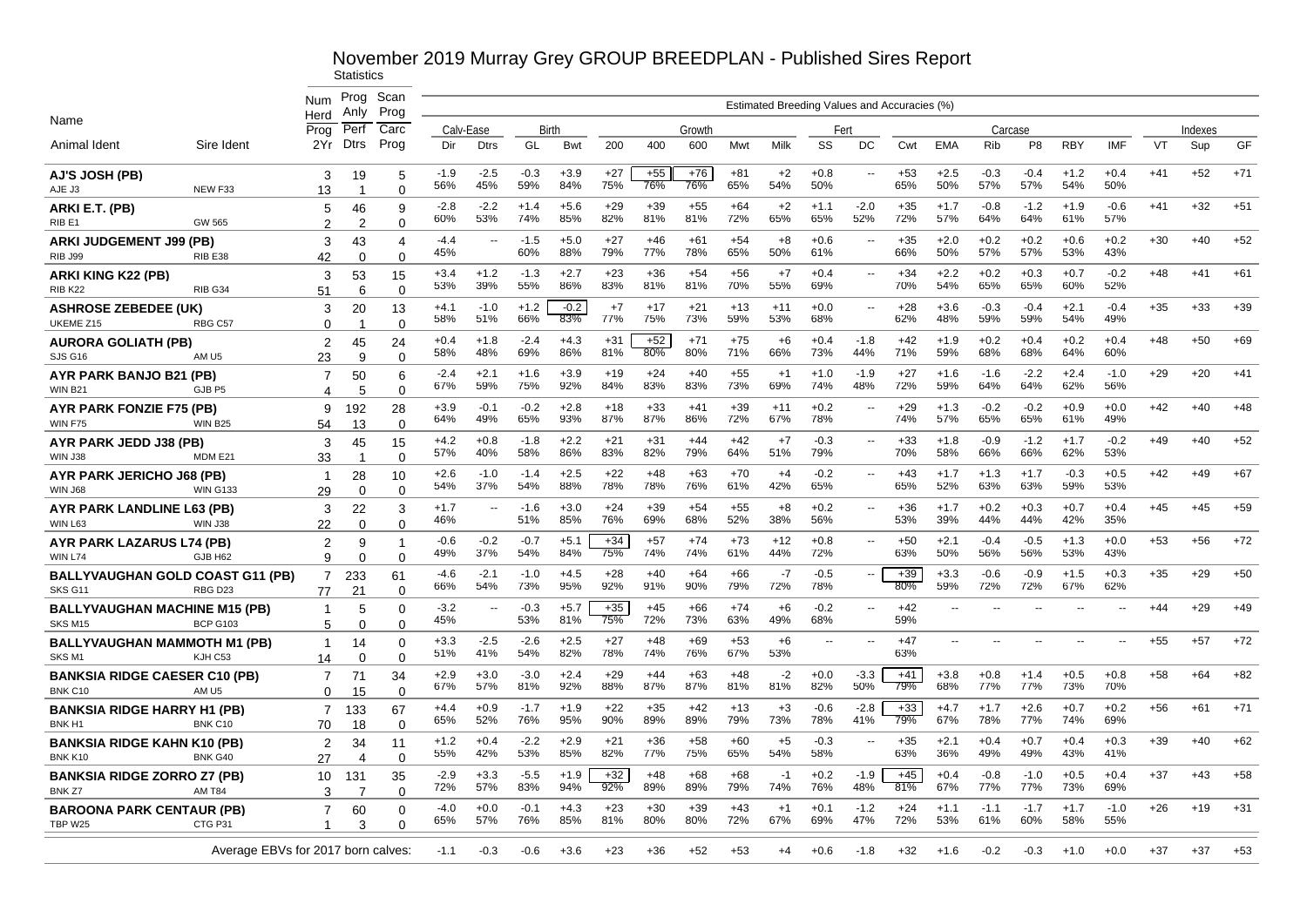|                                                           |                                    | Num                  | Prog<br>Anlv    | Scan<br>Prog         |                |                          |               |               |              |              |               |               | Estimated Breeding Values and Accuracies (%) |               |                          |                 |               |               |                |                  |               |       |         |       |
|-----------------------------------------------------------|------------------------------------|----------------------|-----------------|----------------------|----------------|--------------------------|---------------|---------------|--------------|--------------|---------------|---------------|----------------------------------------------|---------------|--------------------------|-----------------|---------------|---------------|----------------|------------------|---------------|-------|---------|-------|
| Name                                                      |                                    | Herd<br>Proa         | Perf            | Carc                 |                | Calv-Ease                |               | <b>Birth</b>  |              |              | Growth        |               |                                              | Fert          |                          |                 |               |               | Carcase        |                  |               |       | Indexes |       |
| Animal Ident                                              | Sire Ident                         | 2Yr                  | Dtrs            | Prog                 | Dir            | <b>Dtrs</b>              | GL            | Bwt           | 200          | 400          | 600           | Mwt           | Milk                                         | SS            | DC                       | Cwt             | <b>EMA</b>    | <b>Rib</b>    | P <sub>8</sub> | <b>RBY</b>       | <b>IMF</b>    | VT    | Sup     | GF    |
| <b>BAROONA PARK LEXINGTON+91 (PB)</b><br><b>TBP L1+91</b> | GW 392                             | 37<br>4              | 224<br>52       | 20<br>$\Omega$       | $-8.9$<br>82%  | $-0.7$<br>76%            | $-3.1$<br>91% | $+4.2$<br>96% | $+26$<br>94% | $+36$<br>93% | $+47$<br>93%  | $+25$<br>87%  | $-4$<br>90%                                  | $+0.0$<br>81% | $-4.9$<br>67%            | $+27$<br>85%    | $+1.5$<br>64% | $-1.3$<br>74% | $-2.0$<br>74%  | $+2.2$<br>70%    | $-0.8$<br>65% | $+18$ | $+33$   | $+41$ |
| <b>BOTTLESFORD HUSTLER (PB)</b><br>KPN H38                | GJB E75                            | $\mathbf 1$<br>27    | 56<br>$\Omega$  | $\Omega$<br>$\Omega$ | -4.2<br>45%    | $+1.2$<br>35%            | $-3.0$<br>52% | $+5.4$<br>82% | $+37$<br>76% | $+52$<br>75% | $+75$<br>75%  | $+61$<br>65%  | $+3$<br>51%                                  | $-0.1$<br>70% | $\overline{\phantom{a}}$ | $+45$<br>64%    | $+2.8$<br>49% | $-0.7$<br>57% | $-0.9$<br>57%  | $+1.8$<br>53%    | $-0.3$<br>45% | $+49$ | $+49$   | $+70$ |
| <b>BOTTLESFORD JACKAROO (PB)</b><br>KPN J15               | GJB E75                            | $\mathbf{1}$<br>15   | 24<br>-1        | 17<br>$\Omega$       | $-6.3$<br>39%  | $\overline{\phantom{a}}$ | $-0.9$<br>50% | $+7.3$<br>79% | $+37$<br>80% | $+61$<br>79% | $+87$<br>77%  | $+89$<br>66%  | $+4$<br>53%                                  | $+1.2$<br>72% | $-1.9$<br>36%            | +48<br>69%      | $+1.6$<br>55% | $-0.6$<br>66% | $-0.9$<br>66%  | $+1.1$<br>61%    | $+0.2$<br>57% | $+39$ | $+46$   | $+67$ |
| <b>BOTTLESFORD KUDOS (PB)</b><br>KPN K18                  | NEW F33                            | $\overline{7}$<br>27 | 52<br>2         | 22<br>$\Omega$       | $-3.9$<br>54%  | $-0.7$<br>39%            | $+1.0$<br>82% | $+6.0$<br>90% | $+36$<br>86% | $+67$<br>85% | $+90$<br>82%  | $+82$<br>71%  | $+4$<br>56%                                  | $+0.5$<br>82% | $-1.5$<br>37%            | $+64$<br>73%    | $+4.5$<br>61% | $+0.5$<br>70% | $+0.7$<br>69%  | $+1.1$<br>66%    | $+1.3$<br>59% | $+52$ | +69     | $+86$ |
| <b>BUNDALEER DADDY COOL D74 (PB)</b><br><b>JOS D74</b>    | <b>JOS A68</b>                     | 8<br>9               | 71<br>2         | 8<br>$\Omega$        | $-4.1$<br>59%  | $-1.5$<br>45%            | $+0.6$<br>72% | $+7.0$<br>92% | $+41$<br>83% | $+72$<br>79% | $+78$<br>78%  | $+71$<br>65%  | $+3$<br>56%                                  | $+1.4$<br>57% | $\overline{\phantom{a}}$ | $+56$<br>65%    | $+2.3$<br>47% | $-0.9$<br>60% | $-1.2$<br>60%  | $+1.8$<br>55%    | $-0.2$<br>52% | $+54$ | $+65$   | $+71$ |
| <b>BUNDALEER GOOD WILL G14 (PB)</b><br><b>JOS G14</b>     | DRM A1                             | 4<br>8               | 14              | 4<br>$\Omega$        | $-2.5$<br>50%  | $-1.0$<br>39%            | $-0.1$<br>68% | $+4.8$<br>77% | $+32$<br>76% | $+58$<br>75% | $+75$<br>74%  | $+72$<br>64%  | $+4$<br>56%                                  | $+1.2$<br>72% | $\mathbf{u}$             | $+54$<br>66%    | $+3.4$<br>54% | $-1.0$<br>64% | $-1.4$<br>64%  | $+2.2$<br>60%    | $-0.1$<br>53% | $+50$ | $+60$   | $+75$ |
| <b>BUNDALEER X ROAD X37 (PB)</b><br>JOS X37               | <b>JOS U18</b>                     | 18<br>$\overline{2}$ | 153<br>37       | 55<br>$\mathbf 0$    | $-14.4$<br>82% | $-3.7$<br>77%            | $+0.6$<br>87% | $+8.1$<br>96% | $+42$<br>94% | $+65$<br>93% | $+100$<br>92% | $+112$<br>85% | $+10$<br>90%                                 | $+1.3$<br>83% | $+0.4$<br>52%            | $+62$<br>$86\%$ | $+3.7$<br>74% | $-2.2$<br>84% | $-3.2$<br>83%  | $+3.2$<br>$80\%$ | $-0.5$<br>77% | $+31$ | $+31$   | $+60$ |
| <b>BUNDALEER ZONE Z27 (PB)</b><br><b>JOS Z27</b>          | <b>AM V856</b>                     | 4<br>1               | 12<br>4         | 11<br>$\Omega$       | $-1.0$<br>55%  | $+0.6$<br>43%            | $-3.2$<br>70% | $+4.3$<br>86% | $+38$<br>81% | $+59$<br>80% | $+81$<br>80%  | $+88$<br>71%  | $+7$<br>68%                                  | $+0.2$<br>75% | $-0.3$<br>43%            | $+54$<br>71%    | $+2.3$<br>59% | $-0.9$<br>70% | $-1.1$<br>70%  | $+1.5$<br>65%    | $+0.2$<br>60% | $+58$ | $+54$   | $+74$ |
| <b>BUNDALEER ZULU WARRIOR Z3 (PB)</b><br>JOS Z3           | <b>AM V856</b>                     | 2<br>16              | 29<br>5         | 20<br>$\Omega$       | $-1.4$<br>58%  | $-0.8$<br>43%            | $-1.3$<br>77% | $+4.4$<br>89% | $+31$<br>87% | $+50$<br>86% | $+63$<br>87%  | $+49$<br>77%  | $+0$<br>70%                                  | $+1.1$<br>84% | $-7.1$<br>50%            | $+36$<br>77%    | $+0.5$<br>64% | $+0.9$<br>74% | $+1.4$<br>74%  | $-0.5$<br>70%    | $+0.8$<br>65% | $+40$ | $+59$   | $+69$ |
| <b>BURNETT DOWNS KENWORTH K13 (PB)</b><br><b>BD K13</b>   | G H018                             | 3<br>117             | 116<br>$\Omega$ | 21<br>$\Omega$       | $-2.8$<br>48%  | $+0.8$<br>34%            | $-2.6$<br>56% | $+5.5$<br>88% | $+44$<br>84% | $+74$<br>84% | $+100$<br>82% | $+100$<br>67% | $+8$<br>42%                                  | $+0.0$<br>71% | $\sim$                   | $+69$<br>70%    | $+3.7$<br>50% | $-0.1$<br>60% | $+0.1$<br>60%  | $+1.5$<br>55%    | $+0.6$<br>45% | $+65$ | $+71$   | $+94$ |
| <b>CADFOR DESTINY D71 (PB)</b><br><b>HR1 D71</b>          | <b>AM A598</b>                     | 5<br>6               | 41<br>14        | 28<br>$\Omega$       | $+1.8$<br>68%  | $+5.0$<br>56%            | $-3.1$<br>79% | $+1.0$<br>92% | $+32$<br>89% | $+49$<br>88% | $+73$<br>88%  | $+88$<br>84%  | $+0$<br>83%                                  | $-0.3$<br>79% | $-0.5$<br>47%            | $+53$<br>80%    | $+1.8$<br>70% | $+0.5$<br>80% | $+0.8$<br>80%  | $-0.4$<br>76%    | $+1.5$<br>73% | $+52$ | $+51$   | $+72$ |
| <b>CADFOR GENESIS G141 (PB)</b><br><b>HR1 G141</b>        | <b>AM A598</b>                     | 16<br>23             | 101<br>5        | 31<br>$\Omega$       | $+1.9$<br>63%  | $+4.7$<br>51%            | $-2.2$<br>81% | $+0.7$<br>89% | $+23$<br>84% | $+33$<br>84% | $+57$<br>80%  | $+54$<br>69%  | $+3$<br>65%                                  | $-0.1$<br>76% | $-0.6$<br>42%            | $+41$<br>73%    | $+2.5$<br>63% | $+0.1$<br>75% | $+0.4$<br>75%  | $+0.9$<br>71%    | $+0.5$<br>66% | $+46$ | $+45$   | $+67$ |
| <b>CADFOR MR KOOL K200 (PB)</b><br><b>HR1 K200</b>        | LEJ G13                            | $\mathbf 1$<br>15    | 23<br>-1        | 10<br>$\Omega$       | $+4.7$<br>50%  | $+2.2$<br>38%            | $-1.7$<br>59% | $+1.1$<br>86% | $+20$<br>80% | $+43$<br>78% | $+60$<br>75%  | $+58$<br>61%  | +6<br>49%                                    | $-0.1$<br>71% |                          | $+49$<br>65%    | $+3.0$<br>51% | $-1.6$<br>63% | $-2.1$<br>63%  | $+2.5$<br>58%    | $-0.1$<br>52% | $+54$ | $+54$   | $+69$ |
| <b>CADFOR MYOGENIC M267 (PB)</b><br><b>HR1 M267</b>       | BNK <sub>H1</sub>                  | 2<br>11              | 11<br>0         | 4<br>$\Omega$        | $+3.1$<br>49%  | $+2.5$<br>36%            | $-1.6$<br>59% | $+2.5$<br>85% | $+21$<br>79% | $+46$<br>77% | $+55$<br>73%  | $+38$<br>59%  | $+5$<br>50%                                  | $+0.1$<br>66% |                          | $+41$<br>65%    | +3.1<br>55%   | $+0.3$<br>62% | $+0.5$<br>62%  | $+0.9$<br>59%    | $+0.4$<br>51% | $+47$ | +62     | $+69$ |
| <b>CAM GROVE BANK VAULT J71 (PB)</b><br>YCG J71           | <b>JOS E36</b>                     | $\mathbf{1}$<br>58   | 53<br>0         | 13<br>$\Omega$       | $-3.5$<br>55%  | $-2.6$<br>39%            | $-1.6$<br>60% | $+5.9$<br>92% | $+36$<br>84% | $+57$<br>81% | $+83$<br>80%  | $+71$<br>67%  | $+4$<br>51%                                  | $+2.5$<br>72% | $\mathbf{u}$             | $+51$<br>69%    | $+3.9$<br>58% | $+0.3$<br>69% | $+0.5$<br>69%  | $+1.5$<br>64%    | $+0.6$<br>58% | $+54$ | $+65$   | $+87$ |
| <b>CAM GROVE DUSTY G67 (PB)</b><br>YCG G67                | MLP D12                            | 3<br>24              | 67<br>7         | 38<br>$\Omega$       | $-0.5$<br>68%  | -1.6<br>53%              | $+0.4$<br>65% | $+2.4$<br>92% | $+18$<br>89% | $+30$<br>88% | $+36$<br>83%  | $+26$<br>69%  | +8<br>59%                                    | $+0.5$<br>76% | $-1.6$<br>39%            | $+26$<br>75%    | $+1.9$<br>58% | $-0.6$<br>71% | $-0.8$<br>70%  | $+1.3$<br>66%    | $-0.6$<br>64% | $+30$ | $+33$   | $+39$ |
| <b>CAM GROVE MIDAS J37 (PB)</b><br>YCG J37                | <b>ADC M215</b>                    | -1<br>66             | 56<br>$\Omega$  | 18<br>$\Omega$       | $-5.1$<br>59%  | $-1.2$<br>48%            | $-0.9$<br>64% | $+5.5$<br>93% | $+28$<br>85% | $+49$<br>82% | $+75$<br>81%  | $+76$<br>69%  | $+2$<br>58%                                  | $-1.6$<br>74% | $-2.2$<br>48%            | $+46$<br>72%    | $+2.5$<br>61% | $+0.1$<br>72% | $+0.4$<br>72%  | $+0.8$<br>68%    | $+0.5$<br>63% | $+33$ | $+41$   | $+65$ |
| <b>CAM GROVE XMAN L16 (PB)</b><br>YCG L16                 | YCG C14                            | 3<br>38              | 38<br>$\Omega$  | 3<br>$\Omega$        | $+3.2$<br>54%  | $+1.2$<br>41%            | $-3.0$<br>59% | $+1.7$<br>87% | $+27$<br>81% | $+46$<br>77% | $+71$<br>75%  | $+67$<br>62%  | $+6$<br>53%                                  | $+1.2$<br>75% | $\overline{\phantom{a}}$ | $+47$<br>66%    | $+3.1$<br>55% | $+0.6$<br>63% | $+0.9$<br>63%  | $+0.7$<br>60%    | $+0.8$<br>53% | $+56$ | $+62$   | $+84$ |
| <b>CARLINGA CUBA (PB)</b><br>KYM C83                      | KYM A3                             | $\overline{2}$<br>4  | 44<br>5         | -1<br>$\Omega$       | $-4.7$<br>50%  | $+0.0$<br>37%            | $+0.1$<br>58% | $+5.4$<br>85% | $+23$<br>79% | $+31$<br>77% | $+49$<br>77%  | $+57$<br>68%  | $+1$<br>62%                                  | $+0.5$<br>69% | $\sim$                   | $+23$<br>64%    | $+0.5$<br>39% | $-1.0$<br>50% | $-1.4$<br>50%  | $+0.8$<br>46%    | $+0.1$<br>42% | $+21$ | $+16$   | $+30$ |
| <b>CARLINGA LINEBACKER (PB)</b>                           |                                    | 4                    | 44              | 12                   | $-2.5$         | $-0.6$                   | $-0.7$        | $+5.7$        | $+32$        | $+41$        | $+54$         | $+56$         | $+3$                                         | $+1.9$        |                          | $+28$           | $-0.6$        | $+0.4$        | $+0.5$         | $-0.1$           | $-0.1$        | $+36$ | $+32$   | $+46$ |
| KYM L17                                                   | 2F F78                             | 48                   | $\Omega$        | $\Omega$             | 53%            | 38%                      | 60%           | 88%           | 82%          | 80%          | 79%           | 67%           | 46%                                          | 68%           |                          | 68%             | 50%           | 64%           | 64%            | 58%              | 53%           |       |         |       |
|                                                           | Average EBVs for 2017 born calves: |                      |                 |                      | $-1.1$         | -0.3                     | $-0.6$        | $+3.6$        | +23          | $+36$        | +52           | +53           | +4                                           | $+0.6$        | -1.8                     | $+32$           | $+1.6$        | $-0.2$        | $-0.3$         | +1.0             | $+0.0$        | +37   | $+37$   | $+53$ |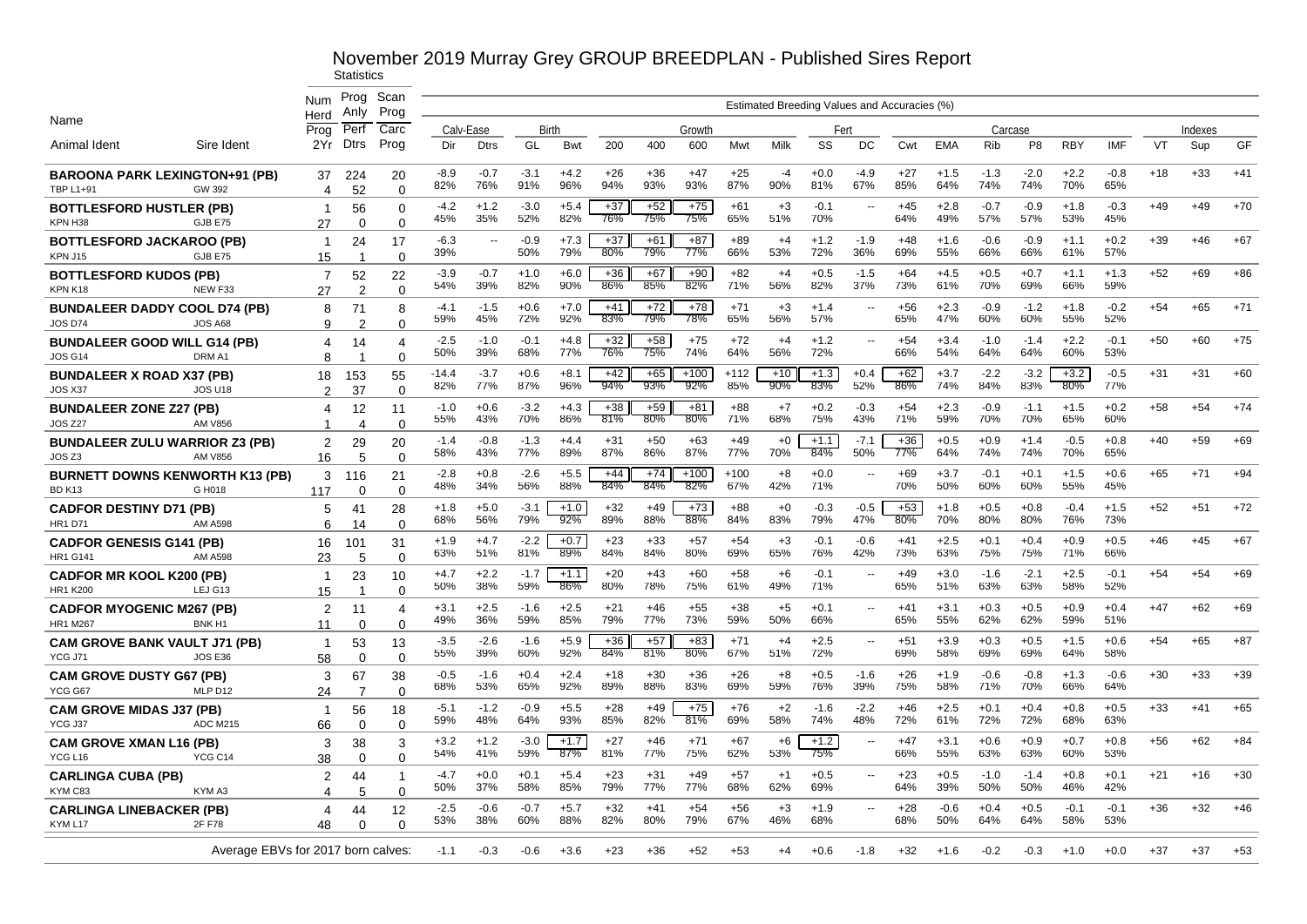|                                                |                                   | Num                   | Prog<br>Anly         | Scan<br>Prog               |               |                |               |               |              |              |              |              |              |               |                          | Estimated Breeding Values and Accuracies (%) |                          |               |                |               |               |       |         |       |
|------------------------------------------------|-----------------------------------|-----------------------|----------------------|----------------------------|---------------|----------------|---------------|---------------|--------------|--------------|--------------|--------------|--------------|---------------|--------------------------|----------------------------------------------|--------------------------|---------------|----------------|---------------|---------------|-------|---------|-------|
| Name                                           |                                   | Herd<br>Prog          | Perf                 | Carc                       |               | Calv-Ease      | Birth         |               |              |              | Growth       |              |              | Fert          |                          |                                              |                          | Carcase       |                |               |               |       | Indexes |       |
| Animal Ident                                   | Sire Ident                        | 2Yr                   | <b>Dtrs</b>          | Prog                       | Dir           | <b>Dtrs</b>    | GL            | Bwt           | 200          | 400          | 600          | Mwt          | Milk         | SS            | DC                       | Cwt                                          | <b>EMA</b>               | Rib           | P <sub>8</sub> | <b>RBY</b>    | IMF           | VT    | Sup     | GF    |
| <b>CARLINGA MORDRED (PB)</b><br>KYM M13        | 2F F78                            | 2<br>20               | 20<br>$\Omega$       | 5<br>$\Omega$              | -4.8<br>49%   | $-0.4$<br>35%  | $+0.0$<br>53% | $+6.1$<br>80% | $+30$<br>75% | $+45$<br>75% | $+63$<br>71% | $+65$<br>56% | $+4$<br>43%  | $+1.5$<br>64% | $\sim$                   | $+33$<br>63%                                 | $+1.3$<br>47%            | $+1.0$<br>59% | $+1.3$<br>59%  | $-0.2$<br>54% | $+0.5$<br>49% | $+31$ | $+38$   | $+55$ |
| <b>CARLINGA NAPOLEON (PB)</b>                  |                                   | -1                    | 17                   | $\Omega$                   | $+2.5$        | $\overline{a}$ | $-1.2$        | $+2.2$        | $+21$        | $+38$        | $+56$        | $+66$        | $+5$         | $-0.2$        |                          | $+40$                                        | $+3.5$                   | $+0.9$        | $+1.3$         | $+1.2$        | $+0.1$        | $+49$ | $+48$   | $+72$ |
| KYM N43                                        | <b>KEC J104</b>                   | 19                    | $\Omega$             | 0                          | 46%           |                | 52%           | 87%           | 75%          | 72%          | 70%          | 56%          | 42%          | 67%           |                          | 57%                                          | 44%                      | 54%           | 54%            | 50%           | 43%           |       |         |       |
| <b>CRATLOE LANE L2 (PB)</b>                    |                                   | $\overline{2}$        | 18                   | $\Omega$                   | $-1.5$<br>46% | --             | $-0.9$<br>56% | $+4.2$<br>84% | $+26$<br>79% | $+32$<br>77% | $+54$<br>75% | $+66$<br>61% | $+5$<br>52%  | $-$           | $\overline{a}$           | $+30$<br>64%                                 | $\overline{\phantom{a}}$ | ٠.            |                | $-$           | --            | $+36$ | $+24$   | $+45$ |
| CIB <sub>L2</sub>                              | <b>LSY E102</b>                   | 19                    | $\Omega$             | $\Omega$                   |               |                |               |               |              |              |              |              |              |               |                          |                                              |                          |               |                |               |               |       |         |       |
| <b>CULLENYA FRAZER (PB)</b>                    |                                   | 3                     | 94                   | 21                         | $-1.5$<br>57% | $-3.2$<br>42%  | $-0.2$<br>60% | $+4.0$<br>92% | $+26$<br>85% | $+42$<br>81% | $+48$<br>82% | $+52$<br>68% | $+6$<br>69%  | $-0.2$<br>66% |                          | $+34$<br>70%                                 | $+1.1$<br>49%            | $+0.6$<br>61% | $+0.8$<br>61%  | $+0.1$<br>55% | $+0.1$<br>50% | $+35$ | $+34$   | $+43$ |
| DBS F16                                        | MPL B6                            | 27                    | 8                    | $\Omega$                   |               |                |               |               |              |              |              |              |              |               |                          |                                              |                          |               |                |               |               |       |         |       |
| <b>CULLENYA HOUSTON (PB)</b>                   | CWG E22                           | 3                     | 58                   | $\overline{2}$             | $-0.8$<br>50% | $-0.1$<br>38%  | $+0.4$<br>59% | $+3.8$<br>88% | $+16$<br>84% | $+30$<br>79% | $+38$<br>79% | $+50$<br>64% | $+4$<br>49%  | $-0.1$<br>62% | $\overline{\phantom{a}}$ | $+22$<br>65%                                 | $+0.6$<br>31%            | $-0.2$<br>36% | $-0.3$<br>36%  | $+0.4$<br>34% | $-0.1$<br>29% | $+22$ | $+22$   | $+32$ |
| DBS H37                                        |                                   | 24                    | 3                    | $\Omega$                   | $+3.5$        | $+4.2$         | $-2.8$        | $-0.2$        | $+15$        | $+21$        | $+48$        | $+53$        | $+1$         | $-1.1$        | $-0.5$                   | $+30$                                        | $+1.4$                   | $+0.3$        | $+0.6$         | $+0.0$        | $+1.0$        | $+35$ | $+31$   | $+54$ |
| <b>DAJORY ABALONE (PB)</b><br>RJD A36          | AM U99                            | -1<br>3               | 23<br>$\overline{4}$ | $\overline{4}$<br>$\Omega$ | 61%           | 49%            | 76%           | 88%           | 81%          | 80%          | 81%          | 71%          | 62%          | 63%           | 46%                      | 70%                                          | 57%                      | 68%           | 68%            | 64%           | 61%           |       |         |       |
| <b>DAJORY DYNAMIC D19 (PB)</b>                 |                                   | 8                     | 102                  | 55                         | $+5.3$        | $+5.5$         | $-2.2$        | $+0.0$        | $+12$        | $+33$        | +48          | $+42$        | $+6$         | $+0.3$        | $-0.9$                   | $+37$                                        | $+1.6$                   | $-0.1$        | $+0.0$         | $+0.7$        | $+1.0$        | $+39$ | $+52$   | $+62$ |
| RJD D19                                        | LSY Y47                           | 14                    | 10                   | $\Omega$                   | 72%           | 60%            | 86%           | 95%           | 90%          | 89%          | 88%          | 80%          | 82%          | 80%           | 50%                      | 80%                                          | 70%                      | 81%           | 80%            | 77%           | 74%           |       |         |       |
| <b>DAJORY FUSSY F162 (PB)</b>                  |                                   | -1                    | 79                   | 26                         | $+2.9$        | $+0.5$         | $-2.1$        | $+1.9$        | $+22$        | $+44$        | +56          | $+45$        | $+3$         | $+0.1$        | $-0.7$                   | $+41$                                        | $+3.5$                   | $+0.2$        | $+0.4$         | $+1.2$        | $+0.5$        | $+50$ | $+57$   | $+68$ |
| <b>RJD F162</b>                                | CDP B17                           | 20                    | -1                   | $\Omega$                   | 61%           | 44%            | 67%           | 93%           | 82%          | 78%          | 80%          | 68%          | 57%          | 70%           | 40%                      | 65%                                          | 55%                      | 66%           | 66%            | 62%           | 59%           |       |         |       |
| <b>DAJORY GAINSFORD G13 (PB)</b>               |                                   | 2                     | 47                   | 7                          | $+7.2$        | $+4.4$         | $-3.3$        | $-1.8$        | $+4$         | $+19$        | $+32$        | $+27$        | $+8$         | $+0.0$        | $-1.0$                   | $+26$                                        | $+1.7$                   | $+0.0$        | $+0.1$         | $+0.7$        | $+0.8$        | $+33$ | $+42$   | $+51$ |
| RJD G13                                        | RJD D19                           | 15                    | $\overline{2}$       | $\Omega$                   | 57%           | 46%            | 74%           | 85%           | 85%          | 82%          | 80%          | 67%          | 54%          | 77%           | 37%                      | 70%                                          | 57%                      | 65%           | 65%            | 61%           | 54%           |       |         |       |
| <b>DAJORY HYDRAULIC H87 (PB)</b>               |                                   | 6                     | 42                   | 17                         | $-0.4$        | $+3.5$         | $-2.7$        | $+4.1$        | $+32$        | $+64$        | $+85$        | $+79$        | $+8$         | $+2.1$        | $-3.2$                   | $+54$                                        | $+2.1$                   | $-0.3$        | $-0.3$         | $+0.6$        | $+0.8$        | $+49$ | $+70$   | $+85$ |
| RJD H87                                        | RJD D19                           | 17                    | 3                    | $\Omega$                   | 56%           | 43%            | 81%           | 91%           | 85%          | 85%          | 83%          | 70%          | 58%          | 75%           | 39%                      | 73%                                          | 60%                      | 71%           | 71%            | 67%           | 62%           |       |         |       |
| <b>DAJORY KEIFER K274 (PB)</b>                 |                                   | 6                     | 38                   | 21                         | $+5.3$        | $+4.5$         | $-2.9$        | $-0.1$        | $+15$        | $+34$        | $+48$        | $+46$        | $+10$        | $+0.8$        | $-3.0$                   | $+34$                                        | $+1.3$                   | $+0.6$        | $+0.9$         | $-0.1$        | $+0.9$        | $+40$ | $+53$   | $+64$ |
| <b>RJD K274</b>                                | RJD D19                           | 37                    | -1                   | $\Omega$                   | 56%           | 42%            | 61%           | 86%           | 79%          | 77%          | 80%          | 67%          | 51%          | 60%           | 36%                      | 67%                                          | 56%                      | 69%           | 68%            | 64%           | 61%           |       |         |       |
| <b>DAJORY UPLIFT A12 (PB)</b>                  |                                   | 5                     | 53                   | 17                         | $+5.8$<br>66% | $+4.3$<br>55%  | $-5.4$<br>82% | $-0.5$<br>92% | $+21$<br>86% | $+33$<br>85% | $+41$<br>86% | $+40$<br>78% | $+3$<br>77%  | $+0.2$<br>74% | $-3.2$<br>51%            | $+33$<br>76%                                 | $+2.9$<br>64%            | $+0.4$<br>74% | $+0.5$<br>74%  | $+0.8$<br>70% | $+0.6$<br>68% | $+54$ | $+56$   | $+65$ |
| RJD A12                                        | AM <sub>U5</sub>                  | $\boldsymbol{\Delta}$ | 8                    | $\Omega$                   |               |                |               |               |              |              |              |              |              |               |                          |                                              |                          |               |                |               |               |       |         |       |
| <b>DANGARRA KENO (PB)</b>                      |                                   | -1                    | 35                   | 10                         | $-0.3$<br>45% | ц,             | $-1.8$<br>52% | $+3.0$<br>82% | $+24$<br>79% | $+40$<br>76% | $+60$<br>73% | $+69$<br>57% | $+5$<br>43%  |               |                          | $+36$<br>60%                                 | $+0.6$<br>39%            | $-0.2$<br>49% | $-0.4$<br>48%  | $+0.6$<br>44% | $+0.1$<br>40% | $+36$ | $+37$   | $+56$ |
| DGA K8                                         | ERR G43                           | 36                    | -1                   | $\Omega$                   |               |                |               |               |              |              |              |              |              |               |                          |                                              |                          |               |                |               |               |       |         |       |
| <b>DAROSE ALFIE (UK)</b><br>UKFBG A302         | <b>WMM E149</b>                   | -1                    | 11                   | 11<br>$\Omega$             | $-2.2$<br>48% | $+0.8$<br>39%  | $+0.6$<br>60% | $+3.1$<br>81% | $+19$<br>77% | $+36$<br>75% | $+39$<br>72% | $+36$<br>59% | $+3$<br>48%  | --            |                          | $+28$<br>62%                                 | $+1.0$<br>45%            | $+0.5$<br>62% | $+0.7$<br>62%  | $+0.0$<br>56% | $+0.2$<br>52% | $+22$ | $+31$   | $+34$ |
|                                                |                                   | 0<br>4                |                      |                            | $-5.0$        | $+1.7$         | $-2.2$        | $+5.4$        | $+47$        | $+64$        | $+87$        | $+72$        | $+8$         | $+1.7$        | $-3.4$                   | $+61$                                        | $+1.0$                   | $-0.9$        | $-1.3$         | $+1.4$        | $-0.5$        | $+55$ | $+59$   | $+78$ |
| <b>DEVANAH EASY E28 (PB)</b><br><b>NJS E28</b> | LSY W13                           | 10                    | 96<br>19             | 77<br>∩                    | 66%           | 54%            | 79%           | 94%           | 92%          | 92%          | 92%          | 87%          | 79%          | 83%           | 64%                      | 83%                                          | 72%                      | 83%           | 83%            | 79%           | 76%           |       |         |       |
| <b>DEVANAH GIBRALTA G34 (PB)</b>               |                                   | 2                     | 8                    | $\Omega$                   | $-4.0$        | $+0.4$         | $+0.6$        | $+5.4$        | $+30$        | $+42$        | +66          | $+67$        | $+3$         | $+1.0$        | $-2.3$                   | $+37$                                        | $+1.4$                   | $+0.6$        | $+0.9$         | $+0.2$        | $+0.1$        | $+34$ | $+35$   | $+59$ |
| NJS G34                                        | NJS E6                            | 5                     |                      |                            | 42%           | 31%            | 65%           | 81%           | 75%          | 74%          | 75%          | 66%          | 52%          | 68%           | 38%                      | 64%                                          | 49%                      | 59%           | 59%            | 54%           | 48%           |       |         |       |
| <b>DEVANAH JUMANJI J35 (PB)</b>                |                                   | -1                    | 50                   | 41                         | -4.0          | $+0.8$         | $-0.9$        | $+6.2$        | $+35$        | $+51$        | +69          | $+71$        | $+4$         | $+2.3$        | $-3.8$                   | $+42$                                        | $+0.4$                   | $+1.4$        | $+1.6$         | $-0.8$        | $+0.5$        | $+36$ | $+43$   | $+61$ |
| <b>NJS J35</b>                                 | NJS F32                           | 21                    | 4                    | 14                         | 49%           | 37%            | 60%           | 84%           | 83%          | 83%          | 81%          | 71%          | 59%          | 74%           | 45%                      | 77%                                          | 66%                      | 76%           | 75%            | 70%           | 71%           |       |         |       |
| <b>DOUBLE D ACE R62 (PB)</b>                   |                                   | 8                     | 56                   | 4                          | $-4.6$<br>65% | $-4.2$<br>56%  | $+1.0$<br>71% | $+6.2$<br>88% | $+24$<br>82% | $+32$<br>80% | $+47$<br>80% | $+54$<br>70% | $+11$<br>70% | $+0.3$<br>62% | $-2.4$<br>46%            | $+24$<br>69%                                 | $+1.0$<br>49%            | $+0.1$<br>58% | $+0.2$<br>58%  | $+0.6$<br>54% | $-0.1$<br>51% | $+24$ | $+21$   | $+36$ |
| <b>DD R62</b>                                  | GW 616                            | 3                     | 8                    | $\Omega$                   |               |                |               |               |              |              |              |              |              |               |                          |                                              |                          |               |                |               |               |       |         |       |
| <b>EAGLES RUN TOR 359T (PB)</b>                |                                   | 3                     | 25                   | $\Omega$                   | $-1.3$<br>62% | $+2.8$<br>53%  | $-1.6$<br>61% | $+2.5$<br>85% | $+24$<br>77% | $+37$<br>74% | $+48$<br>74% | $+55$<br>64% | $-1$<br>56%  | $+0.0$<br>68% | $-1.8$<br>46%            | $+35$<br>63%                                 | $+2.0$<br>53%            | $+0.3$<br>57% | $+0.6$<br>57%  | $+0.7$<br>55% | $+0.0$<br>50% | $+36$ | $+37$   | $+53$ |
| <b>ER C359T</b>                                | AM P47                            | $\Omega$              | $\Omega$             | $\Omega$                   |               |                |               |               |              |              |              |              |              |               |                          |                                              |                          |               |                |               |               |       |         |       |
| <b>ELBERN JAMES SQUIRE (PB)</b><br>BEA J14     | <b>GJB Z102</b>                   | $\overline{2}$        | 31<br>3              | 4                          | $-4.3$<br>54% | $-2.4$<br>43%  | $-0.5$<br>60% | $+3.9$<br>80% | $+26$<br>75% | $+44$<br>74% | $+57$<br>72% | $+68$<br>59% | $+5$<br>56%  | $+1.3$<br>49% |                          | $+39$<br>62%                                 | $+1.6$<br>48%            | $-1.1$<br>56% | $-1.7$<br>56%  | $+1.6$<br>52% | $-0.3$<br>46% | $+30$ | $+34$   | $+47$ |
|                                                |                                   | 14                    |                      |                            |               |                |               |               |              |              |              |              |              |               |                          |                                              |                          |               |                |               |               |       |         |       |
|                                                | Average EBVs for 2017 born calves |                       |                      |                            | -1.1          | $-0.3$         | $-0.6$        | $+3.6$        | $+23$        | +36          | $+52$        | $+53$        | +4           | $+0.6$        | -1.8                     | +32                                          | $+1.6$                   | $-0.2$        | $-0.3$         | +1.0          | $+0.0$        | +37   | $+37$   | $+53$ |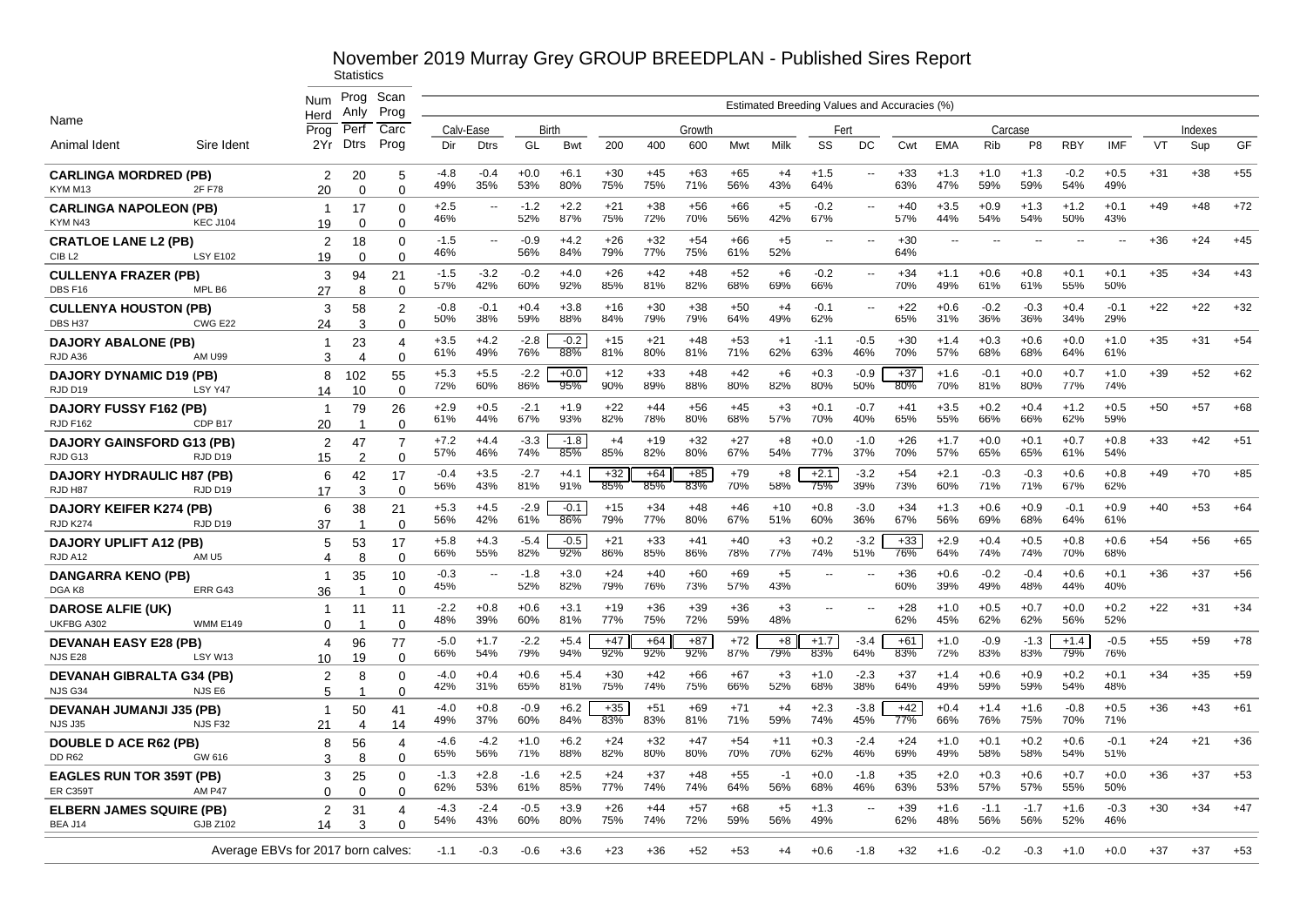|                                                             |                                                   | <b>Num</b>                    | Prog<br>Anly      | Scan<br>Prog               |               |               |               |               |              |              |               |               |              |               |                          | Estimated Breeding Values and Accuracies (%) |               |               |               |               |                |       |         |        |
|-------------------------------------------------------------|---------------------------------------------------|-------------------------------|-------------------|----------------------------|---------------|---------------|---------------|---------------|--------------|--------------|---------------|---------------|--------------|---------------|--------------------------|----------------------------------------------|---------------|---------------|---------------|---------------|----------------|-------|---------|--------|
| Name                                                        |                                                   | Herd<br>Prog                  | Perf              | Carc                       |               | Calv-Ease     | Birth         |               |              |              | Growth        |               |              | Fert          |                          |                                              |               | Carcase       |               |               |                |       | Indexes |        |
| Animal Ident                                                | Sire Ident                                        | 2Yr                           | <b>Dtrs</b>       | Prog                       | Dir           | <b>Dtrs</b>   | GL            | Bwt           | 200          | 400          | 600           | Mwt           | Milk         | SS            | DC                       | Cwt                                          | <b>EMA</b>    | Rib           | P8            | <b>RBY</b>    | IMF            | VT    | Sup     | GF     |
| <b>ELBERN KIDMAN (PB)</b><br>BEA K29                        | JSS <sub>G1</sub>                                 | 2<br>46                       | 41<br>$\Omega$    | $\overline{2}$<br>$\Omega$ | $-1.5$<br>48% | $+1.3$<br>36% | $-0.6$<br>55% | $+3.9$<br>87% | $+26$<br>76% | $+46$<br>73% | $+62$<br>74%  | $+73$<br>61%  | $+3$<br>44%  | $+1.1$<br>65% | --                       | $+38$<br>60%                                 | $+1.4$<br>46% | $+0.4$<br>57% | $+0.6$<br>57% | $+0.2$<br>52% | $+0.2$<br>45%  | $+35$ | $+41$   | $+60$  |
| <b>EYLWARRA SANDS FALCON F33 (PB)</b><br>NEW F33            | 4W A69                                            | 12<br>65                      | 202<br>28         | 144<br>$\Omega$            | $-1.7$<br>72% | $-2.2$<br>58% | $-0.4$<br>87% | $+5.3$<br>96% | $+39$<br>94% | $+77$<br>94% | $+107$<br>94% | $+107$<br>85% | $+3$<br>81%  | $+1.4$<br>87% | $-1.7$<br>48%            | $+76$<br>85%                                 | $+3.9$<br>76% | $-0.7$<br>85% | $-1.0$<br>85% | $+2.0$<br>82% | $+0.3$<br>78%  | $+63$ | $+74$   | $+101$ |
| <b>EYLWARRA SANDS JASPER J9 (PB)</b><br>NEW J9              | NEW F33                                           | 2                             | 23<br>-1          | 10<br>$\Omega$             | $-1.4$<br>50% | $-1.4$<br>39% | $-0.9$<br>58% | $+4.7$<br>81% | $+32$<br>78% | $+64$<br>77% | $+90$<br>76%  | $+88$<br>65%  | $+3$<br>54%  | $+1.3$<br>51% | $\overline{\phantom{a}}$ | $+61$<br>68%                                 | $+3.7$<br>55% | $+0.4$<br>66% | $+0.6$<br>66% | $+1.3$<br>62% | $+0.5$<br>56%  | $+53$ | $+69$   | $+94$  |
| EYLWARRA SANDS MUSTANG M11 (PB)                             |                                                   | 15<br>2                       | 11                | 6                          | $-2.2$<br>46% | $-0.1$<br>36% | $-1.1$<br>62% | $+4.2$<br>80% | $+32$<br>75% | $+56$<br>73% | $+77$<br>73%  | $+75$<br>61%  | $+3$<br>52%  | $+0.5$<br>50% |                          | $+54$<br>62%                                 | $+2.5$<br>49% | $-1.1$<br>58% | $-1.4$<br>58% | $+1.9$<br>54% | $-0.4$<br>52%  | $+48$ | $+52$   | $+73$  |
| NEW M11                                                     | NEW F33<br><b>EYLWARRA SANDS STRATOSPHERE C12</b> | 12<br>4                       | $\mathbf 0$<br>82 | $\Omega$<br>3              | $-1.0$        | $-1.2$        | $-1.8$        | $+4.4$        | $+27$        | $+38$        | $+52$         | $+45$         | $+6$         | $+0.6$        | $-1.0$                   | $+29$                                        | $+1.4$        | $-0.4$        | $-0.6$        | $+1.0$        | $-0.1$         | $+40$ | $+36$   | $+48$  |
| <b>NEW C124</b><br><b>GLENLIAM FARM DROVER D107 (PB)</b>    | GJB Y4                                            | 5<br>2                        | -1<br>98          | $\Omega$<br>42             | 60%<br>$-6.8$ | 49%<br>$-2.9$ | 73%<br>$+3.6$ | 90%<br>$+6.6$ | 82%<br>$+22$ | 77%<br>$+25$ | 78%<br>$+39$  | 67%<br>$+49$  | 63%<br>-6    | 57%<br>$+1.8$ | 40%<br>$-1.6$            | 65%<br>$+21$                                 | 51%<br>$+2.5$ | 60%<br>$-0.9$ | 60%<br>$-1.2$ | 57%<br>$+2.5$ | 54%<br>$-1.1$  | $+23$ | $+13$   | $+33$  |
| <b>KEC D107</b><br><b>GLENLIAM FARM GRAVITY G28 (PB)</b>    | KEC Z80                                           | 8<br>4                        | 17<br>85          | $\Omega$<br>21             | 64%<br>$+0.3$ | 52%<br>$+1.5$ | 68%<br>$-0.9$ | 94%<br>$+2.3$ | 90%<br>$+15$ | 89%<br>$+25$ | 87%<br>$+41$  | 75%<br>$+53$  | 74%<br>$+5$  | 71%<br>$+0.7$ | 42%<br>$-2.5$            | 77%<br>$+23$                                 | 59%<br>$+0.7$ | 73%<br>$+0.7$ | 73%<br>$+0.9$ | 68%<br>$-0.2$ | 65%<br>$+0.6$  | $+24$ | $+27$   | $+44$  |
| KEC G28<br><b>GLENLIAM FARM HEWITT H59 (PB)</b>             | LSY C12                                           | 39<br>3                       | 6<br>34           | $\Omega$<br>5              | 58%<br>$-0.6$ | 44%<br>$-0.7$ | 62%<br>$-1.1$ | 92%<br>$+2.6$ | 89%<br>$+20$ | 88%<br>$+22$ | 86%<br>$+32$  | 74%<br>$+33$  | 62%<br>$+6$  | 75%<br>$-0.5$ | 36%<br>$\sim$            | 76%<br>$+20$                                 | 60%<br>$+1.0$ | 74%<br>$+0.7$ | 73%<br>$+0.9$ | 69%<br>$+0.4$ | 64%<br>$-0.1$  | $+30$ | $+23$   | $+36$  |
| KEC H59                                                     | LEA D1                                            | 18                            | $\Omega$          | $\Omega$                   | 50%           | 36%           | 56%           | 86%           | 81%          | 80%          | 79%           | 66%           | 46%          | 68%           |                          | 68%                                          | 50%           | 63%           | 63%           | 58%           | 51%            |       |         |        |
| <b>GLENLIAM FARM JUGERNAUT J104 (PB)</b><br><b>KEC J104</b> | KEC Z80                                           | -1<br>43                      | 50<br>$\Omega$    | 25<br>$\Omega$             | $-0.5$<br>57% | $-2.3$<br>43% | $+0.0$<br>61% | $+4.3$<br>90% | $+25$<br>84% | $+34$<br>83% | $+52$<br>80%  | $+54$<br>67%  | $+3$<br>59%  | $-0.3$<br>65% | $-1.7$<br>36%            | $+31$<br>70%                                 | $+2.9$<br>52% | $+0.4$<br>66% | $+0.6$<br>66% | $+1.3$<br>61% | $-0.2$<br>59%  | $+44$ | $+36$   | $+57$  |
| <b>GLENLIAM FARM KAPOOKA K73 (PB)</b><br>KEC K73            | <b>KEC D107</b>                                   | -1<br>23                      | 23<br>$\Omega$    | $\Omega$<br>$\Omega$       | $-7.2$<br>51% | $-1.3$<br>39% | $+2.0$<br>55% | $+7.3$<br>86% | $+27$<br>78% | $+36$<br>75% | $+61$<br>75%  | $+68$<br>64%  | $+0$<br>52%  | $+2.6$<br>68% | $\overline{a}$           | $+29$<br>63%                                 | $+1.5$<br>47% | $-1.4$<br>56% | $-1.8$<br>56% | $+2.2$<br>52% | $-0.8$<br>46%  | $+26$ | $+22$   | $+48$  |
| <b>GLENLIAM FARM LOGISTIC L90 (PB)</b><br>KEC L90           | <b>KEC D107</b>                                   | 2<br>33                       | 33<br>$\Omega$    | $\Omega$<br>$\Omega$       | $-4.7$<br>53% | $+0.2$<br>42% | $+1.3$<br>58% | $+5.5$<br>89% | $+28$<br>76% | $+35$<br>71% | $+53$<br>71%  | $+64$<br>59%  | $-2$<br>54%  | $+1.4$<br>49% | $-1.8$<br>35%            | $+33$<br>56%                                 | $+2.0$<br>43% | $-0.7$<br>50% | $-0.9$<br>50% | $+1.8$<br>47% | $-0.7$<br>45%  | $+34$ | $+26$   | $+48$  |
| <b>GOLDEN HERO H7 (PB)</b><br>LBG H7                        | <b>GJB B253</b>                                   | 2<br>39                       | 103               | 12<br>$\Omega$             | $-2.3$<br>54% | $-0.4$<br>38% | $-0.3$<br>62% | $+4.3$<br>92% | $+26$<br>86% | $+37$<br>83% | $+53$<br>86%  | $+55$<br>74%  | $+0$<br>54%  | $-0.1$<br>46% | $\overline{\phantom{a}}$ | $+34$<br>73%                                 | $+1.8$<br>51% | $-0.4$<br>60% | $-0.5$<br>60% | $+1.2$<br>57% | $-0.3$<br>50%  | +36   | $+30$   | $+47$  |
| JOMAL GLEN BOLSENBROEK (PB)<br>MDM Z4                       | MDM W4                                            | -1<br>2                       | 15<br>5           | 11<br>$\Omega$             | $-4.1$<br>57% | $+0.7$<br>46% | $+2.1$<br>63% | $+4.3$<br>86% | $+19$<br>81% | $+29$<br>80% | $+45$<br>79%  | $+52$<br>70%  | $+3$<br>72%  | $+0.1$<br>67% | -2.4<br>37%              | $+32$<br>70%                                 | $+2.3$<br>51% | $-0.2$<br>64% | $-0.3$<br>64% | $+1.7$<br>59% | $-0.4$<br>55%  | $+25$ | $+27$   | $+47$  |
| JOMAL GLEN HIMALAYA H3 (PB)<br>MDM H <sub>3</sub>           | MDM D4                                            | -1<br>37                      | 81<br>-9          | 28<br>$\Omega$             | --            | --            | --            | $+6.8$<br>77% | $+27$<br>87% | $+41$<br>85% | $+63$<br>86%  | $+67$<br>73%  | $+4$<br>61%  | $-0.7$<br>80% | $+0.6$<br>35%            | $+36$<br>73%                                 | $+2.2$<br>56% | $-0.7$<br>68% | $-1.0$<br>68% | $+1.6$<br>63% | $-0.3$<br>58%  | $+28$ | $+23$   | $+44$  |
| KARAKARA BURLEIGH B80 (PB)<br>KKS <sub>B2</sub>             | <b>WMM Y538</b>                                   | 16<br>$\Omega$                | 157<br>29         | 67<br>$\Omega$             | $+0.3$<br>67% | $-1.7$<br>57% | $+1.3$<br>83% | $+3.8$<br>93% | $+21$<br>90% | $+32$<br>89% | $+47$<br>88%  | $+62$<br>81%  | $+0$<br>78%  | $-0.4$<br>76% | $-0.2$<br>40%            | $+28$<br>80%                                 | $+0.6$<br>65% | $+1.1$<br>78% | $+1.4$<br>77% | $-0.8$<br>73% | $+0.7$<br>68%  | $+29$ | $+22$   | $+38$  |
| <b>KEIGHLIANS WENSLEYDALE U1 (PB)</b><br>KPS U1             | <b>NFD NF 519</b>                                 | 14<br>$\Omega$                | 34<br>$\sqrt{2}$  | $\Omega$<br>$\Omega$       | $-4.7$<br>62% | $-3.6$<br>55% | $+0.7$<br>71% | $+3.6$<br>87% | $+13$<br>83% | $+20$<br>79% | $+30$<br>77%  | $+37$<br>67%  | $+0$<br>65%  | $-0.4$<br>65% | $+0.5$<br>48%            | $+15$<br>67%                                 | $+1.7$<br>44% | $+0.2$<br>50% | $+0.2$<br>50% | $+0.6$<br>47% | $\sim$         | $+10$ | $+6$    | $+18$  |
| <b>KELSO CRACKER C17 (PB)</b><br>CWG C17                    | CWG Y13                                           | 14<br>28                      | 268<br>49         | 176<br>$\Omega$            | $+1.7$<br>79% | $+4.4$<br>67% | $-1.3$<br>88% | $+2.8$<br>97% | $+22$<br>96% | $+37$<br>95% | $+65$<br>95%  | $+66$<br>86%  | $+14$<br>89% | $+0.7$<br>87% | $+0.5$<br>52%            | $+38$<br>87%                                 | $+1.7$<br>77% | $-1.1$<br>87% | $-1.4$<br>86% | $+1.5$<br>84% | $-0.2$<br>81%  | $+43$ | $+40$   | $+64$  |
| <b>KELSO YOGO Y13 (PB)</b><br>CWG Y13                       | AM <sub>U5</sub>                                  | 3<br>1                        | 35<br>8           | 23<br>$\Omega$             | $+1.8$<br>70% | $+3.8$<br>60% | $-2.2$<br>81% | $+2.5$<br>92% | $+21$<br>89% | $+35$<br>88% | $+60$<br>89%  | $+65$<br>81%  | $+2$<br>79%  | $+0.7$<br>78% | $+0.2$<br>52%            | $+38$<br>80%                                 | $+2.2$<br>68% | $-0.9$<br>77% | $-1.1$<br>77% | $+1.5$<br>74% | $+0.0$<br>71%  | $+43$ | $+39$   | $+62$  |
| <b>KENTSIE SHAKER (PB)</b>                                  |                                                   | 3                             | 65                | 19                         | $-2.8$<br>47% | $-0.5$<br>42% | $-0.5$<br>45% | $+4.8$<br>78% | $+26$<br>84% | $+43$<br>82% | $+52$<br>82%  | $+43$<br>70%  | $+11$<br>68% | $-0.4$<br>59% | $\overline{a}$           | $+31$<br>69%                                 | $+0.6$<br>46% | $+0.2$<br>59% | $+0.2$<br>59% | $+0.2$<br>54% | $+0.0$<br>48%  | $+30$ | $+36$   | $+42$  |
| <b>SKP E400</b>                                             | KAL A4                                            | $\overline{7}$                |                   | $\Omega$                   |               |               |               |               |              |              |               |               |              |               |                          |                                              |               |               |               |               |                |       |         |        |
| <b>KIMOLONG LIGHTNING RIDGE (PB)</b><br>PS 180              | <b>HS 237</b>                                     | 13<br>$\overline{\mathbf{1}}$ | 27<br>Δ           | $\Omega$                   | $+2.4$<br>71% | $+0.7$<br>62% | $-0.2$<br>79% | $+0.7$<br>89% | $+4$<br>86%  | $+9$<br>85%  | $+14$<br>85%  | $+15$<br>78%  | $+2$<br>84%  | $-0.8$<br>60% | $-1.0$<br>53%            | $+12$<br>77%                                 | $+1.4$<br>44% | $+0.3$<br>52% | $+0.2$<br>52% | $+0.5$<br>48% | $\overline{a}$ | $+17$ | $+16$   | $+23$  |
|                                                             | Average EBVs for 2017 born calves:                |                               |                   |                            | -1.1          | $-0.3$        | $-0.6$        | $+3.6$        | $+23$        | +36          | +52           | +53           | $+4$         | $+0.6$        | $-1.8$                   | +32                                          | $+1.6$        | -0.2          | $-0.3$        | +1.0          | $+0.0$         | +37   | +37     | $+53$  |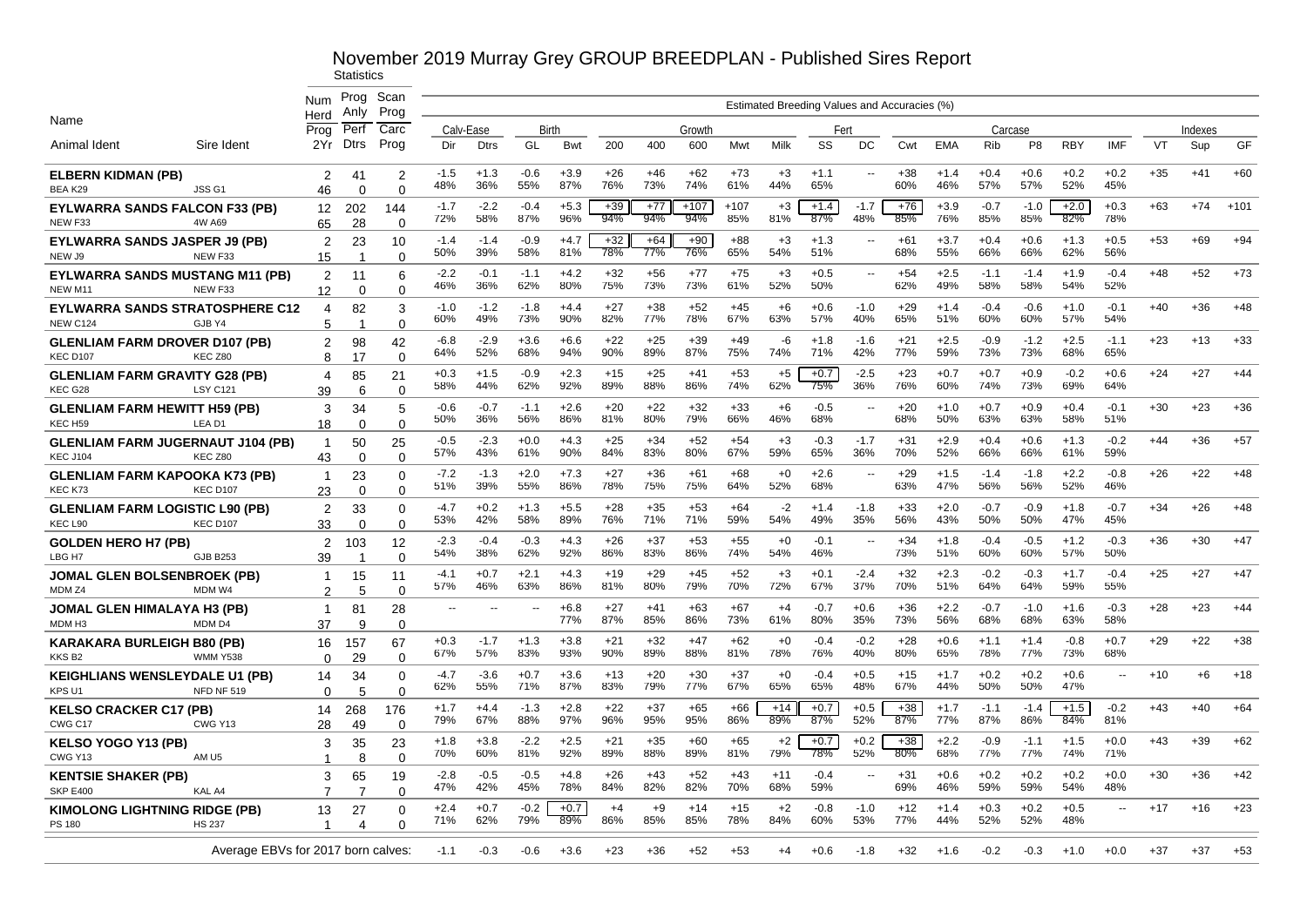|                                                          |                                    |                     | Prog                 | Scan                 |               |                                 |               |               |                     |                     |                     |               |              |                                              |               |              |               |               |                      |                  |               |       |         |       |
|----------------------------------------------------------|------------------------------------|---------------------|----------------------|----------------------|---------------|---------------------------------|---------------|---------------|---------------------|---------------------|---------------------|---------------|--------------|----------------------------------------------|---------------|--------------|---------------|---------------|----------------------|------------------|---------------|-------|---------|-------|
|                                                          |                                    | <b>Num</b><br>Herd  | Anlv                 | Prog                 |               |                                 |               |               |                     |                     |                     |               |              | Estimated Breeding Values and Accuracies (%) |               |              |               |               |                      |                  |               |       |         |       |
| Name                                                     |                                    | Prog                | Perf                 | Carc                 |               | Calv-Ease                       | Birth         |               |                     |                     | Growth              |               |              | Fert                                         |               |              |               |               | Carcase              |                  |               |       | Indexes |       |
| Animal Ident                                             | Sire Ident                         | 2Yr                 | Dtrs                 | Prog                 | Dir           | <b>Dtrs</b>                     | GL            | Bwt           | 200                 | 400                 | 600                 | Mwt           | Milk         | SS                                           | DC            | Cwt          | <b>EMA</b>    | <b>Rib</b>    | P <sub>8</sub>       | <b>RBY</b>       | <b>IMF</b>    | VT    | Sup     | GF    |
| <b>LERWICK PARK BUCKLEY B2 (PB)</b><br>LER <sub>B2</sub> | <b>GW 428</b>                      | 19<br>0             | 101<br>$\mathbf{q}$  | 19<br>$\Omega$       | $+0.2$<br>76% | $-4.3$<br>66%                   | $+1.8$<br>82% | $+3.7$<br>95% | $+19$<br>91%        | $+38$<br>90%        | $+51$<br>88%        | $+57$<br>79%  | $+11$<br>80% | $+1.6$<br>73%                                | $-3.1$<br>58% | +38<br>81%   | $+2.4$<br>64% | $+0.0$<br>74% | $+0.1$<br>74%        | $+1.6$<br>70%    | $-0.4$<br>67% | $+38$ | $+42$   | $+59$ |
| <b>LILYVALE GRENADIER (PB)</b><br>JSS <sub>G1</sub>      | MLP D12                            | 3<br>34             | 76<br>11             | 22<br>$\Omega$       | $-0.2$<br>59% | $-2.1$<br>47%                   | $+0.1$<br>68% | $+4.8$<br>87% | $+31$<br>85%        | $+53$<br>84%        | +66<br>82%          | $+67$<br>68%  | $+3$<br>58%  | $+1.1$<br>64%                                | $-2.1$<br>37% | $+47$<br>70% | $+2.2$<br>45% | $-1.3$<br>58% | $-1.8$<br>58%        | $+2.0$<br>53%    | $-0.7$<br>50% | $+51$ | $+49$   | $+64$ |
| <b>LINDSAY COMMANDER C121 (PB)</b><br><b>LSY C121</b>    | LSY Z28                            | 7<br>5              | 111<br>18            | 39<br>$\Omega$       | $+3.4$<br>67% | $+3.9$<br>52%                   | $-1.8$<br>74% | $+0.7$<br>93% | $+14$<br>92%        | $+33$<br>91%        | $+40$<br>90%        | $+49$<br>83%  | $+6$<br>79%  | $+1.9$<br>77%                                | $-2.3$<br>44% | $+29$<br>82% | $+1.2$<br>68% | $-0.9$<br>80% | $-1.2$<br>80%        | $+1.1$<br>75%    | $-0.2$<br>71% | $+34$ | $+41$   | $+50$ |
| <b>LINDSAY EMPIRE E46 (PB)</b>                           |                                    | 12                  | 56<br>7              | 22                   | $+4.1$<br>62% | $+4.1$<br>47%                   | $-4.2$<br>83% | $+0.6$<br>93% | $+19$<br>89%        | $+42$<br>88%        | $+53$<br>87%        | $+63$<br>76%  | $+3$<br>68%  | $+2.1$<br>79%                                | $-4.5$<br>44% | $+35$<br>77% | $+1.6$<br>63% | $+0.6$<br>74% | $+0.9$<br>74%        | $-0.2$<br>70%    | $+0.5$<br>66% | $+41$ | $+54$   | $+69$ |
| LSY E46<br><b>LINDSAY ENFORCER E94 (PB)</b>              | <b>LSY C121</b>                    | 16<br>13            | 167                  | $\Omega$<br>43       | $+0.7$<br>67% | $+3.8$<br>55%                   | $-1.9$<br>84% | $+3.8$<br>96% | $+23$<br>92%        | $+33$<br>92%        | $+44$<br>90%        | $+57$<br>79%  | -4<br>78%    | $+0.3$<br>88%                                | $-0.4$<br>46% | $+25$<br>82% | $+1.8$<br>69% | $+0.3$<br>80% | $+0.5$<br>80%        | $+0.4$<br>76%    | $+0.2$<br>71% | $+39$ | $+31$   | $+46$ |
| LSY E94<br><b>LINDSAY GOBBLIN G15 (PB)</b>               | <b>LSY C104</b>                    | 34<br>3             | 17<br>79             | $\Omega$<br>46       | $+0.7$<br>66% | $+5.1$<br>52%                   | $-2.4$<br>81% | $+1.3$<br>94% | $+21$<br>89%        | $+39$<br>88%        | $+52$<br>88%        | $+58$<br>77%  | $+3$<br>73%  | $+3.3$<br>78%                                | $-5.1$<br>46% | $+37$<br>79% | $+1.8$<br>68% | $-0.2$<br>79% | $-0.1$<br>79%        | $+0.7$<br>75%    | $+0.1$<br>72% | $+37$ | $+52$   | $+67$ |
| LSY G15<br><b>LINDSAY HAWK H69 (PB)</b>                  | <b>LSY A219</b>                    | 32<br>3             | 14<br>44             | $\Omega$<br>23       | $+0.0$<br>57% | $+4.0$<br>43%                   | $-1.2$<br>65% | $+4.7$<br>92% | $+29$<br>84%        | $+45$<br>83%        | $+71$<br>84%        | $+77$<br>71%  | $+2$<br>53%  | $+1.1$<br>82%                                | $-0.2$<br>39% | $+40$<br>73% | $+1.9$<br>63% | $-0.7$<br>74% | $-0.8$<br>74%        | $+1.2$<br>70%    | $-0.1$<br>64% | $+47$ | $+42$   | $+68$ |
| LSY H69<br><b>LINDSAY LASER L43 (PB)</b>                 | LSY E94                            | 8<br>$\overline{1}$ | $\overline{2}$<br>16 | $\Omega$<br>5        | $+0.0$        | $+3.6$                          | $-3.0$        | $+3.3$        | $+31$               | $+53$<br>77%        | $+74$               | $+77$         | $+3$         | $+2.1$                                       | $-3.7$<br>38% | $+44$        | $+1.6$        | $+0.3$        | $+0.5$               | $+0.0$<br>62%    | $+0.5$        | $+46$ | $+57$   | $+77$ |
| LSY L43<br><b>LINDSAY LEADER L11 (PB)</b>                | LSY <sub>H27</sub>                 | 16<br>2             | $\Omega$<br>29       | $\Omega$<br>$\Omega$ | 54%<br>$+2.3$ | 40%<br>$\overline{a}$           | 62%<br>$-5.3$ | 88%<br>$+2.2$ | 82%<br>$+36$        | $+58$<br>73%        | 79%<br>$+93$<br>75% | 68%<br>$+99$  | 51%<br>$+6$  | 63%<br>$\sim$                                |               | 68%<br>$+59$ | 56%<br>$+0.6$ | 66%<br>$-1.0$ | 66%<br>$-1.2$        | $+0.7$           | 56%<br>$+0.9$ | $+60$ | $+60$   | $+87$ |
| LSY <sub>L11</sub><br><b>LINDSAY LEGACY L127 (PB)</b>    | MIG H36                            | 31<br>-1            | $\Omega$<br>28       | $\Omega$<br>15       | 48%<br>$-1.1$ | $+1.6$                          | 53%<br>$-3.1$ | 90%<br>$+3.9$ | 76%<br>$+27$        | $+55$               | $+69$               | 61%<br>$+57$  | 41%<br>$+2$  | $+1.1$                                       | $-2.8$        | 58%<br>$+46$ | 43%<br>$+2.6$ | 53%<br>$-1.1$ | 52%<br>$-1.7$<br>69% | 48%<br>$+2.0$    | 40%<br>$+0.0$ | $+45$ | $+62$   | $+72$ |
| <b>LSY L127</b><br><b>LINDSAY LINSEED L137 (PB)</b>      | RJD H87                            | 28<br>2             | $\Omega$<br>36       | $\Omega$<br>$\Omega$ | 52%<br>$+1.4$ | 39%<br>$+1.8$                   | 64%<br>$-1.6$ | 89%<br>$+2.9$ | 85%<br>$+29$<br>78% | 81%<br>$+59$<br>75% | 80%<br>$+75$        | 66%<br>$+79$  | 47%<br>$+2$  | 71%<br>$+1.5$                                | 38%           | 70%<br>$+55$ | 60%<br>$+3.0$ | 69%<br>$-0.1$ | $-0.1$               | 65%<br>$+1.1$    | 60%<br>$+0.3$ | $+53$ | $+65$   | $+83$ |
| <b>LSY L137</b><br><b>LINDSAY LITHIUM L105 (PB)</b>      | NEW F33                            | 37<br>$\mathcal{P}$ | $\Omega$<br>17       | $\Omega$<br>8        | 52%<br>$-1.9$ | 40%<br>$+1.8$                   | 61%<br>$-3.3$ | 89%<br>$+3.7$ | $+32$               | $+51$               | 74%<br>+69          | 61%<br>$+65$  | 52%<br>-3    | 54%<br>$+0.4$                                | $-3.1$        | 63%<br>$+47$ | 54%<br>$+3.0$ | 62%<br>$-0.9$ | 62%<br>$-1.3$        | 58%<br>$+2.2$    | 53%<br>$-0.5$ | $+51$ | $+54$   | $+74$ |
| <b>LSY L105</b><br><b>LINDSAY MOJO M9 (PB)</b>           | AM P47                             | 18<br>-1            | $\Omega$<br>22       | $\Omega$<br>$\Omega$ | 61%<br>$-3.8$ | 54%<br>$\overline{\phantom{a}}$ | 66%<br>$-2.0$ | 86%<br>$+5.7$ | 81%<br>$+38$        | 79%<br>$+64$        | 78%<br>$+85$        | 69%<br>$+90$  | 61%<br>$+7$  | 62%<br>$+1.5$                                | 53%           | 70%<br>$+52$ | 63%<br>$+1.8$ | 70%<br>$-0.4$ | 70%<br>$-0.5$        | 67%<br>$+0.9$    | 64%<br>$+0.1$ | $+47$ | $+54$   | $+74$ |
| LSY <sub>M9</sub>                                        | LSY J83                            | 22                  | $\Omega$             | $\Omega$             | 47%           |                                 | 56%           | 88%           | 75%                 | 70%                 | 74%                 | 61%           | 38%          | 69%                                          |               | 58%          | 48%           | 57%           | 57%                  | 53%              | 45%           |       |         |       |
| <b>LINDSAY STARBRIGHT S117 (PB)</b><br><b>LSY S117</b>   | <b>GW L082</b>                     | 50<br>7             | 424<br>90            | 191<br>$\Omega$      | $+1.5$<br>89% | $+3.6$<br>84%                   | $+0.9$<br>94% | +4.8<br>98%   | $+32$<br>97%        | $+42$<br>97%        | $+65$<br>97%        | $+59$<br>94%  | $+2$<br>95%  | $-0.6$<br>95%                                | $+1.4$<br>78% | $+53$<br>92% | $+5.0$<br>85% | $-1.8$<br>91% | $-2.6$<br>91%        | $+4.2$<br>89%    | $-1.3$<br>87% | $+70$ | $+50$   | $+77$ |
| <b>LINDSAY VINNIE V15 (PB)</b><br>LSY V15                | <b>LSY T148</b>                    | 25<br>11            | 207<br>51            | 65<br>$\Omega$       | $+3.7$<br>82% | $+3.9$<br>73%                   | $-1.9$<br>91% | $+2.4$<br>97% | $+25$<br>95%        | $+46$<br>94%        | $+59$<br>95%        | $+105$<br>90% | $-3$<br>91%  | $-0.7$<br>86%                                | $-0.7$<br>61% | $+41$<br>88% | $+0.2$<br>74% | $-0.6$<br>84% | $-0.8$<br>84%        | $+0.2$<br>81%    | $+0.3$<br>78% | +45   | $+33$   | $+53$ |
| <b>LINDSAY WEST W13 (PB)</b><br>LSY W13                  | <b>LSY S117</b>                    | 19<br>9             | 156<br>39            | 87<br>$\Omega$       | -4.2<br>81%   | $+3.9$<br>72%                   | $+0.0$<br>91% | $+5.5$<br>96% | $+40$<br>95%        | $+48$<br>94%        | $+73$<br>94%        | $+56$<br>90%  | $+6$<br>92%  | $+1.8$<br>90%                                | $-2.4$<br>68% | $+50$<br>89% | $+1.6$<br>80% | $-1.4$<br>88% | $-1.8$<br>88%        | $+2.2$<br>85%    | $-0.7$<br>83% | $+52$ | $+49$   | $+71$ |
| <b>LINDSAY WINDSOR Z23 (PB)</b><br>LSY Z23               | AM W19                             | 3<br>2              | 14<br>$\Omega$       | $\Omega$<br>$\Omega$ | $+0.2$<br>51% | $+4.8$<br>42%                   | $-1.5$<br>62% | $+2.9$<br>82% | $+24$<br>76%        | $+46$<br>72%        | $+59$<br>75%        | $+66$<br>65%  | -1<br>57%    | $+0.3$<br>55%                                | $-0.8$<br>42% | $+41$<br>64% | $+1.9$<br>55% | $-1.0$<br>62% | $-1.2$<br>62%        | $+1.2$<br>59%    | $-0.1$<br>53% | $+40$ | $+44$   | $+58$ |
| LOCHABER-BRAES DIPLOMAT (PB)<br><b>LBN 398</b>           | GW 317                             | 70<br>0             | 443<br>198           | 22<br>$\Omega$       | $-8.1$<br>94% | $-6.3$<br>92%                   | $-0.7$<br>96% | $+5.0$<br>98% | $+23$<br>97%        | $+33$<br>97%        | $+44$<br>97%        | $+39$<br>95%  | $+3$<br>97%  | $+1.8$<br>93%                                | $-3.7$<br>91% | $+25$<br>95% | $+3.0$<br>87% | $-0.9$<br>91% | $-1.4$<br>91%        | $+2.7$<br>$90\%$ | $-1.3$<br>87% | $+22$ | $+25$   | $+40$ |
| <b>MANEROO FULTON 6TH (PB)</b><br>MN 528                 | <b>MN 220</b>                      | 14<br>$\mathbf 1$   | 35<br>9              | 5<br>$\Omega$        | $-5.0$<br>68% | $-1.7$<br>60%                   | $+3.0$<br>73% | $+2.6$<br>89% | $+2$<br>86%         | $+7$<br>85%         | $+14$<br>84%        | $+13$<br>76%  | $-4$<br>82%  | $-0.2$<br>54%                                | $-0.1$<br>52% | $+4$<br>76%  | $+0.3$<br>45% | $+0.5$<br>56% | $+0.9$<br>56%        | $-0.2$<br>51%    | $+0.2$<br>45% | $-10$ | -3      | $+4$  |
| <b>MANEROO GLADIATOR (PB)</b>                            |                                    | 110                 | 318                  | 11                   | $+3.5$        | $+3.0$                          | $+1.4$        | $+0.9$        | $+8$                | $+12$               | $+19$               | $+2$          | $-2$         | $-0.7$                                       | $+2.5$        | $+12$        | $+0.1$        | $-0.1$        | $+0.1$               | $+0.1$           | $+0.1$        | $+22$ | $+16$   | $+20$ |
| <b>MN 107</b>                                            | BAL <sub>3</sub>                   | $\Omega$            | 73                   | $\Omega$             | 90%           | 82%                             | 93%           | 97%           | 97%                 | 96%                 | 96%                 | 93%           | 96%          | 84%                                          | 76%           | 93%          | 67%           | 75%           | 75%                  | 71%              | 61%           |       |         |       |
|                                                          | Average EBVs for 2017 born calves: |                     |                      |                      | -1.1          | $-0.3$                          | -0.6          | $+3.6$        | $+23$               | +36                 | +52                 | $+53$         | $+4$         | $+0.6$                                       | -1.8          | +32          | $+1.6$        | $-0.2$        | $-0.3$               | $+1.0$           | $+0.0$        | $+37$ | +37     | $+53$ |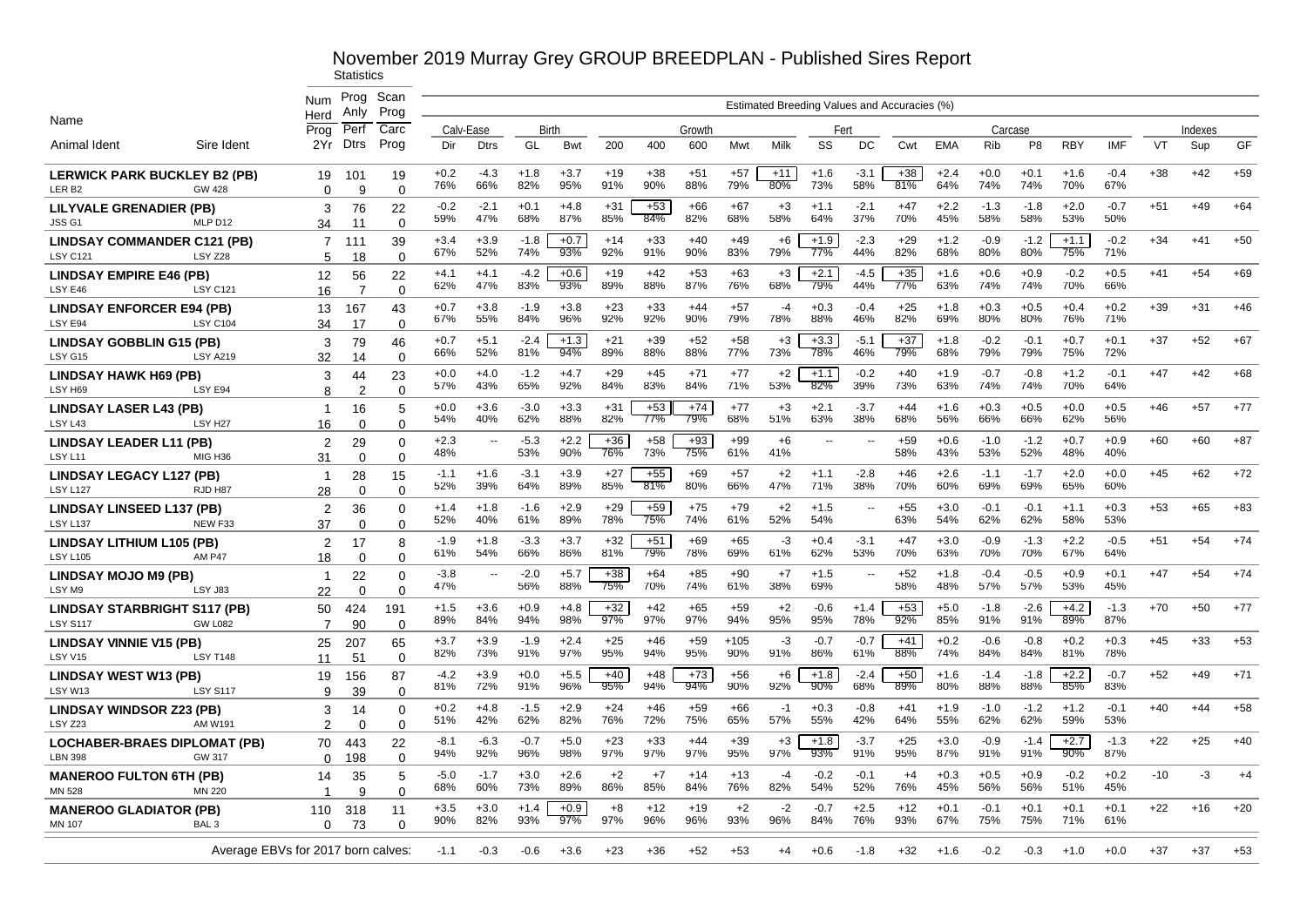|                                                          |                                    | <b>Num</b>           | Prog            | Scan                       |                |                          |                          |               |              |              |              |              |                                              |               |                          |              |                |               |                |                          |                          |       |         |       |
|----------------------------------------------------------|------------------------------------|----------------------|-----------------|----------------------------|----------------|--------------------------|--------------------------|---------------|--------------|--------------|--------------|--------------|----------------------------------------------|---------------|--------------------------|--------------|----------------|---------------|----------------|--------------------------|--------------------------|-------|---------|-------|
| Name                                                     |                                    | Herd                 | Anlv            | Prog                       |                |                          |                          |               |              |              |              |              | Estimated Breeding Values and Accuracies (%) |               |                          |              |                |               |                |                          |                          |       |         |       |
|                                                          |                                    | Prog                 | Perf            | Carc                       |                | Calv-Ease                | Birth                    |               |              |              | Growth       |              |                                              |               | Fert                     |              |                |               | Carcase        |                          |                          |       | Indexes |       |
| Animal Ident                                             | Sire Ident                         | 2Yr                  | <b>Dtrs</b>     | Prog                       | Dir            | <b>Dtrs</b>              | GL                       | Bwt           | 200          | 400          | 600          | Mwt          | Milk                                         | SS            | DC                       | Cwt          | <b>EMA</b>     | <b>Rib</b>    | P <sub>8</sub> | <b>RBY</b>               | <b>IMF</b>               | VT    | Sup     | GF    |
| <b>MARIRE GAMBLER 934 (PB)</b><br><b>NZ GW 934</b>       | G 1007                             | 41<br>$\Omega$       | 360<br>83       | 92<br>$\Omega$             | $+3.2$<br>87%  | $+2.5$<br>80%            | $+2.3$<br>93%            | $+3.1$<br>98% | $+19$<br>97% | $+30$<br>97% | $+48$<br>96% | $+70$<br>92% | $+3$<br>94%                                  | $+0.1$<br>91% | $+0.7$<br>84%            | $+29$<br>92% | $-2.9$<br>78%  | $+1.8$<br>87% | $+2.5$<br>87%  | $-2.4$<br>84%            | $+1.6$<br>80%            | $+26$ | $+20$   | $+35$ |
| <b>MCC TRIGGER'S CHAMPION (PB)</b><br><b>197 TC1</b>     | OS 253                             | 44<br>0              | 123<br>26       | $\Omega$<br>$\Omega$       | $+0.6$<br>67%  | $-0.6$<br>53%            | $+0.8$<br>67%            | $+1.4$<br>92% | $+6$<br>83%  | $+11$<br>78% | $+16$<br>78% | $+16$<br>66% | $+1$<br>79%                                  | $-1.0$<br>39% | $\overline{\phantom{a}}$ | $+11$<br>61% | $-$            |               |                | $\overline{\phantom{a}}$ | $\overline{\phantom{a}}$ | $+14$ | $+9$    | $+14$ |
| <b>MELALEUCA FRASER F32 (PB)</b><br>MCA F32              | 4W B48                             | $\overline{1}$<br>19 | 34<br>-1        | 10<br>$\Omega$             | $-3.8$<br>45%  | $-0.5$<br>38%            | $-0.9$<br>50%            | $+1.6$<br>71% | $+14$<br>81% | $+28$<br>81% | $+44$<br>81% | $+46$<br>70% | $+12$<br>59%                                 | $-0.2$<br>74% | $-2.5$<br>42%            | $+29$<br>72% | $+0.6$<br>59%  | $-0.5$<br>69% | $-0.7$<br>69%  | $+0.7$<br>65%            | $+0.3$<br>60%            | $+12$ | $+26$   | $+37$ |
| <b>MELALEUCA HAKEA H202 (PB)</b><br><b>MCA H202</b>      | <b>MCA B162</b>                    | 2<br>24              | 48<br>6         | 31<br>$\Omega$             | $+3.3$<br>50%  | $-0.4$<br>43%            | $-2.7$<br>75%            | $+3.4$<br>87% | $+28$<br>87% | $+47$<br>87% | $+62$<br>87% | $+62$<br>74% | $+4$<br>62%                                  | $+2.4$<br>82% | $+0.0$<br>43%            | $+37$<br>76% | $+2.0$<br>60%  | $-1.0$<br>72% | $-1.4$<br>72%  | $+1.4$<br>67%            | $-0.4$<br>63%            | $+54$ | $+47$   | $+62$ |
| <b>MELALEUCA HANNIBAL H121 (PB)</b><br><b>MCA H121</b>   | <b>MCA A211</b>                    | -1<br>34             | 33<br>$\Omega$  | 16<br>$\Omega$             | $-0.2$<br>38%  | $\mathbf{u}$             | $\sim$                   | $+5.5$<br>68% | $+31$<br>81% | $+50$<br>83% | $+69$<br>80% | $+75$<br>68% | $-2$<br>59%                                  | $+1.7$<br>63% | $+0.1$<br>42%            | $+41$<br>72% | $+2.0$<br>54%  | $-0.8$<br>65% | $-1.2$<br>65%  | $+1.7$<br>60%            | $-0.5$<br>58%            | $+51$ | $+41$   | $+62$ |
| <b>MELALEUCA JEEP J52 (PB)</b><br>MCA J52                | MCA F <sub>22</sub>                | $\overline{2}$<br>26 | 48<br>-1        | 22<br>$\Omega$             | $-0.1$<br>32%  | $-2.2$<br>26%            | $-0.7$<br>38%            | $+5.1$<br>74% | $+28$<br>87% | $+49$<br>87% | $+62$<br>88% | $+58$<br>75% | $+5$<br>50%                                  | $+2.5$<br>86% | $-6.5$<br>37%            | $+39$<br>76% | $+2.1$<br>62%  | $-0.5$<br>71% | $-0.7$<br>71%  | $+1.7$<br>67%            | $-0.2$<br>58%            | +48   | $+60$   | $+74$ |
| <b>MELALEUCA JEFF J181 (PB)</b><br><b>MCA J181</b>       | MCA G29                            | -1<br>11             | 12<br>$\Omega$  | -1<br>$\Omega$             | $-4.1$<br>45%  | $-2.1$<br>35%            | $\overline{\phantom{a}}$ | $+5.4$<br>80% | $+27$<br>78% | $+35$<br>76% | $+51$<br>76% | $+47$<br>64% | $+0$<br>54%                                  | $+0.6$<br>72% | -1.8<br>37%              | $+27$<br>66% | $+1.4$<br>53%  | $-0.8$<br>63% | $-1.2$<br>63%  | $+1.7$<br>59%            | $-0.6$<br>53%            | $+33$ | $+28$   | $+44$ |
| <b>MELALEUCA KARL K231 (PB)</b><br><b>MCA K231</b>       | MCA G15                            | 3<br>92              | 166<br>0        | 78<br>$\Omega$             | $+4.6$<br>63%  | $+0.2$<br>48%            | $-2.0$<br>87%            | $+2.7$<br>96% | $+22$<br>92% | $+45$<br>92% | $+59$<br>89% | $+62$<br>73% | $+1$<br>49%                                  | $+1.2$<br>84% | $-4.4$<br>39%            | $+39$<br>78% | $+2.1$<br>62%  | $+1.1$<br>75% | $+1.2$<br>75%  | $-0.1$<br>71%            | $+1.2$<br>68%            | $+49$ | $+59$   | $+72$ |
| <b>MELALEUCA KENSINGTON K246 (PB)</b><br><b>MCA K246</b> | MCA H <sub>18</sub>                | -1<br>42             | 42<br>0         | 22<br>$\Omega$             | $\overline{a}$ | $\overline{a}$           | $\overline{\phantom{a}}$ | $+6.0$<br>68% | $+33$<br>81% | $+59$<br>82% | $+79$<br>81% | $+73$<br>69% | $+3$<br>50%                                  | $+0.9$<br>76% | $-1.0$<br>37%            | $+48$<br>72% | $+3.5$<br>58%  | $-0.3$<br>68% | $-0.5$<br>68%  | $+1.5$<br>63%            | $+0.2$<br>57%            | $+55$ | $+59$   | $+76$ |
| <b>MELALEUCA KENT K121 (PB)</b><br><b>MCA K121</b>       | <b>MCA G215</b>                    | -1<br>41             | 57<br>3         | 30<br>$\Omega$             | $-5.8$<br>34%  | $\overline{\phantom{a}}$ | $\sim$                   | $+5.1$<br>71% | $+30$<br>86% | $+58$<br>87% | $+63$<br>86% | $+56$<br>73% | $+3$<br>56%                                  | $+1.6$<br>80% | $-3.6$<br>39%            | $+43$<br>75% | $+2.2$<br>60%  | $-0.5$<br>71% | $-0.8$<br>71%  | $+1.2$<br>67%            | $+0.1$<br>61%            | $+32$ | $+51$   | $+54$ |
| <b>MELALEUCA KLEIN K303 (PB)</b><br><b>MCA K303</b>      | PGB F56                            | -1<br>14             | 13<br>$\Omega$  | 9<br>$\Omega$              | $+3.0$<br>36%  | $\overline{a}$           | $\sim$                   | $+3.7$<br>64% | $+26$<br>75% | $+39$<br>75% | $+53$<br>75% | $+46$<br>64% | $+10$<br>54%                                 | $+1.1$<br>68% | $-2.9$<br>37%            | $+33$<br>66% | $+1.2$<br>55%  | $-1.1$<br>64% | $-1.5$<br>64%  | $+1.5$<br>60%            | $-0.5$<br>54%            | $+50$ | $+47$   | $+60$ |
| <b>MELALEUCA LEONARDO L107 (PB)</b><br><b>MCA L107</b>   | 4W H71                             | $\overline{1}$<br>13 | 13<br>$\Omega$  | 6<br>$\Omega$              | $-1.2$<br>32%  | $-1.5$<br>27%            | $\sim$                   | $+4.6$<br>67% | $+28$<br>78% | $+43$<br>78% | $+64$<br>78% | $+57$<br>67% | $+4$<br>52%                                  | $+0.6$<br>74% |                          | $+40$<br>69% | $+2.9$<br>55%  | $-0.5$<br>67% | $-0.7$<br>66%  | $+1.7$<br>62%            | $+0.0$<br>57%            | $+46$ | $+47$   | $+66$ |
| <b>MELALEUCA LOCKY L164 (PB)</b><br>MCA L164             | 4W H71                             | $\overline{2}$<br>20 | 126<br>$\Omega$ | 19<br>$\Omega$             | $+0.1$<br>54%  | $+0.1$<br>37%            | $-3.3$<br>88%            | $+4.4$<br>94% | $+33$<br>88% | $+57$<br>88% | $+71$<br>82% | $+62$<br>68% | $+3$<br>52%                                  | $+1.0$<br>85% | $-2.3$<br>36%            | $+45$<br>75% | $+3.1$<br>63%  | $+0.4$<br>71% | $+0.5$<br>71%  | $+0.8$<br>67%            | $+0.3$<br>59%            | $+54$ | $+62$   | $+75$ |
| <b>MELALEUCA LOVER L187 (PB)</b><br>MCA L187             | 4W H71                             | $\overline{1}$<br>22 | 21<br>$\Omega$  | 8<br>$\Omega$              | $-0.4$<br>32%  | $-1.2$<br>27%            | $\overline{\phantom{a}}$ | $+2.4$<br>68% | $+21$<br>80% | $+38$<br>79% | $+47$<br>79% | $+38$<br>68% | $+2$<br>53%                                  | $+1.1$<br>74% | $-3.6$<br>36%            | $+32$<br>70% | $+3.0$<br>56%  | $+0.6$<br>66% | $+0.9$<br>66%  | $+1.0$<br>62%            | $-0.2$<br>56%            | $+38$ | $+48$   | $+60$ |
| <b>MELALEUCA LUCK L193 (PB)</b><br><b>MCA L193</b>       | MCA G59                            | -1<br>30             | 30<br>0         | $\overline{7}$<br>$\Omega$ | $+0.0$<br>32%  | $-3.1$<br>26%            | $\sim$                   | $+3.9$<br>67% | $+21$<br>80% | $+40$<br>79% | $+59$<br>78% | $+58$<br>66% | $+7$<br>46%                                  | $+0.4$<br>74% |                          | $+34$<br>69% | $+1.4$<br>56%  | $-1.0$<br>63% | $-1.4$<br>63%  | $+1.5$<br>59%            | $-0.2$<br>51%            | $+36$ | $+37$   | $+52$ |
| <b>MELALEUCA LUTIN L210 (PB)</b><br><b>MCA L210</b>      | MCA G59                            | -1<br>32             | 31<br>$\Omega$  | 6<br>0                     | $+2.4$<br>33%  | $-0.8$<br>26%            | $\sim$                   | $+2.8$<br>65% | $+19$<br>79% | $+35$<br>78% | $+61$<br>77% | $+65$<br>64% | $+10$<br>43%                                 | $-0.7$<br>73% | $\mathbf{u}$             | $+38$<br>68% | $+2.3$<br>53%  | $+0.3$<br>60% | $+0.5$<br>60%  | $+0.8$<br>57%            | $+0.5$<br>49%            | $+42$ | $+42$   | $+66$ |
| <b>MICHAELONG ADVANCE C9 (PB)</b><br>HS C <sub>9</sub>   | GNO W <sub>5</sub>                 | 15<br>$\mathcal{P}$  | 110<br>q        | 12<br>$\Omega$             | $-0.2$<br>68%  | $-0.8$<br>57%            | $-1.0$<br>78%            | $+2.1$<br>92% | $+13$<br>86% | $+21$<br>83% | $+29$<br>82% | $+22$<br>72% | -8<br>73%                                    | $-0.7$<br>57% | $-0.4$<br>45%            | $+16$<br>71% | $+0.6$<br>54%  | $+0.6$<br>68% | $+0.6$<br>68%  | $-0.5$<br>63%            | $+0.7$<br>60%            | $+17$ | $+19$   | $+24$ |
| <b>MICHAELONG ADVANCE D26 (PB)</b><br><b>HS D26</b>      | GNO <sub>W5</sub>                  | $\overline{7}$<br>16 | 81<br>0         | $\overline{7}$<br>$\Omega$ | $+0.8$<br>63%  | $+1.8$<br>51%            | $-2.3$<br>79%            | $+2.0$<br>90% | $+19$<br>84% | $+28$<br>82% | $+40$<br>80% | $+47$<br>68% | -3<br>55%                                    | $-0.4$<br>76% | $-1.4$<br>48%            | +23<br>70%   | $+0.2$<br>50%  | $-0.2$<br>60% | $-0.3$<br>60%  | $+0.0$<br>56%            | $+0.3$<br>53%            | $+28$ | $+25$   | $+37$ |
| <b>MICHAELONG EZYWALKIN D35 (PB)</b><br><b>HS D35</b>    | <b>HS Y10</b>                      | 3<br>-1              | 26<br>$\Omega$  | $\Omega$<br>∩              | $-1.8$<br>58%  | $+0.3$<br>45%            | $+1.7$<br>63%            | $+5.5$<br>90% | $+21$<br>77% | $+28$<br>71% | $+38$<br>71% | $+43$<br>59% | $+1$<br>49%                                  | $+0.0$<br>46% | $\overline{\phantom{a}}$ | $+18$<br>56% | $\overline{a}$ |               |                |                          |                          | $+25$ | $+18$   | $+28$ |
| <b>MICHAELONG SHOGUN 7TH (PB)</b>                        |                                    | 19                   | 191             | 5                          | $-1.4$<br>74%  | $-5.0$<br>66%            | $+1.4$<br>83%            | $+4.0$<br>96% | $+10$<br>89% | $+16$<br>87% | $+23$<br>87% | $+19$<br>80% | $+7$<br>85%                                  | $-1.4$<br>63% | $+0.1$<br>57%            | $+10$<br>77% | $+0.6$<br>49%  | $-0.2$<br>63% | $-0.4$<br>63%  | $+0.6$<br>57%            | $-0.3$<br>52%            | $+13$ | $+7$    | $+13$ |
| <b>HS 1422</b>                                           | <b>HS 1319</b>                     | 9                    | 19              | $\Omega$                   |                |                          |                          |               |              |              |              |              |                                              |               |                          |              |                |               |                |                          |                          |       |         |       |
|                                                          | Average EBVs for 2017 born calves: |                      |                 |                            | $-1.1$         | $-0.3$                   | -0.6                     | $+3.6$        | $+23$        | +36          | $+52$        | $+53$        | $+4$                                         | $+0.6$        | $-1.8$                   | $+32$        | $+1.6$         | $-0.2$        | $-0.3$         | $+1.0$                   | $+0.0$                   | $+37$ | $+37$   | $+53$ |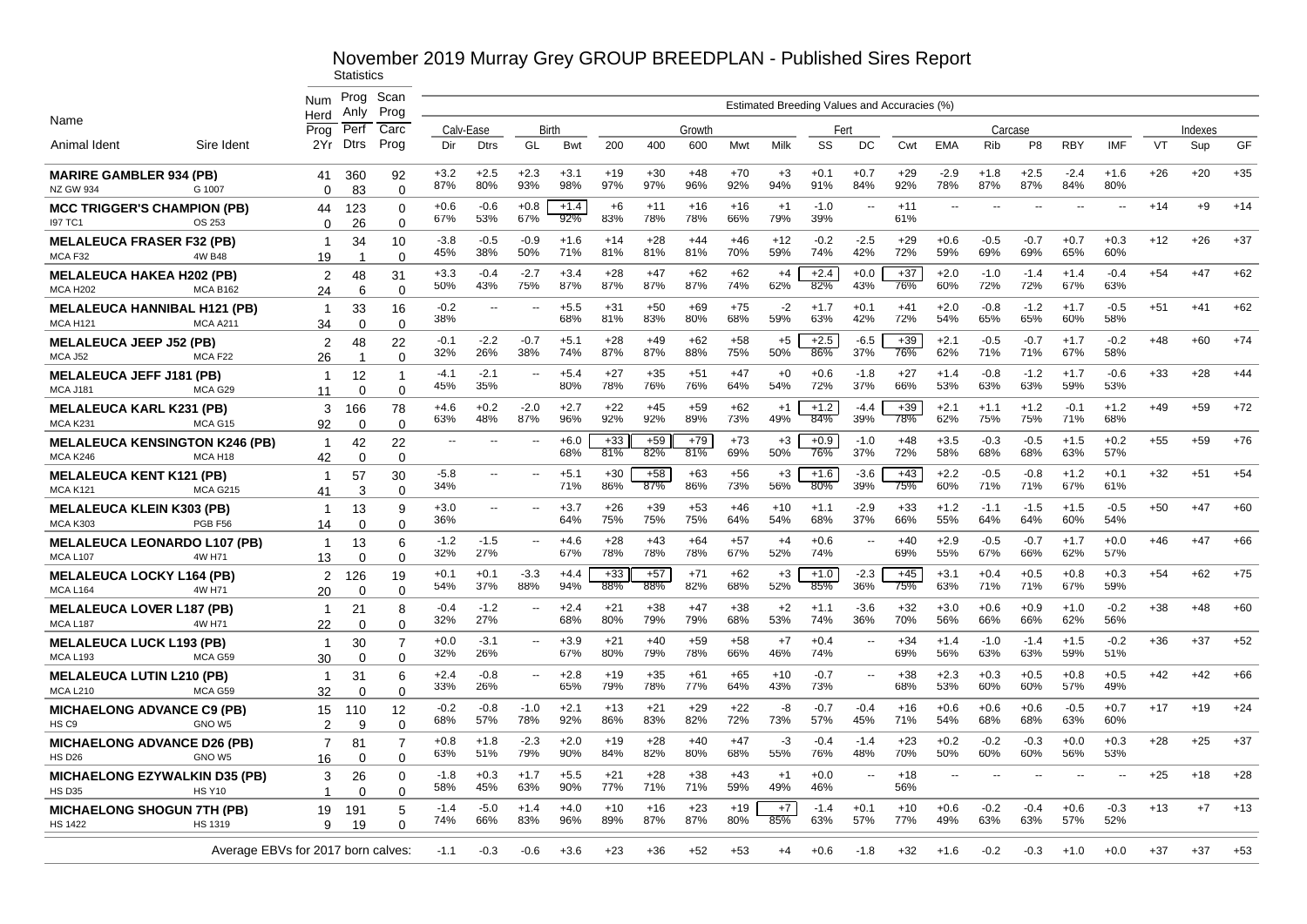|                                                         |                                    | <b>Num</b>        | Prog<br>Anly   | Scan<br>Prog    |               |                |               |               |              |              |              |              |              | Estimated Breeding Values and Accuracies (%) |                          |              |               |               |               |               |               |       |         |       |
|---------------------------------------------------------|------------------------------------|-------------------|----------------|-----------------|---------------|----------------|---------------|---------------|--------------|--------------|--------------|--------------|--------------|----------------------------------------------|--------------------------|--------------|---------------|---------------|---------------|---------------|---------------|-------|---------|-------|
| Name                                                    |                                    | Herd<br>Prog      | Perf           | Carc            |               | Calv-Ease      | Birth         |               |              |              | Growth       |              |              | Fert                                         |                          |              |               | Carcase       |               |               |               |       | Indexes |       |
| Animal Ident                                            | Sire Ident                         | 2Yr               | <b>Dtrs</b>    | Prog            | Dir           | <b>Dtrs</b>    | GL            | <b>Bwt</b>    | 200          | 400          | 600          | Mwt          | Milk         | SS                                           | DC                       | Cwt          | <b>EMA</b>    | Rib           | P8            | <b>RBY</b>    | IMF           | VT    | Sup     | GF    |
| <b>MIGHTY LEROY (PB)</b><br><b>HT1 L14</b>              | JOS J3                             | -1<br>39          | 31<br>$\Omega$ | 3<br>$\Omega$   | $+0.1$<br>51% | $-1.1$<br>37%  | $\sim$        | $+2.1$<br>77% | $+22$<br>78% | $+38$<br>77% | $+61$<br>74% | $+70$<br>59% | $+6$<br>36%  | --                                           | $\overline{a}$           | $+44$<br>64% | $+2.3$<br>46% | $-1.1$<br>59% | $-1.4$<br>59% | $+2.1$<br>54% | $-0.3$<br>48% | $+42$ | $+41$   | $+65$ |
| <b>MONTEREY BODYBUILDER (PB)</b>                        |                                    | 11                | 70             | 30              | $-4.0$        | $-3.3$         | $+0.2$        | $+6.1$        | $+28$        | $+45$<br>88% | $+58$        | $+44$        | $-2$         | $+1.4$<br>86%                                | $-1.3$                   | $+32$        | $+2.9$        | $-0.4$        | $-0.4$        | $+1.9$        | $-1.0$        | $+38$ | $+39$   | $+55$ |
| GJB B30                                                 | GJB S42                            | 8                 | 13             | $\Omega$        | 67%           | 55%            | 74%           | 93%           | 89%          |              | 89%          | 80%          | 76%          |                                              | 45%                      | 80%          | 70%           | 78%           | 78%           | 74%           | 68%           |       |         |       |
| <b>MONTEREY BOMBADIER B5 (PB)</b><br>GJB B5             | GJB Y4                             | 11<br>2           | 176<br>39      | 60<br>$\Omega$  | $-2.2$<br>78% | $-2.6$<br>65%  | $-1.9$<br>82% | $+5.2$<br>97% | $+38$<br>94% | $+52$<br>94% | $+72$<br>94% | $+74$<br>87% | $+6$<br>88%  | $+0.9$<br>93%                                | $-1.0$<br>54%            | $+47$<br>87% | $+2.2$<br>78% | $-1.8$<br>85% | $-2.5$<br>85% | $+2.4$<br>83% | $-0.9$<br>77% | $+55$ | $+43$   | $+63$ |
| <b>MONTEREY BRAZEN (PB)</b>                             |                                    | 4                 | 25             | 8               | $+0.0$        | $+0.3$         | $-1.9$        | $+4.2$        | $+29$        | $+44$        | $+65$        | $+74$        | $+4$         | $+0.2$                                       | $-2.6$                   | $+41$        | $+2.0$        | $+0.3$        | $+0.4$        | $+0.6$        | $+0.6$        | $+47$ | $+46$   | $+67$ |
| <b>GJB B233</b>                                         | AM X96                             | 3                 | $\Omega$       | $\Omega$        | 56%           | 44%            | 73%           | 89%           | 83%          | 80%          | 81%          | 69%          | 53%          | 75%                                          | 40%                      | 70%          | 61%           | 67%           | 67%           | 64%           | 56%           |       |         |       |
| <b>MONTEREY CORROBOREE (PB)</b>                         |                                    | 3                 | 80             | 12              | $-1.8$<br>58% | $-3.0$<br>43%  | $-1.2$<br>63% | $+6.3$<br>88% | $+34$<br>82% | $+53$<br>81% | $+85$<br>82% | $+87$<br>72% | $+9$<br>66%  | $+2.7$<br>80%                                | $-3.7$<br>39%            | $+45$<br>72% | $+2.1$<br>60% | $-0.1$<br>67% | $-0.2$<br>67% | $+1.1$<br>64% | $+0.1$<br>55% | $+50$ | $+52$   | $+81$ |
| <b>GJB C232</b>                                         | GJB Z76                            | 12                | 5              | $\Omega$        |               |                | $-3.0$        | $+2.4$        | $+28$        |              |              | $+70$        | $+0$         |                                              | $-3.0$                   |              | $+3.0$        |               | $-1.1$        | $+2.2$        |               |       |         | $+75$ |
| <b>MONTEREY DETECTIVE (PB)</b><br>GJB D92               | GJB Y4                             | 4<br>11           | 77<br>14       | 42<br>$\Omega$  | $+2.9$<br>62% | $-0.6$<br>54%  | 70%           | 90%           | 89%          | $+44$<br>88% | $+62$<br>87% | 81%          | 77%          | $+1.9$<br>76%                                | 48%                      | $+45$<br>78% | 65%           | $-0.7$<br>76% | 76%           | 72%           | $-0.8$<br>69% | $+59$ | +51     |       |
| <b>MONTEREY ELEGANT LAD E265 (PB)</b>                   |                                    | -1                | 186            | 102             | $-5.9$        | $-3.4$         | $-0.8$        | $+7.3$        | $+40$        | $+59$        | $+80$        | $+69$        | $+15$        | $+0.4$                                       | $-1.3$                   | $+48$        | $+3.1$        | $-0.4$        | $-0.7$        | $+1.8$        | $-0.2$        | $+49$ | $+51$   | $+67$ |
| <b>GJB E265</b>                                         | <b>GJB B140</b>                    | 24                | 42             | $\Omega$        | 73%           | 63%            | 78%           | 96%           | 94%          | 94%          | 93%          | 84%          | 87%          | 90%                                          | 50%                      | 86%          | 72%           | 82%           | 82%           | 78%           | 75%           |       |         |       |
| <b>MONTEREY GOOD LOOKING G105 (PB)</b>                  |                                    | 2                 | 32             | 22              | $-5.3$<br>53% | $-0.9$<br>44%  | $+0.6$<br>59% | $+5.8$<br>82% | $+30$<br>76% | $+44$<br>72% | $+59$<br>75% | $+64$<br>66% | $-1$<br>59%  | $+0.4$<br>74%                                | $+0.3$<br>36%            | $+34$<br>63% | $+1.1$<br>53% | $-0.7$<br>61% | $-1.0$<br>61% | $+1.0$<br>57% | $-0.4$<br>51% | $+30$ | $+24$   | $+40$ |
| <b>GJB G105</b>                                         | BCP <sub>B32</sub>                 | 21                | 3              | $\Omega$        | $-3.2$        | $-3.7$         | $-2.7$        | $+5.3$        | $+26$        | $+43$        | $+58$        | $+48$        | $+1$         | $+0.1$                                       | $-1.5$                   | $+30$        | $+2.0$        | $-0.3$        | $-0.8$        | $+1.3$        | $-0.4$        | $+34$ | $+36$   | $+49$ |
| <b>MONTEREY GOTCHA (PB)</b><br>GJB V59                  | GJB <sub>R39</sub>                 | 17<br>$\mathbf 1$ | 529<br>146     | 308<br>$\Omega$ | 88%           | 84%            | 93%           | 98%           | 98%          | 98%          | 98%          | 94%          | 97%          | 97%                                          | 89%                      | 95%          | 89%           | 93%           | 93%           | 92%           | 90%           |       |         |       |
| <b>MONTEREY GOTCHA Z36 (PB)</b>                         |                                    | 14                | 64             | 14              | $-0.2$        | $-4.5$         | $-1.3$        | $+4.3$        | $+23$        | $+38$        | $+52$        | $+35$        | $+1$         | $+1.5$                                       | $-4.6$                   | $+25$        | $+1.4$        | $+0.1$        | $+0.0$        | $+0.6$        | $+0.0$        | $+36$ | $+44$   | $+55$ |
| GJB Z36                                                 | GJB V59                            | 7                 | 19             | $\Omega$        | 74%           | 65%            | 84%           | 94%           | 90%          | 89%          | 90%          | 82%          | 82%          | 85%                                          | 60%                      | 82%          | 71%           | 78%           | 78%           | 75%           | 70%           |       |         |       |
| <b>MONTEREY GREY POWER G89 (PB)</b>                     |                                    | -1                | 43             | 19              | $-4.1$<br>60% | $-2.6$<br>46%  | $-1.9$<br>65% | $+5.6$<br>92% | $+40$<br>83% | $+52$<br>81% | $+69$<br>83% | $+70$<br>72% | $+7$<br>66%  | $+0.9$<br>80%                                | $-1.2$<br>39%            | $+46$<br>71% | $+2.2$<br>61% | $-1.3$<br>69% | $-1.9$<br>69% | $+2.1$<br>65% | $-0.5$<br>58% | $+52$ | $+42$   | $+58$ |
| GJB G89<br><b>MONTEREY HAMERSLEY H204 (PB)</b>          | GJB B5                             | 5                 | 6<br>67        | $\Omega$<br>29  | $-3.4$        | $+1.2$         | $-1.2$        | $+4.9$        | $+34$        | $+49$        | $+73$        | $+70$        | +8           | $+0.6$                                       | $+0.6$                   | $+51$        | $+3.1$        | $-1.9$        | $-2.6$        | $+2.9$        | $-0.4$        | $+51$ | $+46$   | $+65$ |
| <b>GJB H204</b>                                         | MDM E21                            | 3<br>25           | 2              | $\Omega$        | 57%           | 40%            | 65%           | 94%           | 87%          | 84%          | 86%          | 74%          | 50%          | 83%                                          | 39%                      | 74%          | 62%           | 71%           | 71%           | 67%           | 60%           |       |         |       |
| <b>MONTEREY HUDSON H296 (PB)</b>                        |                                    | $\overline{1}$    | 69             | 13              | -2.3<br>55%   | $+0.6$<br>40%  | $+0.5$<br>62% | $+4.7$<br>93% | $+28$<br>84% | $+49$<br>81% | +66<br>81%   | $+66$<br>68% | $+11$<br>53% | $+0.8$<br>76%                                | $\sim$ $\sim$            | +46<br>68%   | $+3.2$<br>55% | $-0.4$<br>62% | $-0.6$<br>62% | $+1.5$<br>58% | $+0.0$<br>49% | $+42$ | $+48$   | $+64$ |
| <b>GJB H296</b>                                         | MDM E21                            | 40                | $\Omega$       | $\Omega$        | $-2.6$        | $-4.0$         | $-0.6$        | $+4.5$        | $+31$        | $+50$        | +66          | $+82$        | $+7$         | $+1.6$                                       | $-2.8$                   | $+46$        | $+2.2$        | $-1.2$        | $-1.9$        | $+2.0$        | $-0.3$        | $+44$ | +42     | $+59$ |
| <b>MONTEREY IMPECCABLE Z102 (PB)</b><br><b>GJB Z102</b> | GJB P70+94                         | 16<br>12          | 136<br>23      | 36<br>$\Omega$  | 74%           | 62%            | 83%           | 95%           | 92%          | 91%          | 91%          | 83%          | 87%          | 87%                                          | 53%                      | 84%          | 71%           | 79%           | 79%           | 76%           | 69%           |       |         |       |
| <b>MONTEREY JETSETTER J7 (PB)</b>                       |                                    | 3                 | 64             | 42              | $-2.4$        | $-3.3$         | $-1.7$        | $+5.7$        | $+31$        | $+50$        | $+74$        | $+67$        | $+2$         | $+1.4$                                       | $-1.9$                   | $+43$        | $+3.4$        | $-1.2$        | $-1.7$        | $+2.6$        | $-0.9$        | $+49$ | $+47$   | $+72$ |
| GJB J7                                                  | GJB B30                            | 47                | -1             | $\Omega$        | 58%           | 45%            | 66%           | 93%           | 87%          | 85%          | 88%          | 76%          | 57%          | 83%                                          | 45%                      | 76%          | 67%           | 77%           | 77%           | 73%           | 69%           |       |         |       |
| <b>MONTEREY JUGGERNAUT J18 (PB)</b><br>GJB J18          | MDM E21                            | 3<br>42           | 63             | 13<br>$\Omega$  | $-1.5$<br>53% | $+0.4$<br>39%  | $-1.6$<br>60% | $+4.9$<br>92% | $+36$<br>84% | $+50$<br>82% | $+71$<br>85% | $+69$<br>72% | $+5$<br>52%  | $+1.7$<br>$80\%$                             | $\overline{\phantom{a}}$ | $+45$<br>72% | $+1.7$<br>59% | $-0.9$<br>67% | $-1.2$<br>67% | $+1.5$<br>63% | $-0.3$<br>53% | $+52$ | $+47$   | $+67$ |
| <b>MONTEREY KARATE KID K61 (PB)</b>                     |                                    | 3                 | 48             | 9               | $-2.4$<br>55% | $+2.7$<br>41%  | $-2.2$<br>64% | $+4.7$<br>92% | $+28$<br>84% | $+46$<br>80% | $+65$<br>82% | $+69$<br>70% | $+7$<br>50%  | $+0.9$<br>74%                                | $\overline{\phantom{a}}$ | $+37$<br>69% | $+1.6$<br>57% | $-0.6$<br>64% | $-0.9$<br>64% | $+1.3$<br>61% | $-0.3$<br>52% | $+38$ | $+43$   | $+63$ |
| GJB K61                                                 | GJB F14                            | 28                | $\Omega$       | $\Omega$        | $-2.8$        | $-0.6$         | $-1.6$        | $+6.2$        | $+36$        | $+56$        | $+84$        | $+82$        | $+4$         | $+2.3$                                       | $\sim$ $\sim$            | $+53$        | $+3.1$        | $-1.6$        | $-2.3$        | $+3.0$        | $-0.7$        | $+56$ | $+57$   | $+84$ |
| <b>MONTEREY KOSCIUSZKO K101 (PB)</b><br><b>GJB K101</b> | MDM E21                            | 4<br>18           | 13<br>$\Omega$ | $\Omega$        | 52%           | 38%            | 66%           | 86%           | 79%          | 79%          | 79%          | 67%          | 47%          | 72%                                          |                          | 68%          | 54%           | 63%           | 63%           | 59%           | 52%           |       |         |       |
| <b>MONTEREY LIMELIGHT L57 (PB)</b>                      |                                    | -1                | 23             | -1              | $+1.6$        | Ξ.             | $-2.0$        | $+3.5$        | $+27$        | $+33$        | $+52$        | $+47$        | $+8$         | $+0.9$                                       | $\sim$ $\sim$            | $+30$        | $+1.8$        | $-0.4$        | $-0.7$        | $+1.4$        | $-0.4$        | $+49$ | $+40$   | $+58$ |
| GJB L57                                                 | <b>GJB E158</b>                    | 25                | $\mathbf 0$    | $\Omega$        | 48%           |                | 54%           | 88%           | 76%          | 74%          | 72%          | 58%          | 43%          | 56%                                          |                          | 58%          | 41%           | 45%           | 45%           | 43%           | 36%           |       |         |       |
| <b>MONTEREY LORD MAYOR L33 (PB)</b>                     |                                    | -1                | 28             | $\Omega$        | $-4.2$<br>49% | $\overline{a}$ | $-0.5$<br>56% | $+5.5$<br>90% | $+30$<br>78% | $+51$<br>76% | $+74$<br>79% | $+78$<br>67% | $+5$<br>42%  | $+0.4$<br>72%                                |                          | $+50$<br>65% | $+3.9$<br>50% | $-1.2$<br>59% | $-1.8$<br>59% | $+2.8$<br>54% | $-0.5$<br>46% | $+45$ | $+45$   | $+68$ |
| GJB <sub>L33</sub>                                      | <b>GJB H204</b>                    | 28                | $\Omega$       | n               |               |                |               |               |              |              |              |              |              |                                              |                          |              |               |               |               |               |               |       |         |       |
|                                                         | Average EBVs for 2017 born calves: |                   |                |                 | $-1.1$        | $-0.3$         | -0.6          | $+3.6$        | +23          | +36          | +52          | $+53$        | +4           | $+0.6$                                       | -1.8                     | +32          | $+1.6$        | $-0.2$        | $-0.3$        | $+1.0$        | $+0.0$        | +37   | +37     | $+53$ |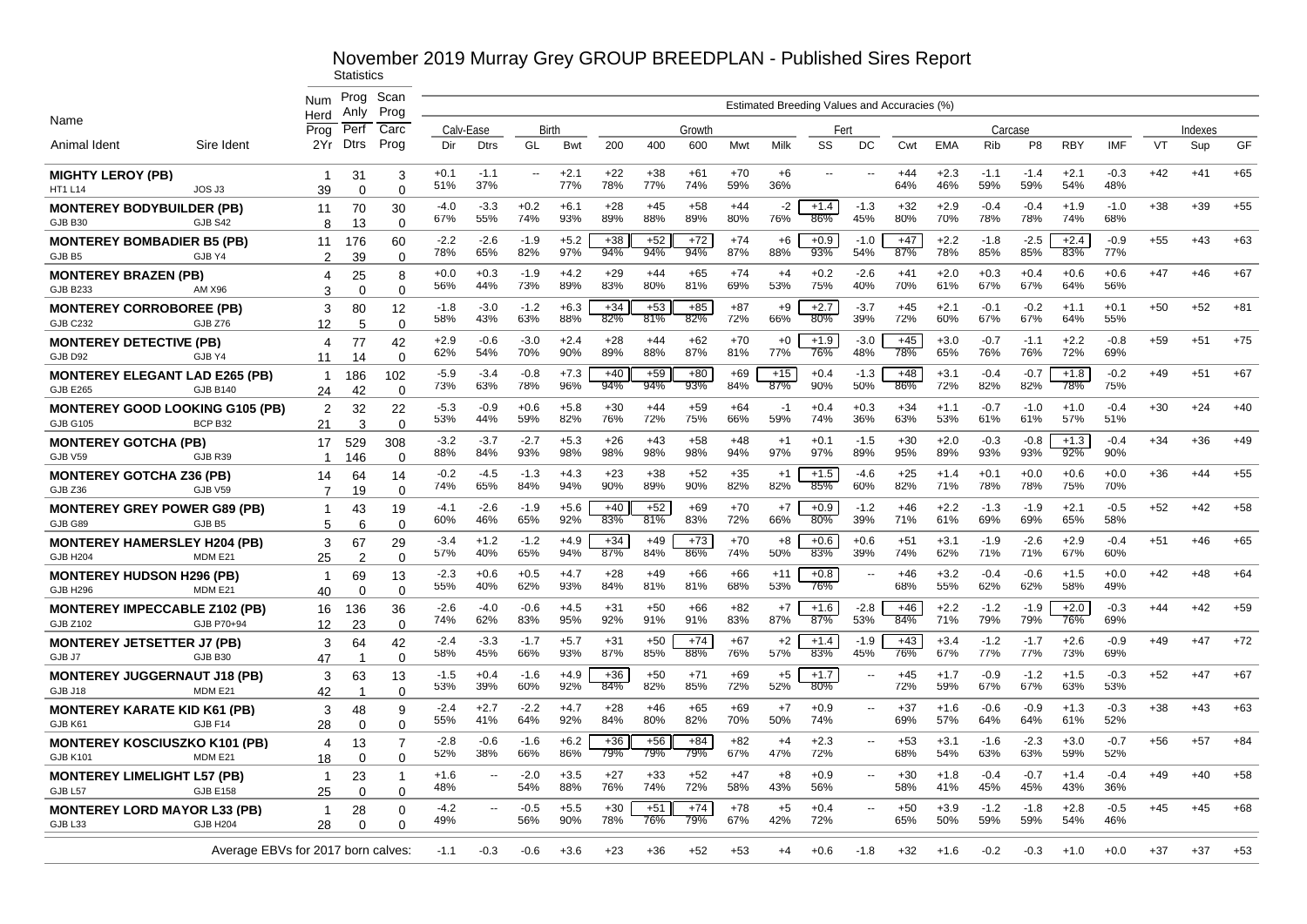|                                                                 |                                    | Num                  | Prog<br>Anly         | Scan<br>Prog               |               |               |               |               |              |              |              |               |              |               |               | Estimated Breeding Values and Accuracies (%) |               |               |                |               |               |       |         |       |
|-----------------------------------------------------------------|------------------------------------|----------------------|----------------------|----------------------------|---------------|---------------|---------------|---------------|--------------|--------------|--------------|---------------|--------------|---------------|---------------|----------------------------------------------|---------------|---------------|----------------|---------------|---------------|-------|---------|-------|
| Name                                                            |                                    | Herd<br>Prog         | Perf                 | Carc                       |               | Calv-Ease     | Birth         |               |              |              | Growth       |               |              | Fert          |               |                                              |               | Carcase       |                |               |               |       | Indexes |       |
| Animal Ident                                                    | Sire Ident                         | 2Yr                  | <b>Dtrs</b>          | Prog                       | Dir           | <b>Dtrs</b>   | GL            | Bwt           | 200          | 400          | 600          | Mwt           | Milk         | SS            | DC            | Cwt                                          | <b>EMA</b>    | Rib           | P <sub>8</sub> | <b>RBY</b>    | <b>IMF</b>    | VT    | Sup     | GF    |
| <b>MONTEREY MAJESTIC LAD (PB)</b><br>GJB P5                     | GJB 190                            | 38<br>$\overline{2}$ | 312<br>99            | 101<br>$\Omega$            | $-2.6$<br>89% | $+1.1$<br>83% | $+3.4$<br>94% | $+4.9$<br>98% | $+25$<br>96% | $+38$<br>96% | $+55$<br>96% | $+70$<br>93%  | $+0$<br>95%  | $+1.1$<br>93% | $-3.3$<br>76% | $+43$<br>92%                                 | $+2.8$<br>84% | $-2.2$<br>89% | $-3.1$<br>89%  | $+3.5$<br>87% | $-1.5$<br>83% | $+41$ | $+35$   | $+59$ |
| <b>MONTEREY MAJOR LEAGUE M30 (PB)</b><br>GJB M30                | GJB B13                            | 2<br>16              | 16<br>$\Omega$       | $\Omega$<br>$\Omega$       | $-0.7$<br>49% | $+2.6$<br>38% | $-2.3$<br>59% | $+4.4$<br>83% | $+35$<br>75% | $+56$<br>71% | $+74$<br>75% | $+73$<br>63%  | $+5$<br>50%  | $+0.3$<br>71% |               | $+48$<br>62%                                 | $+2.5$<br>52% | $+0.2$<br>58% | $+0.3$<br>58%  | $+0.8$<br>55% | $+0.1$<br>48% | $+54$ | $+55$   | $+74$ |
| <b>MONTEREY MEGAMAN E158 (PB)</b><br><b>GJB E158</b>            | GJB Z76                            | 2<br>4               | 25<br>3              | 12<br>$\Omega$             | $+3.5$<br>59% | $-3.3$<br>44% | $-3.2$<br>64% | $+2.7$<br>90% | $+26$<br>83% | $+37$<br>82% | $+64$<br>83% | $+59$<br>72%  | $+10$<br>61% | $+1.5$<br>82% | $-3.8$<br>38% | $+35$<br>72%                                 | $+1.9$<br>61% | $+0.2$<br>68% | $+0.2$<br>68%  | $+0.6$<br>64% | $+0.3$<br>54% | $+52$ | $+48$   | $+71$ |
| <b>MONTEREY SARATOGA B13 (PB)</b><br>GJB B13                    | GJB W17                            | 6<br>10              | 121<br>24            | 48<br>$\Omega$             | $-1.7$<br>71% | $+2.4$<br>59% | $-1.6$<br>75% | $+4.3$<br>96% | $+34$<br>91% | $+50$<br>89% | +68<br>91%   | $+69$<br>82%  | $+3$<br>79%  | $-0.6$<br>89% | $-1.5$<br>47% | $+47$<br>81%                                 | $+1.8$<br>71% | $-0.5$<br>79% | $-0.7$<br>79%  | $+1.3$<br>76% | $-0.2$<br>69% | $+49$ | $+46$   | $+65$ |
| <b>MONTEREY SLEDGEHAMMER (PB)</b><br><b>GJB S85</b>             | GJB P5                             | 4<br>-1              | 117<br>14            | 35<br>$\Omega$             | $+0.1$<br>63% | $+1.0$<br>58% | $+1.5$<br>69% | $+3.8$<br>88% | $+21$<br>90% | $+26$<br>87% | $+38$<br>87% | $+41$<br>80%  | $+4$<br>85%  | $-0.2$<br>82% | $-1.1$<br>52% | $+27$<br>78%                                 | $+2.6$<br>65% | $-0.3$<br>74% | $-0.4$<br>74%  | $+1.7$<br>69% | $-0.7$<br>59% | $+39$ | $+29$   | $+46$ |
| <b>MONTEREY STARLIGHT (PB)</b><br>GJB <sub>R39</sub>            | GJB N25+93                         | 52<br>3              | 366<br>71            | 106<br>$\Omega$            | $-3.3$<br>89% | $-1.8$<br>83% | $-4.0$<br>95% | $+5.2$<br>98% | $+24$<br>97% | $+35$<br>96% | $+45$<br>96% | $+21$<br>93%  | $-2$<br>95%  | $+1.6$<br>94% | $-6.7$<br>79% | $+18$<br>92%                                 | $+3.5$<br>86% | $+0.6$<br>91% | $+0.4$<br>91%  | $+1.5$<br>89% | $-0.3$<br>86% | $+35$ | $+50$   | $+61$ |
| <b>MONTEREY STARMAN (PB)</b><br>GJB V74                         | GJB N25+93                         | 4<br>8               | 106<br>15            | $\overline{7}$<br>$\Omega$ | $-6.0$<br>75% | $-3.8$<br>66% | $-3.6$<br>80% | $+5.4$<br>94% | $+36$<br>91% | $+50$<br>91% | $+68$<br>90% | $+46$<br>81%  | $+10$<br>81% | $+2.1$<br>80% | $-5.4$<br>53% | $+35$<br>81%                                 | $+0.9$<br>64% | $+0.4$<br>72% | $+0.5$<br>72%  | $+0.4$<br>68% | $+0.3$<br>64% | $+36$ | $+51$   | $+63$ |
| <b>MONTEREY STEAMROLLER (PB)</b><br>GJB S42                     | GJB P29+94                         | 7<br>-1              | 101<br>19            | 47<br>$\Omega$             | $-1.4$<br>73% | $-1.5$<br>62% | $+0.7$<br>78% | $+4.3$<br>95% | $+22$<br>91% | $+40$<br>90% | $+47$<br>91% | $+43$<br>85%  | -3<br>87%    | $+1.1$<br>91% | $-0.4$<br>51% | $+32$<br>84%                                 | $+3.3$<br>76% | $-0.4$<br>83% | $-0.4$<br>83%  | $+1.9$<br>80% | $-0.8$<br>73% | $+38$ | $+38$   | $+50$ |
| <b>MONTEREY STEAMROLLER B140 (PB)</b><br><b>GJB B140</b>        | GJB S42                            | 15<br>4              | 175<br>43            | 92<br>$\Omega$             | $-5.1$<br>77% | $-3.3$<br>65% | $-0.9$<br>83% | $+6.9$<br>97% | $+34$<br>94% | $+62$<br>94% | $+74$<br>94% | $+61$<br>86%  | $+0$<br>89%  | $+2.8$<br>91% | $-3.2$<br>56% | $+44$<br>87%                                 | $+2.9$<br>78% | $-1.4$<br>85% | $-2.0$<br>85%  | $+2.5$<br>83% | $-1.0$<br>79% | $+43$ | $+55$   | $+68$ |
| <b>MONTEREY STERLING C344 (PB)</b><br><b>GJB C344</b>           | SHD Y2                             | 2<br>24              | 109<br>20            | 66<br>$\Omega$             | $-5.0$<br>56% | $-1.9$<br>45% | $+0.5$<br>62% | $+5.8$<br>91% | $+27$<br>90% | $+39$<br>90% | $+64$<br>89% | $+67$<br>82%  | $+3$<br>80%  | $+2.1$<br>80% | $-1.9$<br>44% | $+33$<br>79%                                 | $+1.6$<br>63% | $-1.4$<br>77% | $-2.0$<br>76%  | $+2.0$<br>72% | $-0.9$<br>68% | $+31$ | $+27$   | $+52$ |
| <b>MONTEREY STRATOSPHERE (PB)</b><br>GJB Y4                     | <b>AM P47</b>                      | 11<br>2              | 158<br>42            | 78<br>$\Omega$             | $-3.0$<br>85% | $-1.0$<br>76% | $-3.2$<br>88% | $+5.4$<br>97% | $+38$<br>95% | $+55$<br>95% | $+78$<br>95% | $+83$<br>91%  | $+0$<br>92%  | $+1.8$<br>94% | $-2.3$<br>67% | $+51$<br>90%                                 | $+2.9$<br>83% | $-1.8$<br>89% | $-2.4$<br>89%  | $+2.9$<br>87% | $-1.0$<br>84% | $+57$ | $+49$   | $+75$ |
| <b>MONTEREY SUNDOWNER (PB)</b><br>GJB S72                       | JOS N <sub>37</sub>                | 24<br>11             | 247<br>57            | 104<br>$\Omega$            | $-6.5$<br>83% | $+1.2$<br>73% | $-0.1$<br>91% | $+5.8$<br>97% | $+34$<br>96% | $+45$<br>96% | $+58$<br>96% | $+80$<br>92%  | $-1$<br>94%  | $+0.5$<br>93% | $+4.2$<br>79% | $+38$<br>91%                                 | $+2.3$<br>83% | $-1.8$<br>89% | $-2.5$<br>89%  | $+2.6$<br>87% | $-1.4$<br>83% | $+38$ | $+14$   | $+34$ |
| <b>MOUNT MAJOR KINGSWOOD K6 (PB)</b><br>DVD K6                  | <b>HR1 D71</b>                     | 10<br>30             | 67<br>$\overline{2}$ | 43<br>$\Omega$             | $+1.9$<br>66% | $+4.8$<br>49% | $-4.2$<br>84% | $+1.6$<br>92% | $+38$<br>89% | $+61$<br>88% | $+77$<br>85% | $+75$<br>73%  | $+5$<br>57%  | $+0.2$<br>78% | $-1.4$<br>40% | $+60$<br>77%                                 | $+2.6$<br>67% | $+0.8$<br>77% | $+1.1$<br>77%  | $+0.0$<br>73% | $+1.6$<br>69% | $+64$ | $+72$   | $+84$ |
| <b>MOUNT MAJOR LICKETY SPLIT L16 (PB)</b><br>DVD <sub>L16</sub> | BNK <sub>H1</sub>                  | -1<br>6              | 6<br>$\Omega$        | 6<br>$\Omega$              | $+0.2$<br>49% | $+1.8$<br>38% | $-1.2$<br>63% | $+4.1$<br>80% | $+28$<br>76% | $+46$<br>76% | $+62$<br>73% | $+56$<br>62%  | $+5$<br>48%  | --            |               | $+40$<br>65%                                 | $+2.4$<br>56% | $+0.9$<br>65% | $+1.3$<br>65%  | $+0.3$<br>61% | $+0.5$<br>56% | $+46$ | $+55$   | $+71$ |
| <b>MOUNT MAJOR MONARO M1 (PB)</b><br>DVD <sub>M1</sub>          | DVD K6                             | 3<br>19              | 19<br>$\Omega$       | 10<br>$\Omega$             | $+2.7$<br>52% | $+2.5$<br>37% | $-3.9$<br>69% | $+1.2$<br>88% | $+34$<br>83% | $+54$<br>81% | +69<br>77%   | +49<br>63%    | $+6$<br>46%  | $+0.1$<br>55% |               | $+56$<br>69%                                 | $+5.1$<br>58% | $+1.4$<br>68% | $+2.0$<br>68%  | $+0.7$<br>64% | $+1.2$<br>58% | +68   | $+79$   | $+91$ |
| <b>MUNGATTA EXPLORER (PB)</b><br>CDS <sub>Z47</sub>             | CDS V <sub>18</sub>                | 6<br>17              | 149<br>22            | 6<br>$\Omega$              | $+2.4$<br>64% | $-0.5$<br>48% | $-3.5$<br>78% | $+3.4$<br>94% | $+32$<br>91% | $+41$<br>90% | $+67$<br>91% | $+63$<br>81%  | $+3$<br>77%  | $+0.0$<br>76% | $-1.2$<br>40% | $+40$<br>81%                                 | $+1.3$<br>57% | $-1.1$<br>66% | $-1.5$<br>66%  | $+1.3$<br>62% | $-0.1$<br>56% | $+56$ | $+43$   | $+65$ |
| <b>MUNGATTA ISSACHAR D5 (PB)</b><br>CDS <sub>D5</sub>           | AM <sub>U5</sub>                   | 5<br>12              | 69<br>17             | 34<br>$\mathbf 0$          | $+1.2$<br>67% | $+2.6$<br>57% | $-4.4$<br>73% | $+2.6$<br>90% | $+29$<br>89% | $+40$<br>89% | $+61$<br>89% | $+64$<br>80%  | $+7$<br>85%  | $+1.2$<br>85% | $-4.1$<br>51% | $+33$<br>82%                                 | $+1.2$<br>69% | $-0.2$<br>79% | $-0.3$<br>78%  | $+0.4$<br>75% | $+0.2$<br>71% | $+46$ | $+47$   | $+66$ |
| <b>MUNGATTA MEGAWATT H79 (PB)</b><br>CDS H79                    | <b>GJB E118</b>                    | -1<br>42             | 74<br>7              | 32<br>$\Omega$             | $-7.7$<br>59% | $-0.5$<br>49% | $-1.6$<br>65% | $+6.9$<br>93% | $+43$<br>89% | $+63$<br>90% | $+91$<br>89% | $+100$<br>77% | -1<br>64%    | $+0.2$<br>85% | $-1.4$<br>41% | $+55$<br>79%                                 | $+1.7$<br>63% | $-1.4$<br>74% | $-1.8$<br>74%  | $+1.8$<br>69% | $-0.4$<br>65% | $+44$ | $+41$   | $+68$ |
| <b>MUNGATTA NICHOLSON J25 (PB)</b><br>CDS J25                   | CDS <sub>F33</sub>                 | $\overline{1}$<br>31 | 42<br>3              | 11<br>$\Omega$             | $-2.5$<br>58% | $-0.3$<br>44% | $-2.3$<br>62% | $+4.7$<br>89% | $+36$<br>87% | $+49$<br>87% | $+72$<br>86% | $+67$<br>74%  | $-4$<br>59%  | $-0.3$<br>82% | $-1.2$<br>38% | $+47$<br>76%                                 | $+2.1$<br>58% | $-1.5$<br>70% | $-2.0$<br>70%  | $+2.2$<br>65% | $-0.6$<br>60% | $+52$ | $+43$   | $+65$ |
| <b>MUNGATTA OVERTON K76 (PB)</b><br>CDS K76                     | <b>GJB E265</b>                    | -1<br>49             | 46<br>$\Omega$       | 21<br>$\Omega$             | $-8.3$<br>58% | $-1.7$<br>44% | $-0.2$<br>63% | $+8.3$<br>90% | $+42$<br>87% | $+58$<br>87% | $+91$<br>86% | $+89$<br>74%  | $+6$<br>58%  | $+0.9$<br>81% | $-2.0$<br>40% | $+51$<br>76%                                 | $+3.1$<br>62% | $-0.7$<br>73% | $-1.0$<br>73%  | $+1.9$<br>69% | $+0.1$<br>64% | $+46$ | $+46$   | $+73$ |
|                                                                 | Average EBVs for 2017 born calves: |                      |                      |                            | $-1.1$        | -0.3          | -0.6          | $+3.6$        | $+23$        | $+36$        | $+52$        | $+53$         | $+4$         | $+0.6$        | $-1.8$        | $+32$                                        | $+1.6$        | $-0.2$        | $-0.3$         | $+1.0$        | $+0.0$        | $+37$ | $+37$   | $+53$ |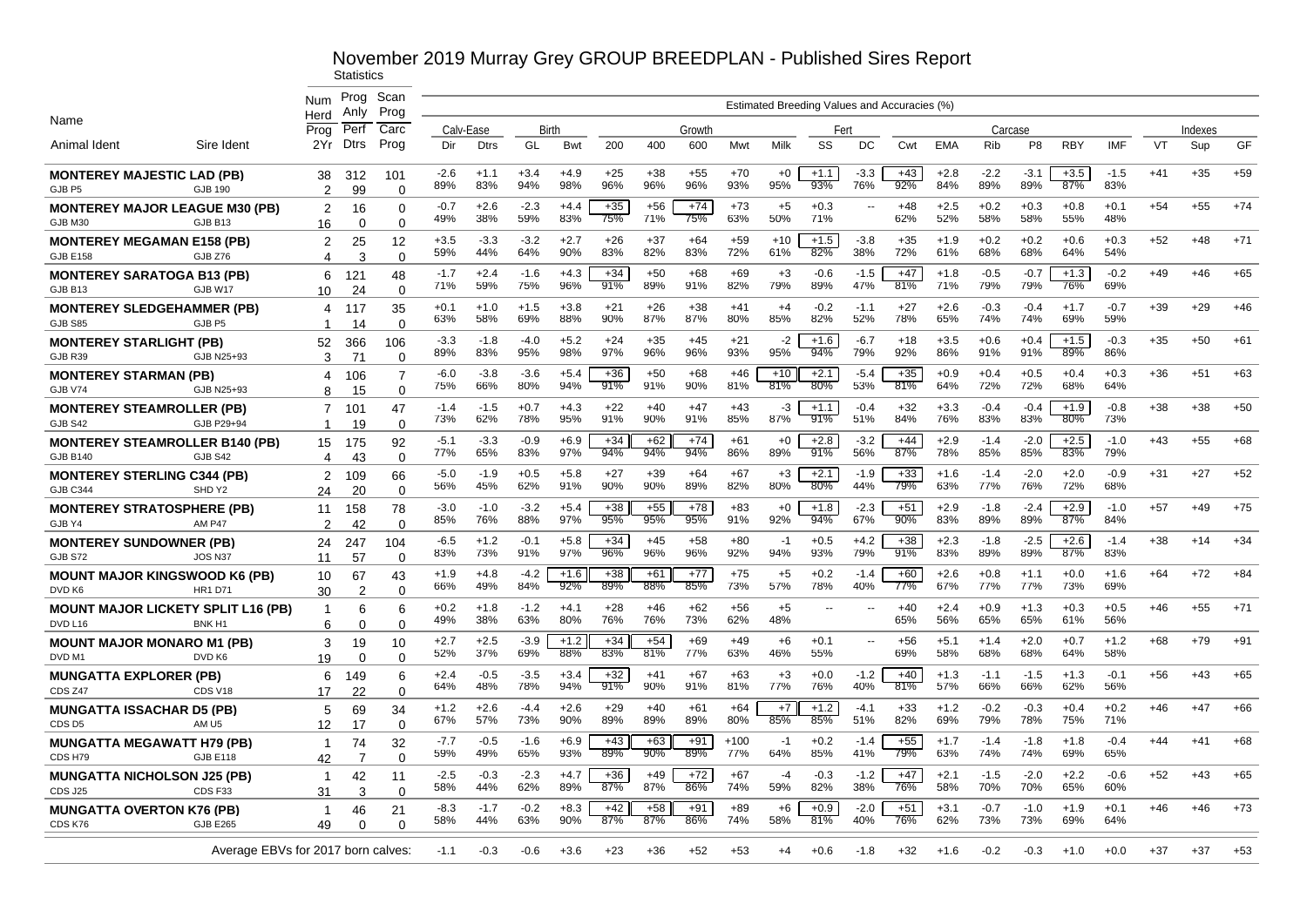|                                                          |                    | Num                                | Prog<br>Anlv         | Scan<br>Prog               |                |               |               |               |              |              |              |              |              |               |                          | Estimated Breeding Values and Accuracies (%) |                          |               |                |                          |                          |       |         |       |
|----------------------------------------------------------|--------------------|------------------------------------|----------------------|----------------------------|----------------|---------------|---------------|---------------|--------------|--------------|--------------|--------------|--------------|---------------|--------------------------|----------------------------------------------|--------------------------|---------------|----------------|--------------------------|--------------------------|-------|---------|-------|
| Name                                                     |                    | Herd<br>Prog                       | Perf                 | Carc                       |                | Calv-Ease     | Birth         |               |              |              | Growth       |              |              | Fert          |                          |                                              |                          | Carcase       |                |                          |                          |       | Indexes |       |
| Animal Ident                                             | Sire Ident         | 2Yr                                | Dtrs                 | Prog                       | Dir            | <b>Dtrs</b>   | GL            | <b>Bwt</b>    | 200          | 400          | 600          | Mwt          | Milk         | SS            | DC                       | Cwt                                          | <b>EMA</b>               | Rib           | P <sub>8</sub> | RBY                      | <b>IMF</b>               | VT    | Sup     | GF    |
| <b>MUNGATTA PROFESSOR L85 (PB)</b><br>CDS <sub>L85</sub> | <b>GJB E265</b>    | -1<br>34                           | 28<br>$\Omega$       | 6<br>$\Omega$              | -11.1<br>59%   | $-3.6$<br>45% | $+0.1$<br>62% | $+8.8$<br>89% | $+42$<br>83% | $+60$<br>82% | $+89$<br>82% | $+86$<br>71% | $+10$<br>58% | $+1.2$<br>77% | $-1.6$<br>38%            | $+49$<br>72%                                 | $+2.7$<br>58%            | $-0.6$<br>69% | $-0.9$<br>69%  | $+1.8$<br>64%            | $-0.3$<br>59%            | $+36$ | $+38$   | $+63$ |
| <b>NEWHAVEN PARK PERICLES (PB)</b><br><b>AU P84</b>      | FHS J25            | 52<br>$\Omega$                     | 292<br>67            | 51<br>$\Omega$             | $-2.9$<br>89%  | $-3.7$<br>85% | $+0.2$<br>93% | $+5.1$<br>97% | $+31$<br>96% | $+44$<br>95% | $+71$<br>95% | $+61$<br>91% | $+5$<br>93%  | $-0.7$<br>87% | $-2.1$<br>71%            | $+41$<br>90%                                 | $+1.1$<br>74%            | $+0.5$<br>83% | $+0.6$<br>83%  | $+0.4$<br>80%            | $+0.0$<br>77%            | $+39$ | $+37$   | $+61$ |
| <b>OAKLEY IMMENSE (PB)</b><br><b>KJH J212</b>            | GJB B75            | -1<br>84                           | 68<br>$\Omega$       | 8<br>$\Omega$              | $-3.3$<br>51%  | $-0.7$<br>44% | $-1.0$<br>57% | $+5.9$<br>80% | $+36$<br>81% | $+52$<br>79% | $+70$<br>76% | $+68$<br>66% | $+5$<br>59%  | $+1.4$<br>55% |                          | $+44$<br>67%                                 | $+1.9$<br>45%            | $-0.5$<br>51% | $-0.7$<br>50%  | $+1.5$<br>48%            | $-0.4$<br>44%            | $+48$ | $+45$   | $+63$ |
| <b>ONDIONG ANIMAL M44 (PB)</b><br>2F M44                 | TBP <sub>F1</sub>  | 2<br>12                            | 12<br>$\Omega$       | $\Omega$<br>$\Omega$       | $+1.1$<br>54%  | $-1.6$<br>42% | $+0.1$<br>56% | $+2.8$<br>85% | $+20$<br>75% | $+31$<br>68% | +40<br>68%   | $+46$<br>57% | $+3$<br>48%  | $-$           |                          | $+30$<br>53%                                 | --                       |               |                |                          |                          | $+39$ | $+34$   | $+46$ |
| <b>ONDIONG DYNASTY L29 (PB)</b><br>2F L29                | DBS F15            | -1<br>48                           | 46<br>$\Omega$       | $\Omega$<br>$\Omega$       | $-0.5$<br>53%  | $+0.8$<br>39% | $-1.5$<br>55% | $+3.8$<br>92% | $+31$<br>76% | $+45$<br>70% | $+59$<br>71% | $+63$<br>59% | $+4$<br>49%  | --            | $\overline{a}$           | $+39$<br>53%                                 | $\overline{\phantom{a}}$ | ٠.            |                | $\overline{\phantom{a}}$ | -−                       | $+46$ | $+41$   | $+57$ |
| <b>ONDIONG F78 (PB)</b><br>2F F78                        | <b>GJB C281</b>    | 3<br>57                            | 101<br>3             | 30<br>$\Omega$             | $-0.8$<br>65%  | $-1.0$<br>51% | $-1.3$<br>66% | $+3.3$<br>92% | $+20$<br>90% | $+27$<br>88% | $+41$<br>85% | $+39$<br>71% | $+4$<br>61%  | $+1.9$<br>75% | -4.6<br>39%              | $+21$<br>77%                                 | $+1.8$<br>59%            | $+1.5$<br>72% | $+1.9$<br>71%  | $+0.0$<br>67%            | $+0.3$<br>62%            | $+31$ | $+36$   | $+53$ |
| <b>ONDIONG G44 (PB)</b><br>2F G44                        | 2F Z23             | 3<br>31                            | 107<br>19            | 2<br>$\Omega$              | $+0.8$<br>65%  | $-4.1$<br>59% | $+0.2$<br>66% | $+3.9$<br>94% | $+24$<br>86% | $+36$<br>84% | +47<br>84%   | $+53$<br>77% | +8<br>72%    | $+1.6$<br>50% |                          | +28<br>72%                                   | $+0.7$<br>41%            | $+0.4$<br>48% | $+0.5$<br>48%  | $+0.0$<br>45%            | $+0.1$<br>39%            | $+37$ | $+33$   | $+45$ |
| <b>ONDIONG JOHNSON J28 (PB)</b><br>2F J28                | DBS F15            | $\mathbf 1$<br>28                  | 64<br>6              | $\Omega$<br>$\Omega$       | $-2.2$<br>56%  | $+2.6$<br>46% | $-1.4$<br>58% | $+4.3$<br>94% | $+35$<br>80% | $+57$<br>77% | $+74$<br>78% | $+85$<br>67% | $+6$<br>57%  | --            |                          | $+51$<br>63%                                 | --                       |               |                |                          |                          | $+47$ | $+47$   | $+65$ |
| <b>ONWARD CELESTIAL K65 (PB)</b><br>SUE K65              | CWG B15            | $\mathbf 1$<br>43                  | 43<br>$\Omega$       | $\Omega$<br>$\Omega$       | $-3.3$<br>52%  | $+0.8$<br>39% | $+0.8$<br>60% | $+4.1$<br>86% | $+24$<br>81% | $+33$<br>77% | +45<br>79%   | $+46$<br>69% | $+4$<br>57%  | $-$           |                          | $+27$<br>67%                                 | $+0.5$<br>51%            | $-0.7$<br>61% | $-0.9$<br>61%  | $+0.9$<br>56%            | $\overline{\phantom{a}}$ | $+26$ | $+21$   | $+33$ |
| <b>ONWARD DYSART (PB)</b><br>SUE K45                     | SKS G11            | -1<br>9                            | 18<br>$\Omega$       | 6<br>$\Omega$              | $-4.1$<br>47%  | $-0.5$<br>36% | $-0.1$<br>56% | $+4.9$<br>82% | $+25$<br>79% | $+37$<br>76% | +58<br>74%   | $+58$<br>63% | -2<br>52%    | $+0.4$<br>49% | $\overline{\phantom{a}}$ | $+34$<br>64%                                 | $+3.1$<br>44%            | $+0.6$<br>57% | $+0.8$<br>57%  | $+0.9$<br>52%            | $+0.4$<br>49%            | $+33$ | $+34$   | $+55$ |
| <b>ONWARD EDDISON H46 (PB)</b><br>SUE H46                | SUE D71            | 6<br>27                            | 36<br>$\overline{4}$ | 15<br>$\Omega$             | $-11.1$<br>51% | $-0.7$<br>37% | $-0.9$<br>63% | $+8.7$<br>81% | $+45$<br>80% | $+62$<br>79% | $+85$<br>79% | $+80$<br>68% | $+3$<br>55%  | $+1.4$<br>72% | $\overline{\phantom{a}}$ | $+49$<br>69%                                 | $+3.3$<br>54%            | $-0.2$<br>67% | $-0.2$<br>67%  | $+1.8$<br>61%            | $-0.5$<br>55%            | $+41$ | $+41$   | $+64$ |
| <b>ONWARD EVEREST K69 (PB)</b><br>SUE K69                | TBP A24            | 2<br>11                            | 11<br>$\Omega$       | $\overline{2}$<br>$\Omega$ | $-0.9$<br>49%  | $+0.0$<br>35% | $-1.9$<br>60% | $+3.7$<br>84% | $+29$<br>77% | $+49$<br>73% | $+62$<br>76% | $+64$<br>66% | $+4$<br>53%  | $-$           | $\overline{\phantom{a}}$ | $+45$<br>63%                                 | $+2.6$<br>50%            | $-1.4$<br>62% | $-2.0$<br>62%  | $+2.3$<br>57%            | $-0.7$<br>48%            | $+48$ | $+45$   | $+59$ |
| <b>ONWARD JARVIS K14 (PB)</b><br>SUE K14                 | SKS G11            | $\mathbf 1$<br>14                  | 14<br>$\Omega$       | $\Omega$                   | $-0.7$<br>48%  | $+0.0$<br>37% | $+0.1$<br>57% | $+2.1$<br>83% | $+15$<br>78% | $+19$<br>74% | $+37$<br>73% | $+40$<br>62% | $+0$<br>52%  | $+0.3$<br>49% |                          | $+23$<br>62%                                 | $+2.2$<br>48%            | $+0.5$<br>56% | $+0.7$<br>56%  | $+0.5$<br>52%            | $+0.2$<br>43%            | $+25$ | $+21$   | $+40$ |
| <b>ONWARD MEATLOAF (PB)</b><br>SUE G67                   | CWG B15            | 2<br>37                            | 65<br>6              | 21<br>$\Omega$             | $-2.4$<br>49%  | $+0.2$<br>38% | $+0.4$<br>58% | $+4.1$<br>83% | $+24$<br>83% | $+37$<br>79% | $+54$<br>80% | $+61$<br>69% | +6<br>63%    | $+1.3$<br>69% | $-1.6$<br>35%            | $+33$<br>70%                                 | $+1.5$<br>55%            | $-0.5$<br>66% | $-0.6$<br>66%  | $+1.0$<br>61%            | $-0.4$<br>54%            | $+31$ | $+30$   | $+49$ |
| <b>ONWARD NEVILLE K9 (PB)</b><br>SUE K9                  | DBS F16            | -1<br>$\overline{7}$               | 7<br>$\Omega$        | 4<br>$\Omega$              | $-2.7$<br>42%  | ٠.            | $+0.2$<br>51% | $+5.1$<br>81% | $+28$<br>75% | $+48$<br>75% | $+62$<br>73% | $+67$<br>61% | $+3$<br>52%  | $+0.4$<br>47% |                          | $+42$<br>63%                                 | $+2.2$<br>47%            | $+0.9$<br>58% | $+1.2$<br>58%  | $+0.4$<br>53%            | $+0.3$<br>44%            | $+38$ | $+44$   | $+60$ |
| <b>ONWARD SOMERSET K37 (PB)</b><br>SUE K37               | SKS <sub>G11</sub> | 4<br>20                            | 19<br>0              | 0                          | $-3.4$<br>51%  | $+0.1$<br>39% | $+0.1$<br>60% | $+5.0$<br>86% | $+29$<br>81% | $+42$<br>79% | $+61$<br>79% | $+68$<br>68% | $+1$<br>54%  | $+0.9$<br>70% | $\overline{\phantom{a}}$ | $+42$<br>69%                                 | $+2.6$<br>49%            | $-2.0$<br>61% | $-2.7$<br>61%  | $+2.6$<br>56%            | $-0.5$<br>50%            | $+41$ | $+32$   | $+50$ |
| <b>ONWARD TOTO J34 (PB)</b><br>SUE J34                   | SUE G12            | 2<br>31                            | 48<br>3              | 17<br>$\Omega$             | $+3.7$<br>41%  | $+2.6$<br>32% | $-1.3$<br>54% | $-0.5$<br>80% | $+3$<br>85%  | $+16$<br>82% | $+27$<br>78% | $+33$<br>65% | $+0$<br>57%  | $+0.6$<br>47% | $\sim$                   | $+19$<br>68%                                 | $+1.2$<br>44%            | $+0.6$<br>59% | $+0.9$<br>59%  | $+0.1$<br>53%            | $+0.2$<br>50%            | $+19$ | $+26$   | $+40$ |
| <b>ORCADIA PARK TYCOON L082 (PB)</b><br><b>GW L082</b>   | GW 565             | 58<br>$\overline{2}$               | 350<br>69            | 67<br>0                    | $+5.2$<br>88%  | $+4.0$<br>82% | $+1.3$<br>95% | $+2.8$<br>97% | $+20$<br>96% | $+26$<br>96% | $+47$<br>96% | $+63$<br>94% | $+5$<br>95%  | $-0.1$<br>91% | $-2.9$<br>86%            | $+35$<br>92%                                 | $+0.9$<br>82%            | $-1.0$<br>88% | $-1.3$<br>88%  | $+2.2$<br>86%            | $-0.9$<br>83%            | $+52$ | $+36$   | $+64$ |
| <b>PACAN BRAVE HEART (PB)</b><br>PAC <sub>B21</sub>      | VCL U3             | 3<br>2                             | 38<br>3              | 18<br>$\Omega$             | $-11.6$<br>54% | $-3.1$<br>44% | $+1.3$<br>67% | $+8.0$<br>86% | $+29$<br>79% | $+57$<br>77% | $+72$<br>78% | $+64$<br>67% | $+2$<br>56%  | $+1.2$<br>46% | $\sim$                   | $+41$<br>66%                                 | $+2.9$<br>50%            | $+0.3$<br>63% | $+0.3$<br>63%  | $+0.9$<br>58%            | $+0.3$<br>52%            | $+15$ | $+38$   | $+49$ |
| <b>REDAWAYS SHINDIG (PB)</b><br>RWY S18                  | NPE K324           | 6                                  | 81<br>10             | $\Omega$<br>$\Omega$       | $-1.3$<br>68%  | $+2.2$<br>60% | $+0.3$<br>71% | $+2.9$<br>93% | $+15$<br>88% | $+23$<br>86% | $+29$<br>84% | $+31$<br>74% | $+4$<br>80%  | $-1.6$<br>69% | $+1.6$<br>35%            | $+20$<br>73%                                 | $+1.3$<br>33%            | $+0.5$<br>41% | $+0.7$<br>41%  | $+0.2$<br>37%            | $\overline{a}$           | $+20$ | $+16$   | $+24$ |
|                                                          |                    | Average EBVs for 2017 born calves: |                      |                            | $-1.1$         | $-0.3$        | $-0.6$        | $+3.6$        | +23          | $+36$        | $+52$        | $+53$        | +4           | $+0.6$        | $-1.8$                   | +32                                          | $+1.6$                   | $-0.2$        | $-0.3$         | $+1.0$                   | $+0.0$                   | $+37$ | +37     | $+53$ |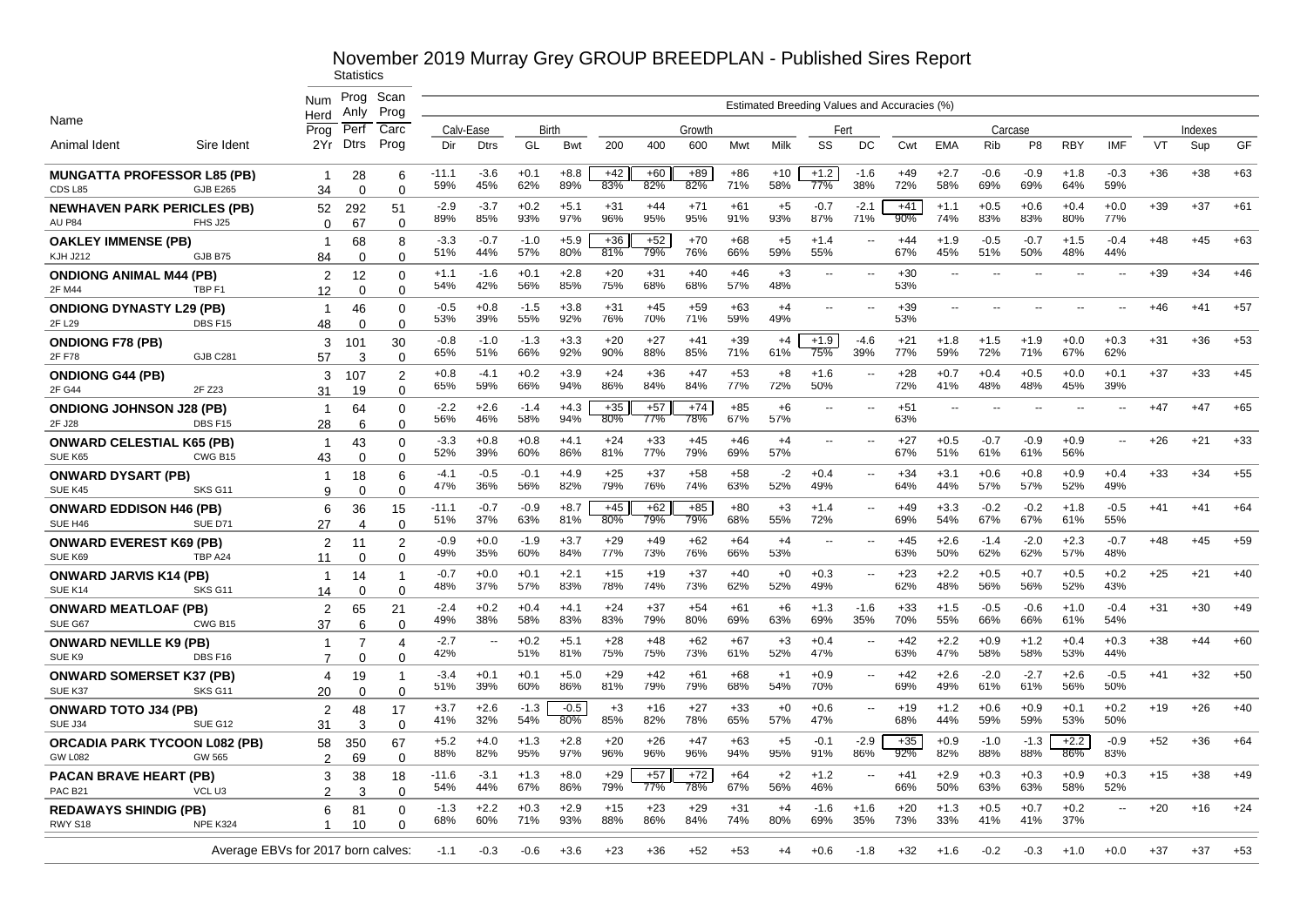# November 2019 Murray Grey GROUP BREEDPLAN - Published Sires Report<br>Statistics

|                                                              |                                                     | Num                            | Prog            | Scan                           |                          |                          |               |               |              |              |              |               |              |                                              |                          |              |               |               |                |               |               |       |         |       |
|--------------------------------------------------------------|-----------------------------------------------------|--------------------------------|-----------------|--------------------------------|--------------------------|--------------------------|---------------|---------------|--------------|--------------|--------------|---------------|--------------|----------------------------------------------|--------------------------|--------------|---------------|---------------|----------------|---------------|---------------|-------|---------|-------|
|                                                              |                                                     | Herd                           | Anly            | Prog                           |                          |                          |               |               |              |              |              |               |              | Estimated Breeding Values and Accuracies (%) |                          |              |               |               |                |               |               |       |         |       |
| Name                                                         |                                                     | Prog                           | Perf            | Carc                           |                          | Calv-Ease                |               | Birth         |              |              | Growth       |               |              |                                              | Fert                     |              |               |               | Carcase        |               |               |       | Indexes |       |
| Animal Ident                                                 | Sire Ident                                          | 2Yr                            | Dtrs            | Prog                           | Dir                      | <b>Dtrs</b>              | GL            | Bwt           | 200          | 400          | 600          | Mwt           | Milk         | SS                                           | DC                       | Cwt          | <b>EMA</b>    | <b>Rib</b>    | P <sub>8</sub> | <b>RBY</b>    | <b>IMF</b>    | VT    | Sup     | GF    |
| <b>RONSARD BEATHOVEN (PB)</b><br>RFC B64                     | <b>LSY S117</b>                                     | -1<br>4                        | 22<br>3         | 0<br>$\Omega$                  | $-0.4$<br>58%            | $+3.8$<br>51%            | $-0.9$<br>68% | $+5.6$<br>82% | $+36$<br>78% | $+59$<br>77% | $+77$<br>78% | $+71$<br>70%  | $+2$<br>64%  | $-0.6$<br>60%                                | $+0.7$<br>47%            | $+52$<br>69% | $+2.6$<br>53% | $-1.4$<br>59% | $-1.9$<br>59%  | $+2.3$<br>57% | $-0.2$<br>54% | $+60$ | $+57$   | $+73$ |
| SILVER HILLS FARM HANNIBAL (PB)                              |                                                     | 3                              | 104             | $\Omega$                       | $-0.7$<br>53%            | $+0.7$<br>40%            | $+0.5$<br>62% | $+3.3$<br>91% | $+18$<br>77% | $+25$<br>73% | $+38$<br>72% | +46<br>58%    | $+4$<br>48%  |                                              | $\overline{a}$           | $+25$<br>56% |               |               |                |               | --            | $+30$ | $+27$   | $+43$ |
| VSH H8<br><b>SOUTHEND BRAVEHEART (PB)</b>                    | WIN B21                                             | 62<br>8                        | $\Omega$<br>216 | $\mathbf 0$<br>38              | $-0.3$                   | $-1.3$                   | $-1.0$        | $+3.1$        | $+25$        | $+25$        | $+35$        | $+18$         | $-4$         | $-0.1$                                       | $-2.0$                   | $+23$        | $+1.7$        | $+1.0$        | $+1.3$         | $+0.6$        | $-0.1$        | $+41$ | $+33$   | $+45$ |
| <b>WMM B832</b>                                              | MCA Y79                                             | $\overline{4}$                 | 35              | $\Omega$                       | 74%                      | 58%                      | 82%           | 97%           | 95%          | 94%          | 94%          | 88%           | 89%          | 79%                                          | 39%                      | 86%          | 70%           | 77%           | 77%            | 73%           | 64%           |       |         |       |
| <b>SOUTHEND EMPEROR (PB)</b><br><b>WMM E149</b>              | <b>WMM B832</b>                                     | $\overline{7}$<br>12           | 75<br>5         | 23<br>$\overline{0}$           | $-1.7$<br>61%            | $+0.8$<br>45%            | $-0.3$<br>75% | $+4.0$<br>94% | $+29$<br>90% | $+43$<br>88% | $+48$<br>86% | $+38$<br>76%  | -3<br>63%    | $+0.3$<br>64%                                | --                       | $+33$<br>77% | $+1.3$<br>59% | $+1.0$<br>70% | $+1.4$<br>70%  | $+0.0$<br>66% | $+0.0$<br>60% | $+38$ | $+40$   | $+49$ |
| <b>SOUTHEND GLADIATOR (PB)</b>                               |                                                     | -1                             | 37              | 11                             | $-3.8$<br>58%            | $-0.5$<br>43%            | $-0.9$<br>66% | $+4.6$<br>92% | $+33$<br>87% | $+41$<br>84% | $+49$<br>83% | $+38$<br>73%  | $+6$<br>65%  | $-0.2$<br>59%                                | $\overline{a}$           | $+34$<br>72% | $+1.4$<br>55% | $+0.4$<br>61% | $+0.4$<br>61%  | $+0.9$<br>58% | $-0.1$<br>48% | $+41$ | $+38$   | $+46$ |
| <b>WMM G363</b><br><b>SOUTHEND HULK (PB)</b>                 | <b>WMM B832</b>                                     | 15<br>$\overline{1}$           | 3<br>19         | $\mathbf 0$<br>6               | $-4.2$                   | $-0.6$                   | $+0.2$        | $+5.4$        | $+31$        | $+34$        | $+49$        | $+44$         | $+3$         | $-0.3$                                       | $\overline{a}$           | $+29$        | $+1.4$        | $+0.0$        | $-0.1$         | $+1.1$        | $-0.3$        | $+37$ | $+27$   | $+42$ |
| <b>WMM H533</b><br><b>SOUTHEND LOCATER (PB)</b>              | <b>WMM B832</b>                                     | 12<br>$\mathbf 1$              | $\Omega$<br>33  | $\Omega$<br>5                  | 55%<br>$-0.3$            | 41%                      | 63%<br>$+0.0$ | 89%<br>$+4.4$ | 84%<br>$+28$ | 81%<br>$+40$ | 80%<br>$+45$ | 69%<br>$+35$  | 60%<br>$+9$  | 67%<br>$+0.0$                                | $\overline{\phantom{a}}$ | 70%<br>$+33$ | 53%<br>$+2.5$ | 60%<br>$+0.2$ | 60%<br>$+0.1$  | 56%<br>$+1.2$ | 47%<br>$-0.2$ | $+46$ | $+42$   | $+48$ |
| <b>WMM L858</b>                                              | <b>WMM G363</b>                                     | 33                             | $\Omega$        | $\mathbf 0$                    | 50%                      |                          | 61%           | 91%           | 85%          | 81%          | 81%          | 68%           | 48%          | 60%                                          |                          | 69%          | 53%           | 60%           | 60%            | 56%           | 44%           |       |         |       |
| <b>SOUTHEND LOGAN (PB)</b><br><b>WMM L885</b>                | <b>PIE H17</b>                                      | 5<br>17                        | 17<br>$\Omega$  | $\mathbf 0$<br>$\Omega$        | $+0.4$<br>47%            |                          | $-1.0$<br>53% | $+4.2$<br>86% | $+25$<br>76% | $+43$<br>73% | $+73$<br>74% | $+83$<br>61%  | $+3$<br>46%  |                                              | $\overline{\phantom{a}}$ | $+40$<br>60% | $+1.8$<br>46% | $+0.4$<br>53% | $+0.4$<br>53%  | $+0.3$<br>49% | $+0.4$<br>39% | $+41$ | $+41$   | $+70$ |
| <b>SOUTHEND LUKUS (PB)</b><br><b>WMM L839</b>                | CWG C17                                             | -1<br>$\overline{\mathcal{A}}$ | 4<br>$\Omega$   | 0<br>0                         | $+0.5$<br>50%            | $+2.6$<br>40%            | $-1.8$<br>59% | $+4.2$<br>81% | $+33$<br>76% | $+54$<br>75% | $+75$<br>76% | $+74$<br>66%  | $+9$<br>56%  | $+0.6$<br>51%                                | $\overline{\phantom{a}}$ | $+46$<br>66% | $+1.8$<br>52% | $+0.1$<br>59% | $+0.1$<br>59%  | $+0.5$<br>56% | $+0.1$<br>49% | $+52$ | $+51$   | $+71$ |
| <b>SOUTHEND MAXIMUS (PB)</b><br>WMM M56                      | <b>WMM G435</b>                                     | -1<br>12                       | 12<br>$\Omega$  | 0<br>$\Omega$                  | $-0.5$<br>46%            | $+0.4$<br>32%            | $-0.9$<br>55% | $+4.7$<br>85% | $+34$<br>77% | $+53$<br>73% | $+70$<br>73% | $+73$<br>60%  | $+2$<br>47%  | $+0.9$<br>59%                                | $\overline{\phantom{a}}$ | $+47$<br>60% | $+1.6$<br>41% | $+0.1$<br>48% | $+0.2$<br>48%  | $+0.7$<br>44% | $+0.3$<br>35% | $+51$ | $+50$   | $+67$ |
| <b>TARLINA COOMUNGA C57 (PB)</b><br>RBG C57                  | RBG A21                                             | 14<br>25                       | 256<br>19       | 53<br>$\overline{0}$           | $-4.1$<br>81%            | $+3.4$<br>72%            | $+3.3$<br>86% | $+4.5$<br>96% | $+20$<br>93% | $+34$<br>93% | $+51$<br>92% | $+46$<br>83%  | $+12$<br>76% | $+0.7$<br>85%                                | $-0.2$<br>49%            | $+34$<br>83% | $+4.0$<br>66% | $+0.3$<br>77% | $+0.3$<br>77%  | $+1.3$<br>73% | $-0.1$<br>68% | $+28$ | $+35$   | $+51$ |
| TARLINA MELVIN (PB)<br>RBG M5                                | GJB J61                                             | -1<br>23                       | 23<br>$\Omega$  | 0<br>$\mathbf 0$               | $-5.0$<br>46%            | $\sim$                   | $-1.4$<br>50% | $+6.1$<br>83% | $+38$<br>77% | $+58$<br>73% | $+82$<br>73% | $+78$<br>58%  | $+8$<br>35%  | $+1.1$<br>68%                                | $\overline{a}$           | $+49$<br>58% | $\sim$        |               |                |               |               | $+45$ | $+49$   | $+69$ |
| THE GLEN SHOWBOAT (PB)<br>G 1007                             | JB 93                                               | 146                            | 866             | 127<br>$\overline{\mathbf{1}}$ | $+1.9$<br>94%            | $+3.3$<br>91%            | $-1.7$<br>96% | $+1.8$<br>98% | $+8$<br>98%  | $+11$<br>98% | $+21$<br>98% | $+46$<br>96%  | $+5$<br>98%  | $+1.3$<br>95%                                | $+3.5$<br>94%            | $+3$<br>96%  | $-2.4$<br>90% | $+0.5$<br>94% | $+0.7$<br>94%  | $-1.3$<br>93% | $+0.7$<br>89% | $+9$  | -3      | $+5$  |
|                                                              | <b>THOLOGOLONG YALLANGATTA Y3 (PB)</b>              | $\Omega$<br>$\overline{7}$     | 297<br>131      | 3                              | $-1.9$                   | $-2.8$                   | $+0.4$        | $+4.6$        | $+25$        | $+31$        | $+49$        | $+59$         | $+4$         | $\mathbf{u}$                                 | $-1.1$                   | $+29$        | $+0.6$        | $+0.1$        | $+0.2$         | $+0.5$        | $-0.2$        | $+32$ | $+21$   | $+41$ |
| SSY3                                                         | RET S44                                             | $\overline{2}$                 | 25              | $\mathbf 0$                    | 68%                      | 59%                      | 71%           | 93%           | 88%          | 87%          | 86%          | 77%           | 82%          |                                              | 35%                      | 76%          | 47%           | 59%           | 59%            | 54%           | 50%           |       |         |       |
| <b>PIE F54</b>                                               | <b>TULLIBARDINE FORMULA ONE F54 (PB)</b><br>PIE C90 | 4<br>5                         | 26<br>5         | 9<br>$\Omega$                  | $+2.6$<br>48%            |                          | $-0.9$<br>75% | $+2.4$<br>88% | $+19$<br>85% | $+41$<br>85% | $+64$<br>85% | $+72$<br>74%  | $+6$<br>63%  | $-0.5$<br>82%                                | $-1.2$<br>41%            | $+43$<br>75% | $+3.1$<br>60% | $-0.7$<br>68% | $-1.0$<br>68%  | $+1.5$<br>64% | $+0.2$<br>55% | $+44$ | $+46$   | $+67$ |
| <b>TULLIBARDINE GALLON G10 (PB)</b><br><b>PIE G10</b>        | MDM B14                                             | $\mathbf{1}$<br>70             | 133<br>12       | 64<br>$\Omega$                 | $-9.2$<br>66%            | $+0.7$<br>54%            | $+0.9$<br>67% | $+5.9$<br>96% | $+24$<br>91% | $+47$<br>91% | $+69$<br>86% | $+70$<br>77%  | $+3$<br>69%  | $+0.4$<br>85%                                | $-1.2$<br>46%            | $+43$<br>79% | $+2.9$<br>67% | $-0.9$<br>79% | $-1.3$<br>78%  | $+2.2$<br>75% | $-0.2$<br>70% | $+19$ | $+34$   | $+53$ |
|                                                              | <b>TULLIBARDINE HEART BREAKER H20 (PE</b>           | $\overline{1}$                 | 37              | 11                             | -4.6<br>41%              |                          | $+0.2$<br>54% | $+7.2$<br>81% | $+39$<br>85% | $+60$<br>86% | $+90$<br>87% | $+111$<br>76% | $+0$<br>59%  | $+1.2$<br>80%                                | $-0.5$<br>43%            | $+54$<br>76% | $+1.5$<br>60% | $-2.4$<br>68% | $-3.3$<br>68%  | $+2.7$<br>64% | -0.9<br>55%   | $+50$ | $+37$   | $+68$ |
| <b>PIE H20</b><br><b>TULLIBARDINE HIGH NOON H32 (PB)</b>     | GJB B <sub>27</sub>                                 | 14<br>$\overline{1}$           | 2<br>19         | $\Omega$<br>$\overline{4}$     | $\overline{\phantom{a}}$ | $\overline{\phantom{a}}$ | $-0.9$        | $+4.1$        | $+22$        | +36          | $+50$        | $+52$         | $+6$         | $+0.3$                                       | $+0.7$                   | $+24$        | $+1.2$        | $-0.1$        | $-0.1$         | $+0.4$        | -0.4          | $+25$ | $+22$   | $+36$ |
| <b>PIE H32</b>                                               | PIE Y45                                             | 12                             | $\Omega$        | 0                              |                          |                          | 61%           | 80%           | 83%          | 83%          | 83%          | 72%           | 47%          | 80%                                          | 40%                      | 72%          | 56%           | 63%           | 63%            | 59%           | 47%           |       |         |       |
| <b>TULLIBARDINE HOME RUN H13 (PB)</b><br>PIE H <sub>13</sub> | PIE C90                                             | 2<br>$\overline{2}$            | 11<br>1         | 8<br>$\mathbf 0$               | $-1.5$<br>46%            | $\overline{\phantom{a}}$ | $-1.1$<br>65% | $+4.3$<br>84% | $+27$<br>81% | $+46$<br>81% | $+65$<br>80% | $+70$<br>69%  | $+8$<br>55%  | $+1.3$<br>75%                                | $-2.3$<br>39%            | $+39$<br>71% | $+2.3$<br>58% | $+0.4$<br>69% | $+0.6$<br>68%  | $+0.7$<br>64% | $+0.1$<br>58% | $+40$ | $+45$   | $+65$ |
| TULLIBARDINE JEOPARDY J14 (PB)                               |                                                     | 18                             | 199             | 56                             | $-1.3$                   | $-3.4$                   | $-1.5$        | $+5.9$        | $+36$        | $+61$        | $+90$        | $+84$<br>77%  | $+1$         | $+2.0$                                       | $-2.9$                   | $+55$        | $+3.3$        | $-1.1$        | $-1.6$         | $+2.3$        | $-0.2$        | $+59$ | $+62$   | $+88$ |
| PIE J14                                                      | NEW F33                                             | 174                            |                 | $\Omega$                       | 61%                      | 46%                      | 82%           | 94%           | 92%          | 91%          | 90%          |               | 59%          | 85%                                          | 41%                      | 79%          | 62%           | 72%           | 72%            | 68%           | 64%           |       |         |       |
|                                                              | Average EBVs for 2017 born calves:                  |                                |                 |                                | $-1.1$                   | -0.3                     | $-0.6$        | $+3.6$        | $+23$        | +36          | $+52$        | $+53$         | $+4$         | $+0.6$                                       | $-1.8$                   | $+32$        | $+1.6$        | $-0.2$        | $-0.3$         | $+1.0$        | $+0.0$        | $+37$ | $+37$   | $+53$ |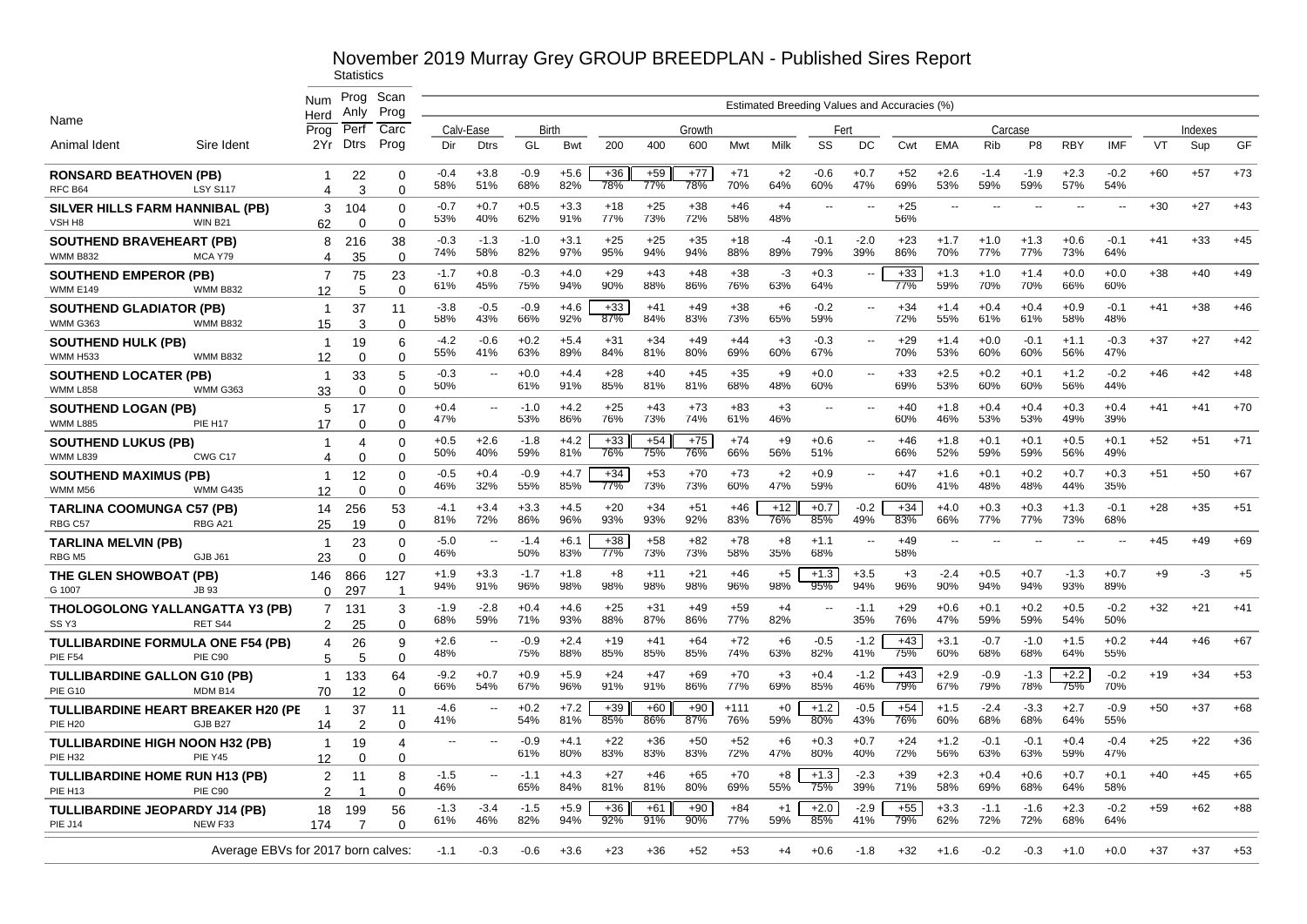|                                                          |                                    | <b>Num</b>          | Prog<br>Anly      | Scan<br>Prog         |               |                          |               |               |              |              |              |              |              |                |               | Estimated Breeding Values and Accuracies (%) |                |               |                |               |                          |       |         |       |
|----------------------------------------------------------|------------------------------------|---------------------|-------------------|----------------------|---------------|--------------------------|---------------|---------------|--------------|--------------|--------------|--------------|--------------|----------------|---------------|----------------------------------------------|----------------|---------------|----------------|---------------|--------------------------|-------|---------|-------|
| Name                                                     |                                    | Herd<br>Prog        | Perf              | Carc                 |               | Calv-Ease                | Birth         |               |              |              | Growth       |              |              | Fert           |               |                                              |                | Carcase       |                |               |                          |       | Indexes |       |
| Animal Ident                                             | Sire Ident                         | 2Yr                 | <b>Dtrs</b>       | Prog                 | Dir           | <b>Dtrs</b>              | GL            | Bwt           | 200          | 400          | 600          | Mwt          | Milk         | SS             | DC            | Cwt                                          | <b>EMA</b>     | Rib           | P <sub>8</sub> | <b>RBY</b>    | <b>IMF</b>               | VT    | Sup     | GF    |
| <b>TULLIBARDINE KOJAK K82 (PB)</b><br><b>PIE K82</b>     | LSY E94                            | 2<br>3              | 25<br>$\Omega$    | 13<br>$\Omega$       | $-1.0$<br>56% | $+1.4$<br>42%            | $-2.9$<br>81% | $+5.3$<br>90% | $+32$<br>84% | $+51$<br>83% | $+69$<br>84% | $+71$<br>71% | $-2$<br>53%  | $+1.6$<br>79%  | $-2.9$<br>38% | $+41$<br>72%                                 | $+3.8$<br>59%  | $+0.4$<br>70% | $+0.4$<br>70%  | $+1.3$<br>66% | $+0.3$<br>61%            | $+53$ | $+57$   | $+77$ |
| <b>TULLIBARDINE LIBERATED L83 (PB)</b><br>PIE L83        | <b>NJS E28</b>                     | $\mathbf 1$<br>23   | 19<br>$\Omega$    | $\Omega$<br>$\Omega$ | -4.3<br>39%   | $\overline{\phantom{a}}$ | $-2.0$<br>52% | $+5.7$<br>71% | $+41$<br>79% | $+65$<br>77% | $+82$<br>75% | $+68$<br>65% | $+7$<br>50%  | $+1.3$<br>60%  | $-2.3$<br>40% | $+52$<br>67%                                 | $+1.5$<br>50%  | $-0.9$<br>58% | $-1.3$<br>58%  | $+1.2$<br>55% | $-0.6$<br>49%            | $+48$ | $+55$   | $+69$ |
| <b>TULLIBARDINE MAGICAN M1 (PB)</b><br>PIE M1            | <b>PIE J14</b>                     | $\overline{1}$<br>6 | 6<br>$\Omega$     | $\Omega$<br>$\Omega$ | $-0.5$<br>37% | $\overline{\phantom{a}}$ | $-1.8$<br>62% | $+3.9$<br>69% | $+24$<br>75% | $+38$<br>75% | $+64$<br>74% | $+62$<br>63% | $+4$<br>44%  | $+1.9$<br>77%  | $\sim$        | $+37$<br>65%                                 | $+3.0$<br>49%  | $-0.9$<br>56% | $-1.3$<br>56%  | $+2.2$<br>53% | $-0.3$<br>45%            | $+44$ | $+46$   | $+71$ |
| <b>TULLIBARDINE MASTERMIND M69 (PB)</b><br>PIE M69       | <b>PIE H20</b>                     | $\mathbf{1}$<br>15  | 11<br>$\Omega$    | $\Omega$<br>$\Omega$ |               |                          |               | $+6.3$<br>65% | $+37$<br>75% | $+57$<br>72% | $+84$<br>72% | $+95$<br>61% | $+3$<br>42%  | $+1.4$<br>69%  |               | $+52$<br>63%                                 | $+2.1$<br>48%  | $-1.1$<br>57% | $-1.5$<br>56%  | $+1.9$<br>53% | $-0.4$<br>45%            | $+49$ | $+45$   | $+73$ |
| <b>URUGA GLADIATOR (PB)</b><br><b>UR 395</b>             | MN 107                             | 7<br>-1             | 19<br>6           | $\Omega$<br>$\Omega$ | $+4.4$<br>63% | $+2.2$<br>60%            | $+1.1$<br>72% | $+0.7$<br>80% | $+8$<br>75%  | $+15$<br>73% | $+19$<br>73% | $+11$<br>64% | $+2$<br>71%  | $-0.4$<br>56%  | $+2.3$<br>59% | $+16$<br>63%                                 | --             |               |                |               | $\overline{\phantom{a}}$ | +26   | $+20$   | $+22$ |
| <b>WALLAWONG QUARTERBACK (PB)</b><br>LEJ B1              | <b>LSY S117</b>                    | $\overline{7}$<br>3 | 108<br>6          | 48<br>∩              | $-1.4$<br>62% | $+2.0$<br>53%            | $+0.4$<br>71% | $+4.8$<br>88% | $+31$<br>88% | $+39$<br>87% | $+63$<br>84% | $+62$<br>73% | $+6$<br>71%  | $+0.3$<br>80%  | $-1.7$<br>51% | $+47$<br>76%                                 | $+4.2$<br>66%  | $-1.3$<br>75% | $-1.9$<br>74%  | $+3.2$<br>71% | $-0.8$<br>65%            | +56   | $+46$   | $+72$ |
| <b>WALLAWONG RIPSNORTER (PB)</b><br>LEJ C46              | <b>LSY S117</b>                    | 10<br>77            | 148<br>10         | 66<br>$\Omega$       | $+3.9$<br>65% | $+0.9$<br>54%            | $-0.7$<br>79% | $+1.7$<br>93% | $+24$<br>89% | $+34$<br>87% | $+62$<br>86% | $+66$<br>75% | $+8$<br>75%  | $-0.1$<br>78%  | $-0.1$<br>46% | $+45$<br>77%                                 | $+4.0$<br>65%  | $-1.0$<br>74% | $-1.1$<br>74%  | $+2.8$<br>71% | $-0.5$<br>66%            | $+61$ | $+46$   | $+76$ |
| <b>WALLAWONG UNDER THE RADAR (PB)</b><br>LEJ F8          | GJB Y17                            | 5<br>2              | 20<br>3           | 6<br>$\Omega$        | -6.6<br>61%   | $-2.6$<br>51%            | $-1.6$<br>76% | $+7.3$<br>88% | $+36$<br>83% | $+60$<br>81% | $+83$<br>80% | $+74$<br>69% | $+4$<br>59%  | $+0.8$<br>59%  | $-1.2$<br>39% | $+49$<br>70%                                 | $+3.4$<br>56%  | $-1.6$<br>66% | $-2.2$<br>66%  | $+2.5$<br>61% | $-0.7$<br>55%            | $+43$ | $+47$   | $+67$ |
| <b>WALLAWONG VANILLA (PB)</b><br>LEJ G13                 | RCW <sub>C23</sub>                 | 5<br>21             | 60<br>11          | 30<br>$\Omega$       | $+0.8$<br>61% | $-1.3$<br>47%            | $-0.5$<br>76% | $+3.4$<br>92% | $+32$<br>87% | $+54$<br>85% | $+75$<br>83% | $+80$<br>71% | $+3$<br>66%  | $+0.7$<br>71%  | $-0.8$<br>35% | $+53$<br>73%                                 | $+2.3$<br>57%  | $-1.4$<br>69% | $-1.8$<br>69%  | $+2.1$<br>64% | $-0.3$<br>62%            | $+57$ | $+52$   | $+73$ |
| <b>WALLAWONG VINNIE ROE (PB)</b><br>LEJ G35              | LEJ C46                            | 5<br>24             | 30<br>$\Omega$    | 4<br>$\Omega$        | $+3.1$<br>59% | $+2.0$<br>46%            | $-0.3$<br>64% | $+1.8$<br>79% | $+20$<br>81% | $+27$<br>78% | $+49$<br>75% | $+53$<br>63% | $+6$<br>53%  | $-0.5$<br>54%  | $+0.3$<br>35% | $+38$<br>67%                                 | $+3.9$<br>55%  | $-0.7$<br>61% | $-0.9$<br>61%  | $+2.6$<br>58% | $-0.6$<br>51%            | $+52$ | $+38$   | $+63$ |
| <b>WALLAWONG XYRIS (PB)</b><br>LEJ J16                   | MCA C267                           | 2<br>60             | 63<br>$\mathbf 0$ | 9<br>$\Omega$        | $-1.5$<br>52% | $-3.7$<br>38%            | $-3.4$<br>57% | $+4.4$<br>92% | $+46$<br>87% | $+67$<br>84% | $+84$<br>81% | $+79$<br>66% | $+2$<br>48%  | $+0.8$<br>67%  |               | $+57$<br>70%                                 | $+1.1$<br>54%  | $-0.9$<br>62% | $-1.1$<br>62%  | $+1.3$<br>58% | $-0.2$<br>50%            | $+64$ | $+59$   | $+75$ |
| <b>WALLAWONG YIPPEE (PB)</b><br>LEJ K15                  | BNK <sub>Z7</sub>                  | 2<br>12             | 12<br>$\Omega$    | 9<br>$\Omega$        | $-7.0$<br>52% | $+0.9$<br>38%            | $-3.5$<br>68% | $+5.4$<br>79% | $+44$<br>77% | $+70$<br>77% | $+96$<br>74% | $+96$<br>62% | $+3$<br>47%  | $\overline{a}$ | $\sim$        | $+63$<br>66%                                 | $+2.0$<br>52%  | $-1.2$<br>61% | $-1.6$<br>61%  | $+1.5$<br>57% | $+0.3$<br>52%            | $+48$ | $+57$   | $+77$ |
| <b>WAROONA HERO L22 (PB)</b><br>ASH <sub>L22</sub>       | LBG <sub>H7</sub>                  | $\mathbf{1}$<br>46  | 46<br>$\Omega$    | 33<br>$\Omega$       | $-3.1$<br>44% | $\overline{\phantom{a}}$ | $+0.3$<br>54% | $+4.3$<br>85% | $+20$<br>81% | $+29$<br>80% | $+45$<br>75% | $+50$<br>60% | $+2$<br>44%  | $+0.3$<br>33%  | $\sim$ $\sim$ | $+26$<br>66%                                 | $+2.1$<br>50%  | $+0.7$<br>68% | $+0.9$<br>68%  | $+0.4$<br>62% | $+0.4$<br>59%            | $+25$ | $+26$   | $+43$ |
| <b>WCC FREIGHTLINER 64L (PB)</b><br><b>ER 64L</b>        | EMW L62                            | 5<br>0              | 39<br>14          | $\Omega$<br>$\Omega$ | $-7.8$<br>65% | $-7.0$<br>61%            | $+1.5$<br>68% | $+6.1$<br>86% | $+23$<br>79% | $+34$<br>76% | $+51$<br>75% | $+55$<br>66% | $+5$<br>75%  | $+0.7$<br>51%  | $-3.9$<br>46% | $+27$<br>64%                                 | $\overline{a}$ |               |                |               | $\overline{\phantom{a}}$ | $+13$ | $+19$   | $+33$ |
| <b>WELLBROOK FLASH MAC+92 (PB)</b><br>RNP M31+92         | 2F 605                             | 2<br>$\mathfrak{p}$ | 30<br>5           | 10<br>$\Omega$       | $-5.6$<br>60% | $-3.5$<br>46%            | $+2.6$<br>63% | $+5.7$<br>86% | $+16$<br>81% | $+19$<br>80% | $+23$<br>80% | $+17$<br>73% | $+3$<br>70%  | $-2.0$<br>64%  | $+6.9$<br>54% | $+14$<br>69%                                 | $+2.6$<br>48%  | $+0.4$<br>61% | $+0.6$<br>61%  | $+0.8$<br>55% | $\mathbf{u}$             | $+14$ | $-3$    | $+0$  |
| <b>WHEELVIEW FINN (PB)</b><br>PGB <sub>F21</sub>         | ULT C10                            | -1<br>47            | 117<br>6          | 26<br>$\Omega$       | $+3.4$<br>56% | $+3.6$<br>40%            | $-2.7$<br>66% | $+1.1$<br>96% | $+27$<br>92% | $+46$<br>90% | $+59$<br>89% | $+63$<br>78% | $+14$<br>66% | $+1.3$<br>78%  |               | $+47$<br>78%                                 | $+2.0$<br>61%  | $-1.0$<br>69% | $-1.3$<br>69%  | $+1.6$<br>65% | $-0.3$<br>55%            | $+55$ | $+54$   | $+67$ |
| <b>WILLALOOKA KIRBY K206 (PB)</b><br>AM K206             | AM 2734                            | 50<br>5             | 376<br>85         | 184<br>18            | $-0.2$<br>87% | $+2.5$<br>78%            | $-7.0$<br>94% | $+3.1$<br>98% | $+27$<br>97% | $+37$<br>97% | $+58$<br>97% | $+53$<br>93% | $+2$<br>96%  | $-0.1$<br>94%  | $-3.6$<br>83% | $+35$<br>93%                                 | $+2.1$<br>85%  | $+0.4$<br>91% | $+1.1$<br>91%  | $+0.1$<br>90% | $+0.5$<br>86%            | $+42$ | $+45$   | $+65$ |
| <b>WILLALOOKA MAIN BREAK V856 (PB)</b><br><b>AM V856</b> | <b>AM R40</b>                      | 2<br>8              | 89<br>26          | 69<br>$\Omega$       | $-2.1$<br>72% | $+1.6$<br>57%            | $-2.7$<br>79% | $+5.3$<br>93% | $+40$<br>90% | $+64$<br>89% | $+85$<br>90% | $+76$<br>84% | $+2$<br>86%  | $+0.6$<br>85%  | $-2.9$<br>54% | $+50$<br>83%                                 | $+1.2$<br>71%  | $-0.2$<br>81% | $-0.1$<br>81%  | $+0.4$<br>77% | $+0.9$<br>73%            | $+53$ | $+64$   | $+78$ |
| <b>WILLALOOKA UNITY U99 (PB)</b><br><b>AM U99</b>        | <b>AM P47</b>                      | 35<br>15            | 405<br>58         | 196<br>$\Omega$      | $+2.9$<br>85% | $+6.0$<br>76%            | $-2.9$<br>93% | $+0.8$<br>98% | $+24$<br>97% | $+41$<br>96% | $+62$<br>97% | $+60$<br>92% | $+1$<br>92%  | $-0.3$<br>93%  | $-1.1$<br>67% | $+43$<br>90%                                 | $+1.4$<br>83%  | $+0.5$<br>90% | $+0.7$<br>89%  | $-0.4$<br>87% | $+1.7$<br>84%            | $+44$ | $+53$   | $+66$ |
| <b>WILLALOOKA YORK Y96 (PB)</b><br><b>AM Y96</b>         | AM T84                             | 13<br>8             | 184<br>41         | 73<br>$\Omega$       | $-0.1$<br>79% | $+5.3$<br>70%            | $-3.2$<br>89% | $+3.0$<br>96% | $+30$<br>94% | $+43$<br>94% | $+67$<br>93% | $+76$<br>89% | $+4$<br>90%  | $+1.7$<br>90%  | $-7.1$<br>58% | $+37$<br>87%                                 | $+0.1$<br>75%  | $+0.5$<br>84% | $+0.8$<br>84%  | $-0.6$<br>81% | $+0.9$<br>78%            | $+40$ | $+52$   | $+75$ |
|                                                          | Average EBVs for 2017 born calves: |                     |                   |                      | -1.1          | -0.3                     | -0.6          | $+3.6$        | $+23$        | $+36$        | $+52$        | +53          | $+4$         | $+0.6$         | $-1.8$        | $+32$                                        | $+1.6$         | $-0.2$        | $-0.3$         | $+1.0$        | $+0.0$                   | $+37$ | +37     | $+53$ |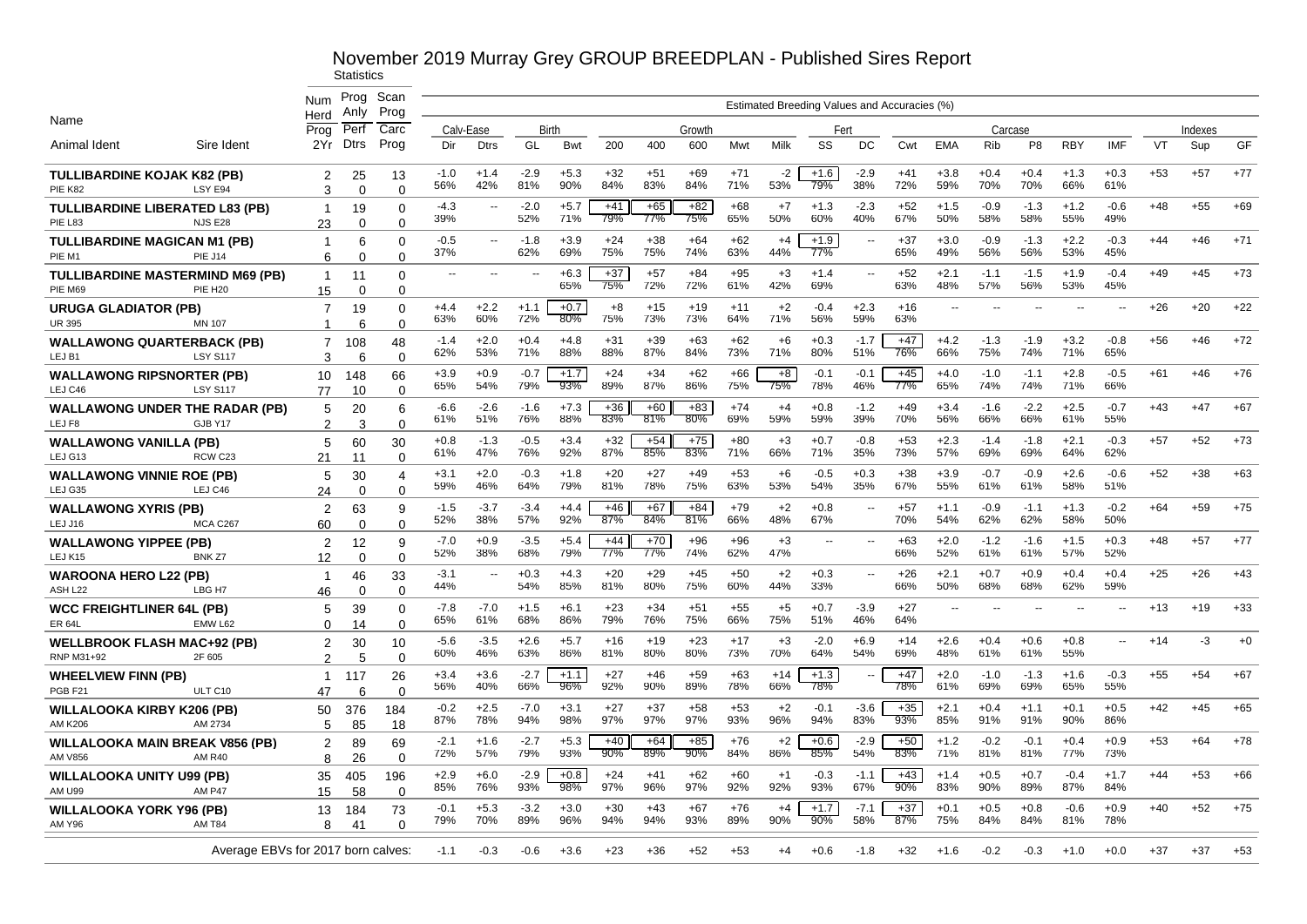# November 2019 Murray Grey GROUP BREEDPLAN - Published Sires Report<br>Statistics

|                                                   |                                                      | Num                        | Prog      | Scan              |               |               |               |               |              |              |              |              |                                              |                          |                          |              |                          |               |                |                |                          |           |         |       |
|---------------------------------------------------|------------------------------------------------------|----------------------------|-----------|-------------------|---------------|---------------|---------------|---------------|--------------|--------------|--------------|--------------|----------------------------------------------|--------------------------|--------------------------|--------------|--------------------------|---------------|----------------|----------------|--------------------------|-----------|---------|-------|
| Name                                              |                                                      | Herd                       | Anly      | Prog              |               |               |               |               |              |              |              |              | Estimated Breeding Values and Accuracies (%) |                          |                          |              |                          |               |                |                |                          |           |         |       |
|                                                   |                                                      | Prog                       | Perf      | Carc              |               | Calv-Ease     |               | Birth         |              | Growth       |              |              | Fert                                         |                          |                          |              |                          |               | Carcase        |                |                          |           | Indexes |       |
| Animal Ident                                      | Sire Ident                                           | 2Yr                        | Dtrs      | Prog              | Dir           | <b>Dtrs</b>   | GL            | Bwt           | 200          | 400          | 600          | Mwt          | Milk                                         | SS                       | DC                       | Cwt          | <b>EMA</b>               | <b>Rib</b>    | P <sub>8</sub> | <b>RBY</b>     | <b>IMF</b>               | <b>VT</b> | Sup     | GF    |
| <b>WILLAWA GREYS ERNEST E16 (PB)</b>              |                                                      | 4                          | 84        | 25                | $-5.1$<br>47% | $-2.4$<br>36% | $+2.4$<br>68% | $+4.5$<br>84% | $+15$<br>90% | $+21$<br>88% | $+35$<br>86% | $+27$<br>71% | $+4$<br>65%                                  | $-0.9$<br>77%            | $\overline{a}$           | $+19$<br>74% | $+2.2$<br>54%            | $-0.4$<br>66% | $-0.7$<br>66%  | $+1.5$<br>61%  | $-0.4$<br>54%            | $+15$     | $+12$   | $+24$ |
| <b>GGO E16</b>                                    | GGO C18                                              | 3                          | 8         | $\Omega$          |               |               |               |               |              |              |              |              |                                              |                          |                          |              |                          |               |                |                |                          |           |         |       |
|                                                   | <b>WILLOW CREEK JUMBOLAYA Q19E (PB)</b>              | 4                          | 37        | $\mathbf 0$       | $+3.3$<br>59% | $-0.2$<br>50% | $-1.8$<br>60% | $+0.3$<br>83% | $+12$<br>78% | $+16$<br>69% | $+24$<br>68% | $+23$<br>57% | $+2$<br>59%                                  | $\sim$                   | $-1.9$<br>40%            | $+17$<br>57% | $\overline{\phantom{a}}$ |               |                | $\overline{a}$ | $\overline{\phantom{a}}$ | $+27$     | $+22$   | $+30$ |
| 09C Q19                                           | AM 1952                                              | $\Omega$                   | $\Omega$  | $\Omega$          |               |               |               |               |              |              |              |              |                                              |                          |                          |              |                          |               |                |                |                          |           |         |       |
| <b>WILTSHIRE CROWN PRINCE (PB)</b>                |                                                      | 9                          | 129       | 75                | $-2.9$<br>74% | $+0.0$<br>64% | $+0.0$<br>84% | $+5.9$<br>94% | $+39$<br>92% | $+60$<br>92% | $+85$<br>90% | $+88$<br>83% | $+2$<br>83%                                  | $+1.0$<br>77%            | $-0.4$<br>45%            | $+60$<br>83% | $+3.5$<br>66%            | $-2.4$<br>78% | $-3.2$<br>78%  | $+3.4$<br>73%  | $-1.0$<br>69%            | $+60$     | $+52$   | $+78$ |
| RCW C23                                           | DRM A1                                               | 5                          | 28        | $\Omega$          |               |               |               |               |              |              |              |              |                                              |                          |                          |              |                          |               |                |                |                          |           |         |       |
| <b>WILTSHIRE KINGSLEY (PB)</b>                    |                                                      | $\overline{2}$             | 37        | $\Omega$          | $-0.7$<br>52% | $-0.5$<br>40% | $+0.5$<br>67% | $+4.4$<br>87% | $+31$<br>78% | $+46$<br>75% | $+71$<br>73% | $+78$<br>63% | $+5$<br>56%                                  | $+0.9$<br>45%            | $\overline{\phantom{a}}$ | $+48$<br>60% | $+2.3$<br>42%            | $-1.9$<br>51% | $-2.5$<br>51%  | $+2.7$<br>48%  | $-0.9$<br>45%            | $+52$     | $+41$   | $+67$ |
| RCW K11                                           | RCW C23                                              | 35                         | $\Omega$  | $\mathbf 0$       |               |               |               |               |              |              |              |              |                                              |                          |                          |              |                          |               |                |                |                          |           |         |       |
| <b>WILTSHIRE KROWNING GLORY (PB)</b>              | RCW <sub>C23</sub>                                   | $\overline{2}$             | 77        | $\overline{2}$    | $+1.9$<br>62% | $-0.3$<br>47% | $+0.2$<br>71% | $+3.3$<br>91% | $+24$<br>87% | $+32$<br>83% | $+54$<br>80% | $+57$<br>68% | $+6$<br>59%                                  | $+1.0$<br>51%            | $-1.3$<br>36%            | $+37$<br>70% | $+2.5$<br>48%            | $-1.4$<br>60% | $-1.9$<br>60%  | $+2.4$<br>56%  | $-0.6$<br>53%            | $+50$     | $+38$   | $+60$ |
| RCW K19                                           |                                                      | 73                         | $\Omega$  | $\mathbf 0$       |               |               |               |               | $+28$        | $+38$        | $+49$        | $+50$        | $-4$                                         |                          | $-5.5$                   |              |                          |               | $+2.1$         | $-0.5$         |                          |           |         | $+54$ |
| <b>WOODBOURN CHANOOKA D84 (PB)</b><br>4W D84      | MCA A16                                              | 5<br>$\boldsymbol{\Delta}$ | 96        | 18<br>$\Omega$    | $-2.3$<br>72% | $-1.8$<br>57% | $-0.6$<br>82% | $+4.0$<br>94% | 91%          | 90%          | 89%          | 78%          | 71%                                          | $+0.9$<br>62%            | 44%                      | $+28$<br>80% | $+1.0$<br>65%            | $+1.5$<br>75% | 75%            | 71%            | $+0.4$<br>67%            | $+34$     | $+39$   |       |
|                                                   |                                                      |                            | 11        |                   | $-0.2$        | $+1.5$        | $-1.2$        | $+5.3$        | $+33$        | $+49$        | $+77$        | $+71$        | $+11$                                        | $+0.8$                   | $-1.4$                   | $+42$        | $+1.3$                   | $-0.1$        | $+0.0$         | $+0.7$         | $-0.1$                   | $+50$     | $+48$   | $+73$ |
| <b>WOODBOURN FRANCE F48 (PB)</b><br><b>4W F48</b> | CWG C17                                              | $\overline{2}$<br>43       | 187<br>32 | 39<br>$\mathbf 0$ | 65%           | 49%           | 72%           | 95%           | 92%          | 89%          | 92%          | 79%          | 74%                                          | 57%                      | 37%                      | 80%          | 63%                      | 73%           | 73%            | 69%            | 64%                      |           |         |       |
|                                                   |                                                      |                            |           |                   | $-1.5$        | $-0.7$        | $-2.7$        | $+4.4$        | $+32$        | $+55$        | $+67$        | $+55$        | $+5$                                         | $+1.4$                   | $-2.9$                   | $+44$        | $+2.8$                   | $+0.2$        | $+0.3$         | $+1.1$         | $-0.1$                   | $+49$     | $+59$   | $+71$ |
| 4W H71                                            | <b>WOODBOURN HOT EXPECTATIONS H71 (I)</b><br>EGK D29 | $\overline{1}$<br>63       | 134<br>22 | 79<br>$\Omega$    | 53%           | 43%           | 63%           | 86%           | 92%          | 92%          | 91%          | 79%          | 75%                                          | 86%                      | 42%                      | 81%          | 69%                      | 79%           | 79%            | 75%            | 71%                      |           |         |       |
| <b>WOODBOURN KERNEL K78 (PB)</b>                  |                                                      | $\overline{1}$             | 52        | 22                | $-3.0$        | $-1.6$        | $-1.2$        | $+3.2$        | $+27$        | $+40$        | $+61$        | $+62$        | $+7$                                         | $-0.3$                   | --                       | $+42$        | $+2.6$                   | $-0.7$        | $-0.9$         | $+1.9$         | $-0.2$                   | $+40$     | $+40$   | $+60$ |
| 4W K78                                            | 4W G107                                              | 56                         | $\Omega$  | $\mathbf 0$       | 41%           | 33%           | 51%           | 81%           | 83%          | 83%          | 81%          | 67%          | 52%                                          | 57%                      |                          | 71%          | 57%                      | 66%           | 66%            | 62%            | 57%                      |           |         |       |
| <b>WOODBOURN KIMBERLEY K39 (PB)</b>               |                                                      | $\overline{1}$             | 13        | 10                | $-2.3$        | $-1.6$        | $-0.7$        | $+4.8$        | $+32$        | $+46$        | $+61$        | $+52$        | $+5$                                         | $+1.3$                   | $\overline{a}$           | $+38$        | $+2.1$                   | $+0.7$        | $+1.0$         | $+0.5$         | $+0.2$                   | $+44$     | $+51$   | $+66$ |
| 4W K39                                            | 4W E86                                               | 23                         | $\Omega$  | $\mathbf 0$       | 47%           | 39%           | 56%           | 80%           | 74%          | 75%          | 73%          | 61%          | 53%                                          | 59%                      |                          | 65%          | 56%                      | 63%           | 63%            | 60%            | 53%                      |           |         |       |
| <b>WOODBOURN LARRY L9 (PB)</b>                    |                                                      | $\mathbf{1}$               | 36        | $\overline{2}$    | $-2.7$        | $-2.3$        | $-2.7$        | $+5.3$        | $+38$        | $+56$        | $+86$        | $+89$        | $+4$                                         | --                       | $\overline{\phantom{a}}$ | $+53$        | $+2.2$                   | $-0.8$        | $-1.1$         | $+1.8$         | $-0.2$                   | $+54$     | $+49$   | $+77$ |
| 4W L9                                             | EGK D29                                              | 37                         | $\Omega$  | $\overline{0}$    | 50%           | 38%           | 58%           | 86%           | 80%          | 75%          | 77%          | 64%          | 55%                                          |                          |                          | 65%          | 52%                      | 60%           | 60%            | 56%            | 50%                      |           |         |       |
| <b>WOODBOURN LEX L4 (PB)</b>                      |                                                      | $\overline{2}$             | 18        | 13                | $-1.7$        | $-0.9$        | $-1.0$        | $+3.9$        | $+30$        | $+45$        | $+61$        | $+61$        | $-2$                                         | $+1.1$                   | $-4.5$                   | $+43$        | $+2.4$                   | $-0.4$        | $-0.6$         | $+1.8$         | $-0.3$                   | $+47$     | $+50$   | $+69$ |
| 4W L4                                             | <b>MCA G112</b>                                      | 18                         | $\Omega$  | $\mathbf 0$       | 54%           | 42%           | 64%           | 87%           | 81%          | 80%          | 79%          | 68%          | 56%                                          | 54%                      | 37%                      | 70%          | 55%                      | 64%           | 64%            | 61%            | 58%                      |           |         |       |
| <b>WOODBOURN LEXUS L120 (PB)</b>                  |                                                      | $\overline{2}$             | 29        | 3                 | $-0.6$        | $-0.1$        | $-0.9$        | $+3.6$        | $+27$        | $+47$        | $+59$        | $+67$        | -1                                           | $+0.7$                   | $\overline{\phantom{a}}$ | $+39$        | $+1.5$                   | $+0.7$        | $+1.0$         | $+0.1$         | $+0.3$                   | $+40$     | $+47$   | $+62$ |
| 4W L120                                           | <b>BCP H109</b>                                      | 29                         | $\Omega$  | $\mathbf 0$       | 51%           | 37%           | 58%           | 88%           | 79%          | 77%          | 75%          | 61%          | 49%                                          | 58%                      |                          | 65%          | 54%                      | 61%           | 61%            | 58%            | 51%                      |           |         |       |
| <b>WOODBOURN LIFEGUARD L3 (PB)</b>                |                                                      | $\mathbf{1}$               | 25        | 15                | $+0.7$        | $\sim$        | $-1.5$        | $+2.2$        | $+23$        | $+39$        | $+47$        | $+64$        | $+2$                                         | $\overline{a}$           | $\overline{a}$           | $+34$        | $+0.6$                   | $+2.0$        | $+2.8$         | $-0.9$         | $+0.5$                   | $+35$     | $+41$   | $+57$ |
| 4W L3                                             | <b>BCP H109</b>                                      | 29                         | $\Omega$  | $\mathbf 0$       | 42%           |               | 52%           | 80%           | 76%          | 75%          | 77%          | 65%          | 48%                                          |                          |                          | 66%          | 54%                      | 64%           | 64%            | 59%            | 54%                      |           |         |       |
| <b>WOODBOURN LUTHER L40 (PB)</b>                  |                                                      | $\overline{2}$             | 40        | $\mathbf 0$       | $-1.0$        | $+0.0$        | $-0.8$        | $+3.7$        | $+23$        | $+44$        | $+58$        | $+70$        | $+3$                                         | $\mathbf{u}$             | $\overline{a}$           | $+34$        | $+0.6$                   | $+1.3$        | $+1.9$         | $-1.0$         | $+0.9$                   | $+29$     | $+41$   | $+56$ |
| 4W L40                                            | <b>BCP H109</b>                                      | 41                         | $\Omega$  | $\Omega$          | 51%           | 36%           | 60%           | 91%           | 84%          | 85%          | 84%          | 71%          | 51%                                          |                          |                          | 73%          | 51%                      | 59%           | 59%            | 56%            | 48%                      |           |         |       |
| <b>WOODBOURN MACARTHUR M46 (PB)</b>               |                                                      | 3                          | 12        | 0                 | $+0.4$        | $-1.1$        | $-1.1$        | $+2.4$        | $+21$        | $+36$        | $+48$        | $+45$        | $-1$                                         | $+1.4$                   | $-4.0$                   | $+34$        | $+1.7$                   | $-1.3$        | $-1.8$         | $+2.2$         | $-0.9$                   | $+39$     | $+42$   | $+57$ |
| 4W M46                                            | <b>MCA G112</b>                                      | 12                         | $\Omega$  | $\Omega$          | 54%           | 43%           | 62%           | 84%           | 78%          | 79%          | 75%          | 64%          | 58%                                          | 54%                      | 36%                      | 67%          | 49%                      | 54%           | 54%            | 52%            | 49%                      |           |         |       |
| <b>WOODBOURN MERCURY M2 (PB)</b>                  |                                                      | $\overline{1}$             | 18        | $\Omega$          | $-1.1$        | $+0.8$        | $-1.9$        | $+4.5$        | $+35$        | $+51$        | $+82$        | $+77$        | $+6$                                         | $\overline{\phantom{a}}$ | $\overline{a}$           | $+54$        | $+2.4$                   | $-1.4$        | $-1.8$         | $+2.3$         | $-0.3$                   | $+56$     | $+51$   | $+78$ |
| 4W M2                                             | 4W F18                                               | 18                         | $\Omega$  | $\mathbf 0$       | 52%           | 40%           | 60%           | 88%           | 82%          | 82%          | 80%          | 67%          | 53%                                          |                          |                          | 70%          | 50%                      | 60%           | 59%            | 56%            | 51%                      |           |         |       |
| <b>WOODBOURN MIDNIGHT M39 (PB)</b>                |                                                      | $\overline{1}$             | 19        | $\mathbf 0$       | $-2.4$        | $-0.4$        | $-1.6$        | $+4.4$        | $+33$        | $+54$        | $+79$        | $+82$        | $+7$                                         | ۰.                       | $\overline{a}$           | $+51$<br>65% | $+1.3$                   | $-1.7$        | $-2.3$         | $+1.9$         | $-0.3$                   | $+46$     | $+45$   | $+66$ |
| 4W M39                                            | 4W F18                                               | 19                         | 0         | 0                 | 51%           | 37%           | 58%           | 88%           | 80%          | 80%          | 75%          | 61%          | 49%                                          |                          |                          |              | 44%                      | 52%           | 52%            | 49%            | 47%                      |           |         |       |
| <b>WOODBOURN MILTON M23 (PB)</b>                  |                                                      | $\overline{2}$             | 9         | $\mathbf 0$       | $+0.1$<br>44% | $\sim$        | $-1.0$<br>52% | $+3.7$<br>83% | $+21$<br>78% | $+30$<br>77% | $+43$<br>76% | $+41$<br>64% | $+3$<br>48%                                  | $\overline{\phantom{a}}$ | $\overline{a}$           | $+22$<br>66% | $+1.1$<br>46%            | $-0.7$<br>55% | $-0.9$<br>55%  | $+0.9$<br>51%  | $-0.2$<br>45%            | $+33$     | $+30$   | $+42$ |
| 4W M23                                            | <b>MCA J115</b>                                      | $\mathbf{Q}$               | $\Omega$  | $\Omega$          |               |               |               |               |              |              |              |              |                                              |                          |                          |              |                          |               |                |                |                          |           |         |       |
| <b>WOODBOURN WARRIOR A69 (PB)</b>                 |                                                      | 22                         | 227       | 123               | $-0.2$<br>75% | $-1.7$<br>63% | $-0.2$<br>88% | $+2.7$<br>96% | $+34$<br>94% | $+51$<br>93% | $+78$<br>93% | $+78$<br>84% | $+10$<br>85%                                 | $+1.1$<br>85%            | $-2.3$<br>50%            | $+60$<br>85% | $+2.7$<br>74%            | $-0.7$<br>84% | $-0.8$<br>83%  | $+1.9$<br>80%  | $-0.1$<br>78%            | $+58$     | $+56$   | $+82$ |
| 4W A69                                            | JYN W3                                               | 45                         | 22        | $\Omega$          |               |               |               |               |              |              |              |              |                                              |                          |                          |              |                          |               |                |                |                          |           |         |       |
| Average EBVs for 2017 born calves:                |                                                      |                            |           |                   | $-1.1$        | $-0.3$        | $-0.6$        | $+3.6$        | $+23$        | $+36$        | $+52$        | $+53$        | $+4$                                         | $+0.6$                   | $-1.8$                   | $+32$        | $+1.6$                   | $-0.2$        | $-0.3$         | $+1.0$         | $+0.0$                   | $+37$     | $+37$   | $+53$ |